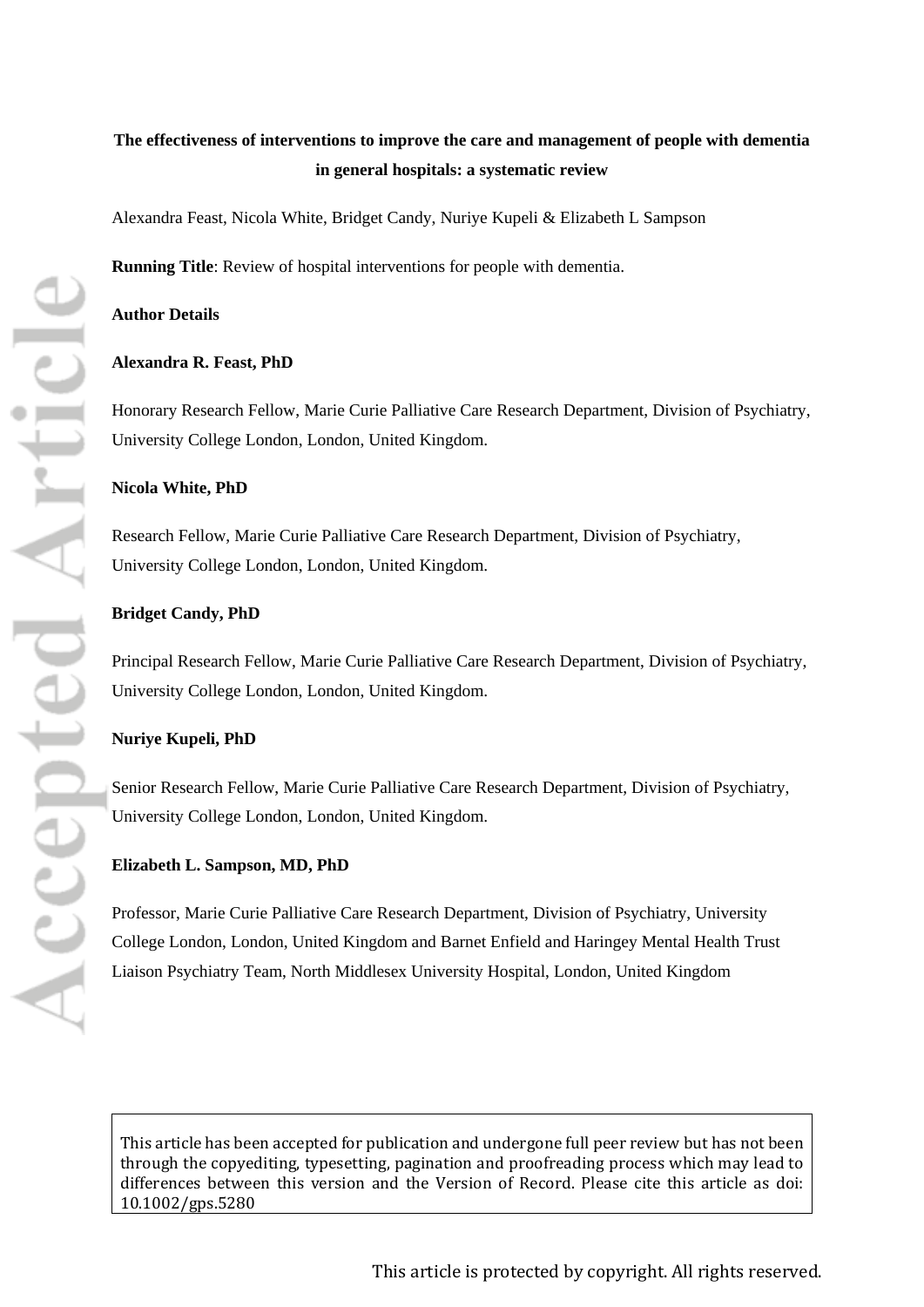#### **Corresponding author**

Alexandra Feast, UCL Marie Curie Palliative Care Research Department, Division of Psychiatry, 6th floor, Wing B, Maple House, 149 Tottenham Court Road, London, W1T 7NF,02076799500/Internal 09500, a.feast@ucl.ac.uk

### **Word Count:** 4,438

### **Author Contribution**

A. Feast was responsible for developing the review objectives, writing the search strategies, conducting the searches, screening studies against eligibility criteria, data extraction, undertaking the quality appraisals, and writing the manuscript.

N. White was responsible for developing the review objectives, screening studies against eligibility criteria, data extraction, undertaking the quality appraisals, and assisting in writing the manuscript.

B. Candy was responsible for advising on the search strategy and review methodology, and assisting in writing the manuscript.

N. Kupeli was responsible for developing the review objectives, screening studies against eligibility criteria, data extraction, undertaking the quality appraisals, and assisting in writing the manuscript.

E. Sampson was responsible for developing the review objectives, screening studies against eligibility criteria, advising on methodology and assisting in writing the manuscript.

# **Funding**

This work was partially funded by Marie Curie Care (Grant PB-PG-0317-20019), by the NIHR UCLH BioMedical Research Centre. This paper/abstract/presentation etc presents independent research funded by the National Institute for Health Research (NIHR) under its Research for Patient Benefit (RfPB) Programme (Grant Reference Number PB-PG-0317-20019). The views expressed are those of the author(s) and not necessarily those of the NIHR or the Department of Health and Social Care. Nuriye Kupeli is supported by Alzheimer's Society Junior Fellowship grant (Grant award number: 399 AS-JF-17b-016).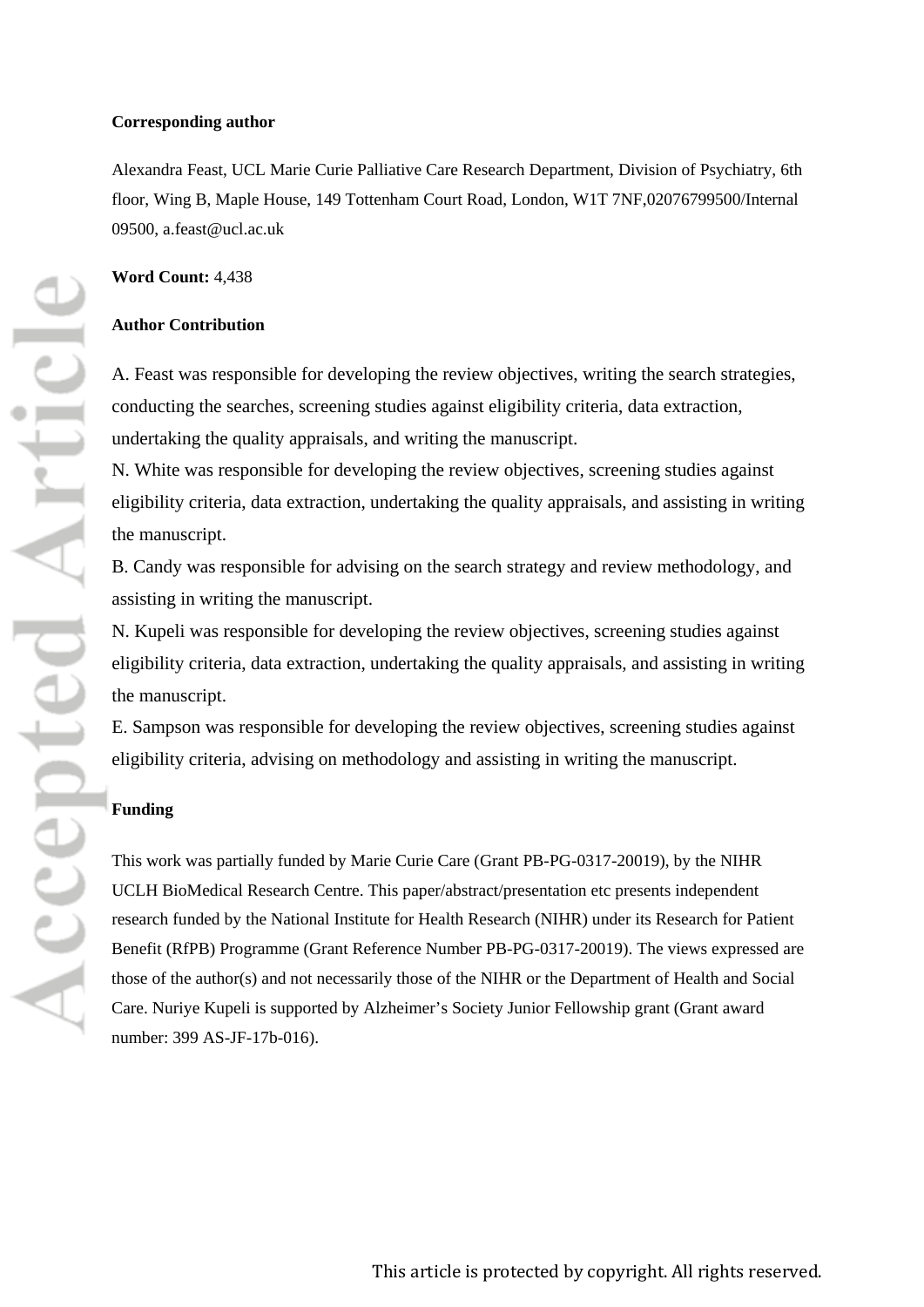#### **Abstract**

**Background:** People with dementia are at greater risk of being admitted to hospital where care may not be tailored to their needs. Interventions improving care and management are vital.

**Aim:** Assess the effectiveness of interventions designed to improve the care and management of people with dementia in hospital.

**Method:** Six medical and trial registry, and grey literature databases were searched (1999 - 8/2018. Search terms included "Dementia", "Hospital" and, "Intervention", and limited to experimental designs. Interventions designed to improve the care and management of people with dementia in the general hospital setting were examined. Outcomes included: behavioural, and psychological symptoms (BPSD); psychosocial, clinical, staff knowledge, and length of hospital stay. The CASP tools, Cochrane risk of bias tool, and GRADE system assessed methodological quality and certainty of evidence.

**Results:** 9,003 unique citations were identified; 24 studies were included. Studies were limited in study design and their conduct was at a risk of bias. There is very-low quality evidence that multisensory behaviour therapy reduces BPSD. There is low quality evidence that a multidisciplinary programme reduces post-operative complications and that robot-assisted therapy, music therapy, multimodal-comprehensive care, person-centred care, and family centred-function focused care interventions improved staff knowledge, competence, efficacy, and communication. No studies reported reduced length of stay.

**Conclusions:** Whilst we found that these interventions improved the care and management of people with dementia in hospital, it was low to very low-quality evidence. New clinical recommendations cannot be made based on current evidence, robust trial designs are necessary to inform evidencebased care.

**Key words**: Hospital; Dementia; Systematic Review; Intervention; Care and Management

**Key points**: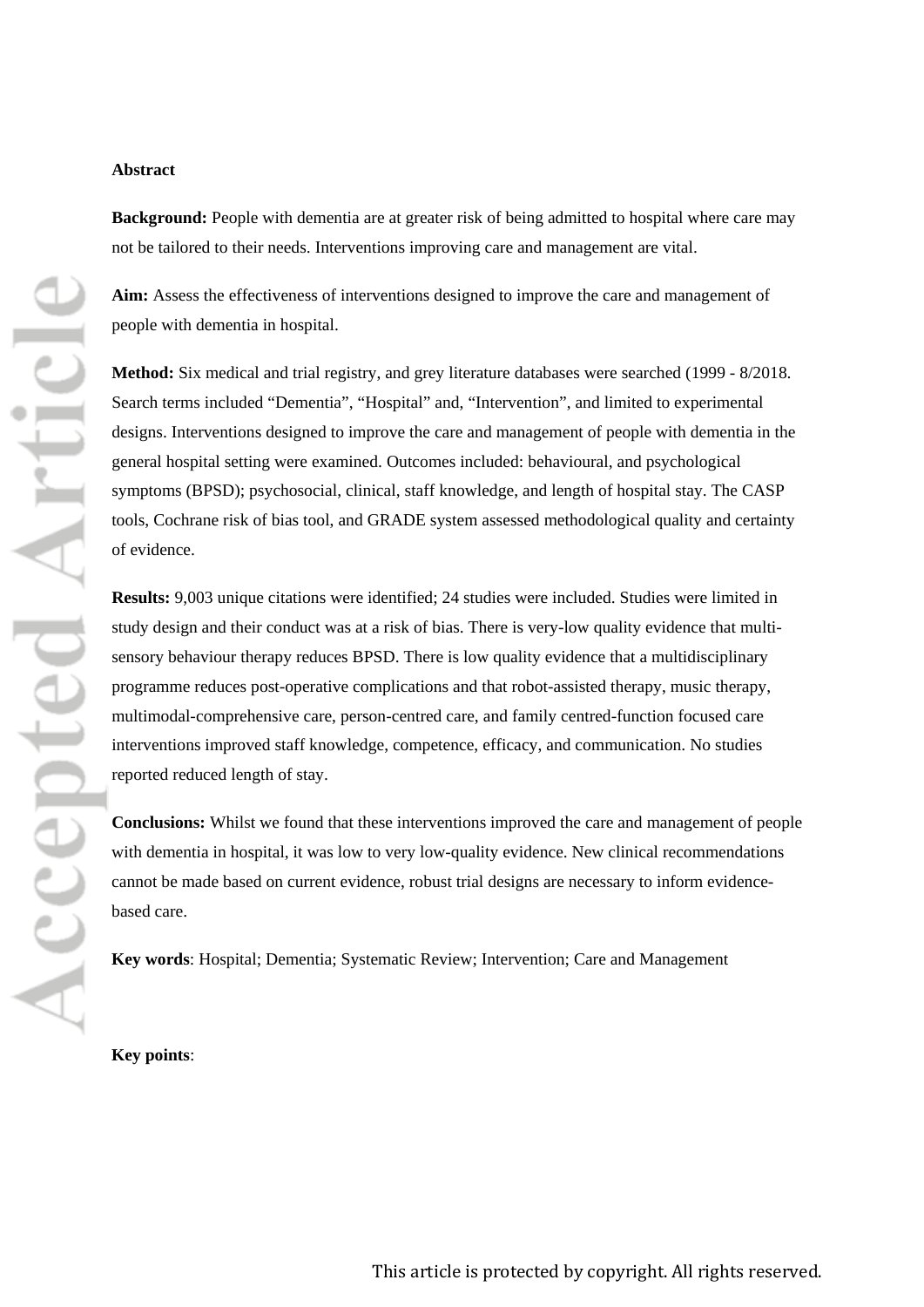- An admission to hospital is associated with numerous adverse outcomes for people with dementia.
- The review provides an international insight into which interventions show the most potential when improving outcomes for people with dementia in hospitals.
- Evidence suggests that certain interventions may reduce post-operative complications and improve staff knowledge, competence, efficacy, and communication respectively but this of is low to very-low quality evidence .
- Robust trial designs are needed in the future to build upon available evidence to provide novel clinical recommendations in this setting.

**Prospero Registration Number:** CRD42017072697, (21/07/2017)

#### **Introduction**

By 2050, 131.5 million people worldwide will be living with dementia  $\frac{1}{1}$ , demonstrating a 204% increase since 2017<sup>2</sup>. A recent Lancet report<sup>3</sup> stated that until prevention or curative breakthroughs are made dementia will constitute an increasing challenge to health-care systems worldwide. It is estimated that 25% of hospital beds are used by people with dementia  $4$ , a total of 3.2 million bed days a year in the UK<sup>5</sup>, and in the USA people with dementia have twice as many hospital stays per year as other older people 6 . A report from the UK Alzheimer's Society "*Fix Dementia Care Hospitals*" highlighted the negative impacts, both emotional and physical, that poor care and management in hospitals can have on people with dementia and their families, and identified that once in hospital, people with dementia stay for twice as long as people without the condition<sup>7</sup>.

Behavioural and Psychological Symptoms of Dementia (BPSD) are defined as symptoms of disturbed perception, thought content, mood, or behaviour that frequently occur in people with dementia<sup>8</sup>. They may also be associated with unmet needs and an acute hospital admission may worsen BPSD, which can be distressing for both staff and carers  $9-11$ . The acute illness, the environment, and care practices "such as imposing hospital routines on the person" which do not meet the needs of the person living with dementia can result in distress, resistance to care, dehydration and malnourishment, restraint, or inappropriate treatment with psychotropic medication, and can result in poor quality care and management <sup>12</sup>. BPSD have been described as a key challenge in the hospital environment, and hospital staff report they struggle to adequately manage these symptoms <sup>13,14</sup>.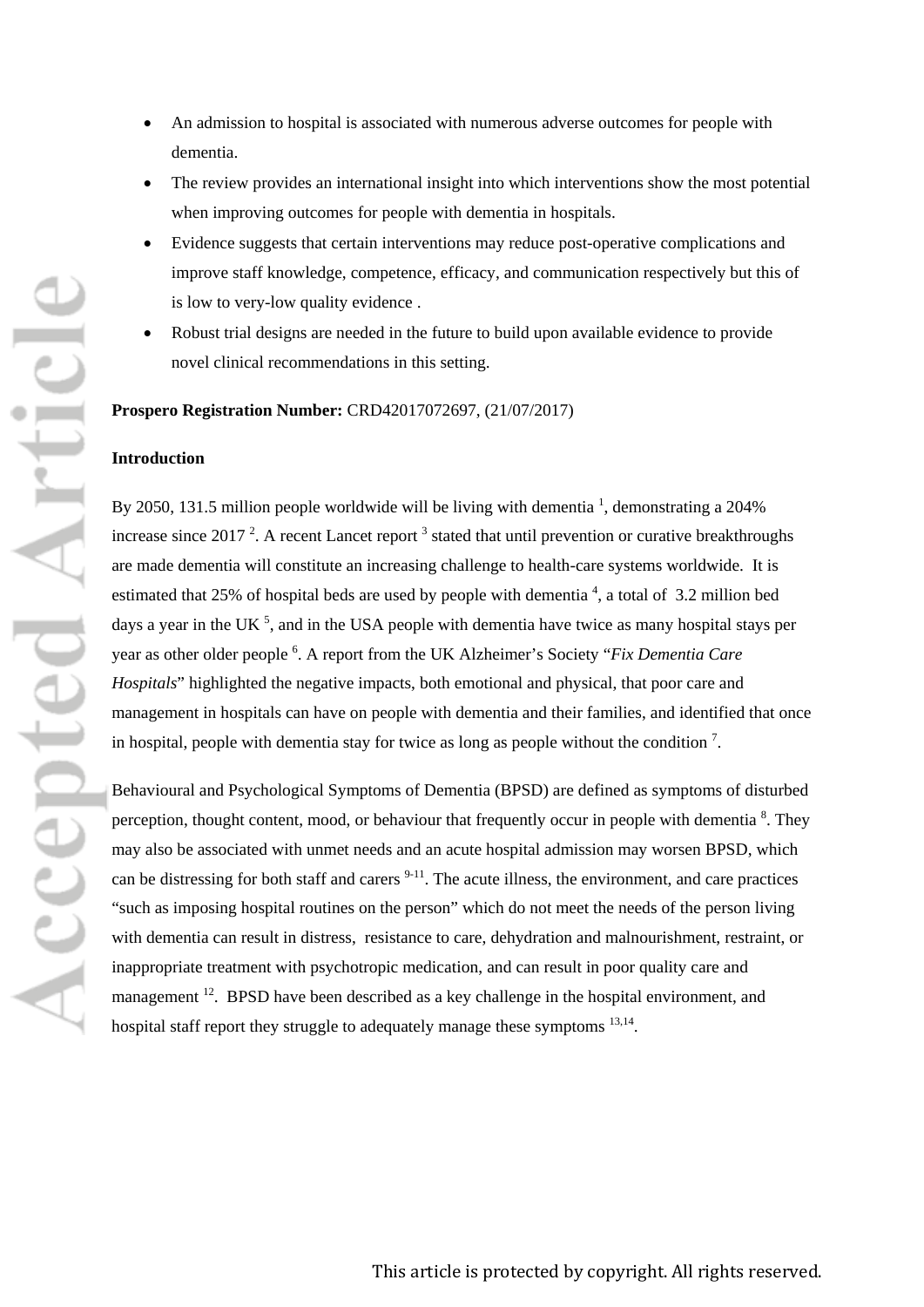A National UK audit of NHS staff caring for people living with dementia highlighted the need for improvements in the environment, personalised care, and staff knowledge improve the management and care of people living with dementia. There have been numerous dementia-friendly initiatives and interventions (e.g. "This is me" documentation  $15$ ), implemented to improve the care and management of people with dementia in the general hospital setting. To improve the clinical care they receive it is essential that previous interventions (often complex with multiple components), which aimed to improve outcomes for people with dementia, are reviewed together for their effectiveness. However, to our knowledge, no systematic review to date has examined the effectiveness of these interventions.

Our aim was to assess the effectiveness and quality of evidence of interventions designed to influence a change in outcomes relating to the care and management of people with dementia in general hospital. Specifically, the primary outcome of interest was BPSD, and secondary outcomes were: psychosocial and clinical factors relating to the person with dementia and their length of stay in hospital and staff knowledge regarding the care and management of people with dementia.

### **Methods**

This review follows the PRISMA reporting guidelines  $16$ . The protocol was registered prospectively on the PROSPERO database (CRD42017072697) on 21<sup>st</sup> July 2017<sup>17</sup>.

### **Eligibility criteria and search terms**

Search terms were developed with a specialist systematic reviewer to reflect the domains stated below, according to the review criteria. [Supplementary Material 1](#page-22-0) details the search strategy for each database. The following criteria were applied to all studies identified in the database searches:

#### *Inclusion criteria*

### Study design

Experimental comparative study designs (e.g. Randomised Controlled Trials (RCTs)/ Clinical Trials/ Pre-test/Post-test/ Time Series/ Repeated Measures). We did not restrict to RCTs as we were aware there may be a limited number of such trials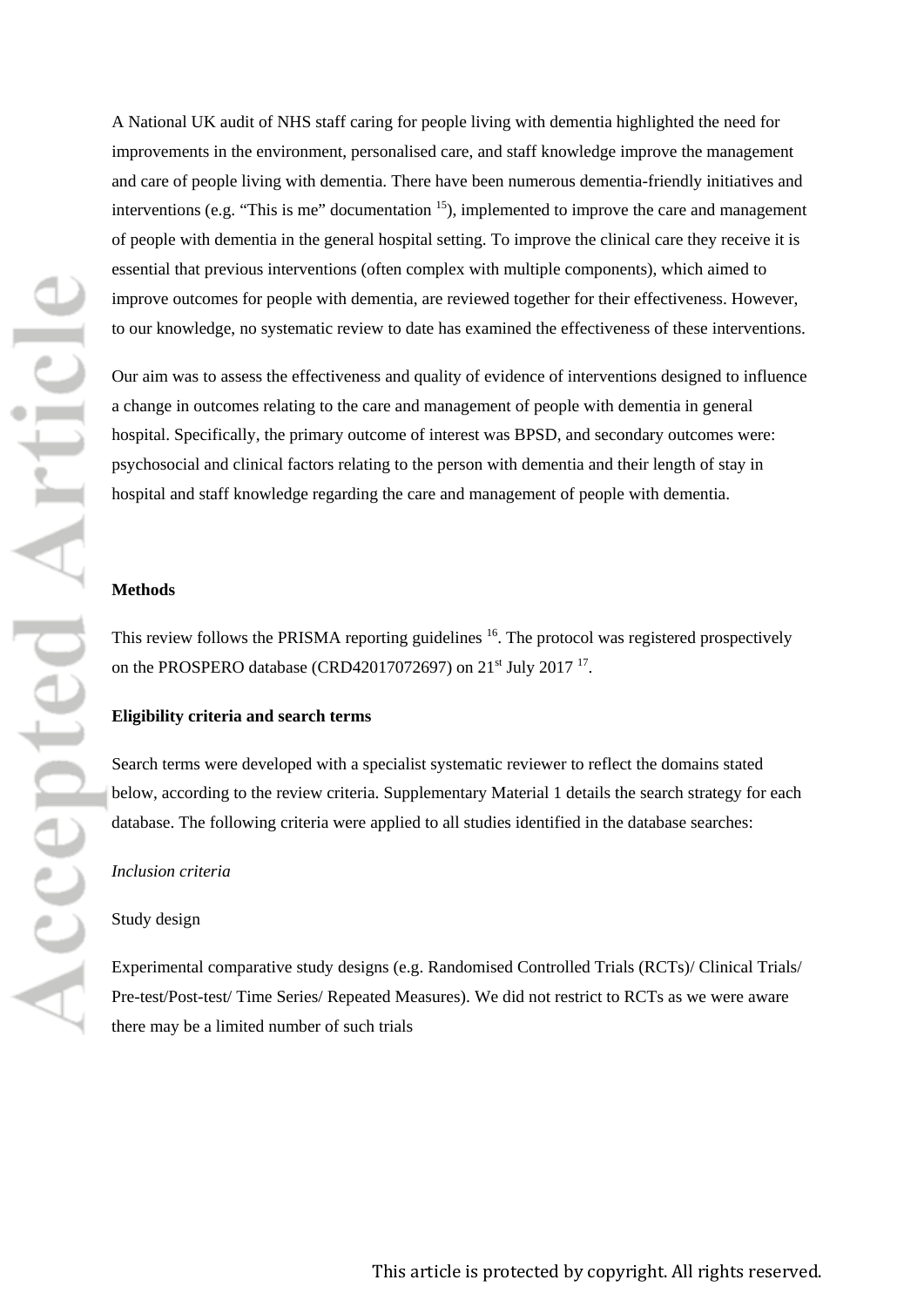### Participants:

- People with any type of dementia, over 18 years old and/or.
- Hospital staff caring for people with dementia.

### Setting (Hospital /Secondary Care/ Geriatric):

• Hospital (not a psychiatric hospital or long-term rehabilitation wards)

### Intervention

- Intervention, drug or non drug, aimed at improving care and management of people with dementia.
- Care or treatment intervention delivered in a general hospital with patients admitted for surgical or medical care.

### *Exclusion criteria*

- Systematic review.
- Does not include an intervention aimed at improving care and management of people with dementia in the general hospital setting.
- Intervention focuses purely on delirium.
- Not published in the English language.

## **Outcomes of interest**

### *Primary outcome*

Behavioural and Psychological Symptoms in Dementia (BPSD). All data regarding BPSD were extracted (validated and unvalidated scales, self-report, proxy-report).

### *Secondary Outcomes*

• Psychosocial (comfort, well-being, a quality of life, social interaction etc.).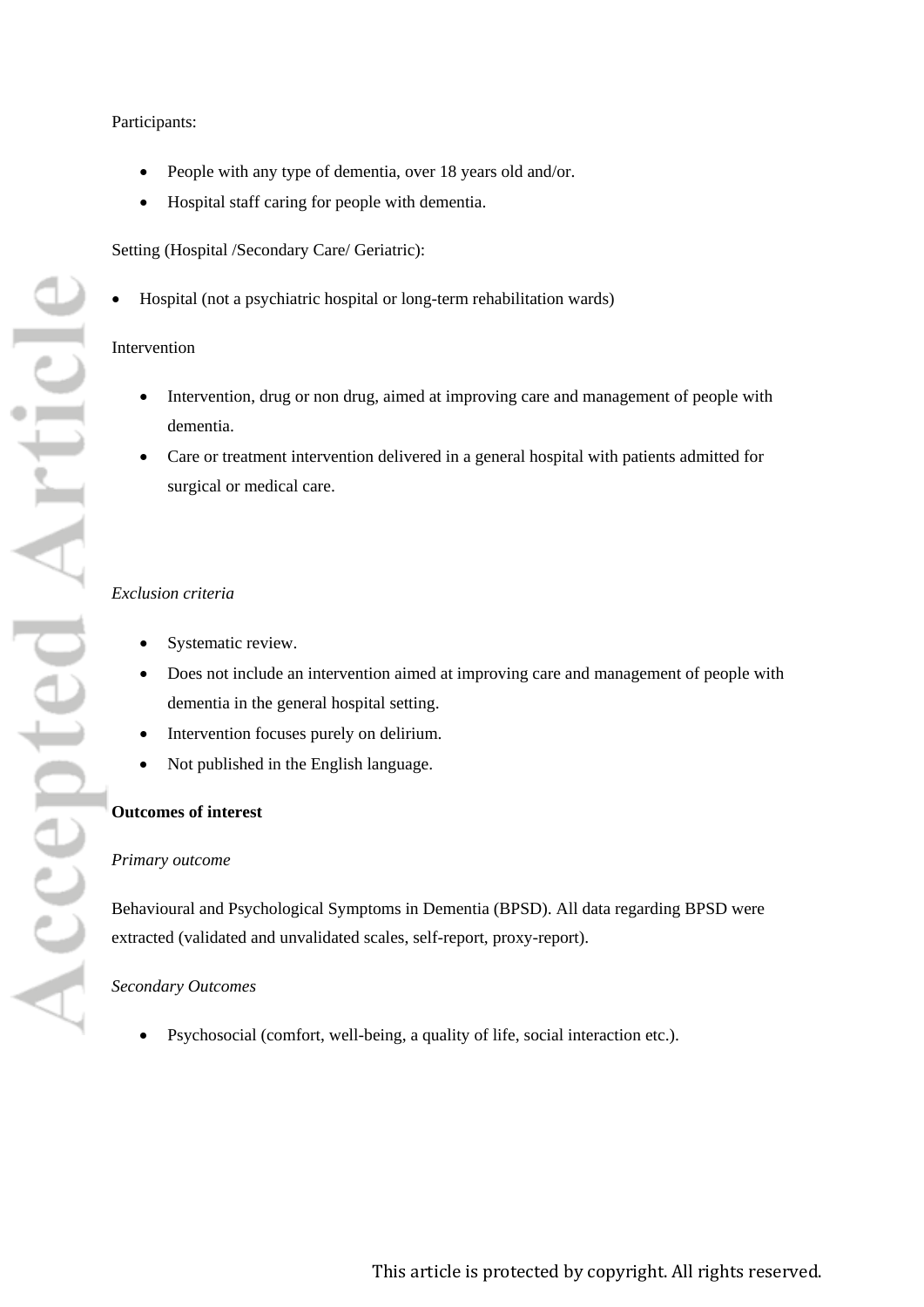- Clinical (pain, delirium, adverse events etc.).
- Staff knowledge.
- Length of stay.

### **Information sources**

Searches were undertaken in the following databases: MEDLINE (Ovid), CINAHL, Embase (Ovid), PsycInfo (Ovid), Cochrane Central Register of Controlled Trials, and Clinical Trial Registries [\(https://clinicaltrials.gov\)](https://clinicaltrials.gov/).

International Psychogeriatrics Association consensus conference produced the first definition of BPSD in 1999 providing the rationale for the start of search up until August 2018<sup>18</sup>.

We searched forward and backward references of included papers. To reduce the risk of publication bias, an additional search for grey literature was completed via [www.opengrey.eu](http://www.opengrey.eu/) and by contacting authors of included papers for additional work.

#### **Study selection**

Titles and abstracts were screened by one reviewer (AF) to assess if they met the eligibility criteria of being in a hospital setting, with people with dementia, and with an intervention. Full texts were screened by a minimum of two independent reviewers from a range of four of the study authors (NW, NK, ELS, & AF). In cases where the study gave incomplete information on the setting or intervention, the author was contacted to confirm eligibility.

#### **Data extraction**

Data was extracted based on the Cochrane Public Health Group template <sup>19</sup>. Questions were expanded and removed where necessary during the piloting stage.

Extracted data included:

- Description of the study design; including aim of the study, duration, recruitment method, inclusion criteria, and method of randomisation.
- A description of the participants, including sample size, type of dementia, and demographics.
- Information about the setting, intervention, outcome and any frameworks applied.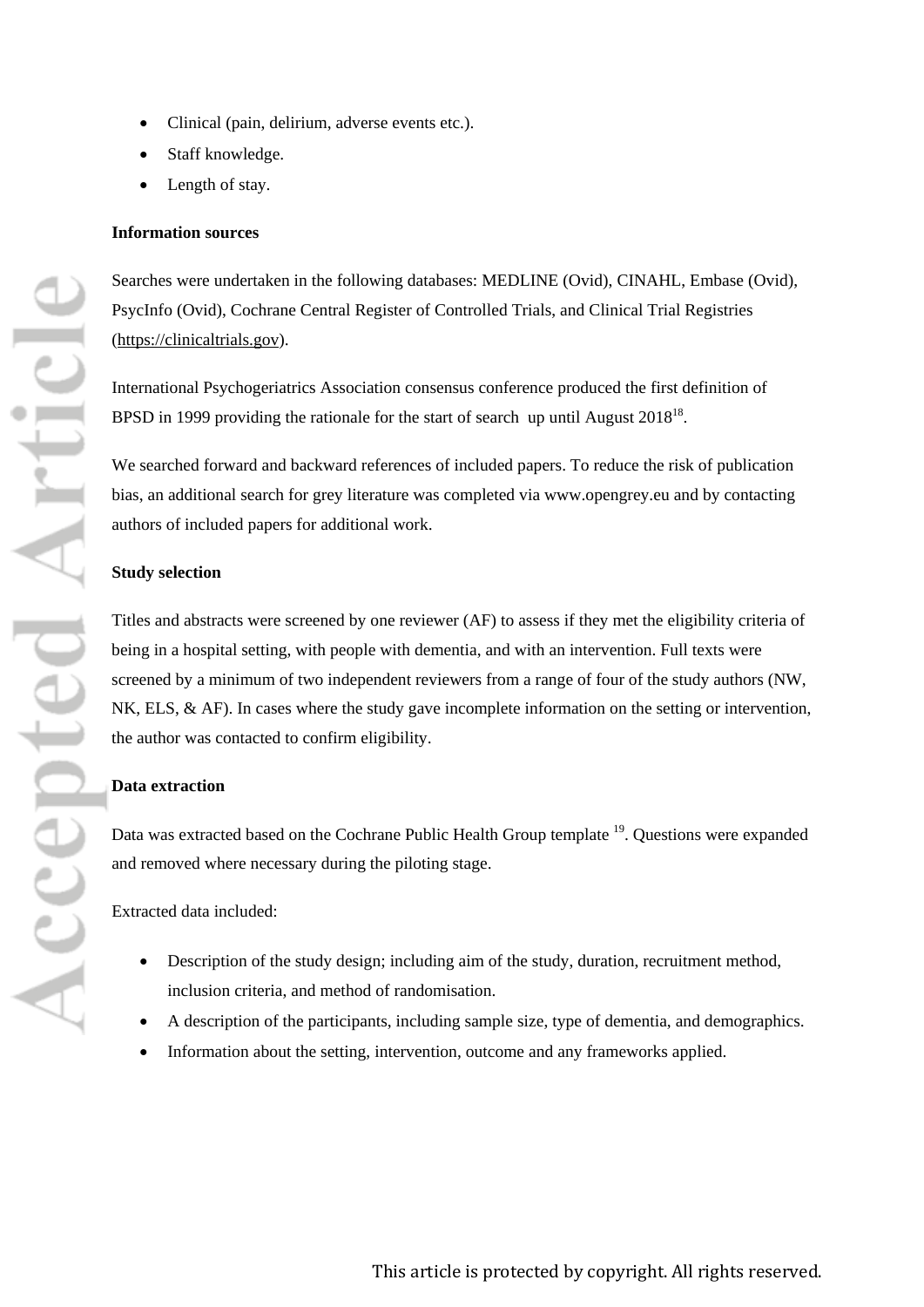- Results.
- Author conclusions.

### **Data synthesis and analysis**

Results were extracted in the format in which they were presented depending on the design of the study: for example a risk ratio, a difference in means between trial arms, or qualitatively described. In cases where there were missing, incomplete, or inaccurate data, the study authors were contacted. If the data was subsequently not available from the author, the study was excluded.

A narrative summary of all studies was completed to describe the characteristics of the studies involved to describe the setting, interventions, and participants included.

Originally, a meta-analysis had been planned where sufficient homogeneity in trials in key characteristics (e.g measurement and intervention) existed. However, insufficient homogeneity in included studies was found. Therefore, data were categorised by study design and described narratively by the outcome domains (e.g. the domains targeted by the intervention such as BPSD, psychosocial, and clinician training/knowledge) in order to identify which outcomes can be effectively improved via intervention.

### **Quality assessment**

The order in which the studies were reported in the results section was determined by the study design, adhering to the hierarchy of evidence proposed in the York Guidance <sup>20</sup>, reporting RCTs first, and subsequently designs with a higher potential for bias. Cochrane risk of bias tool<sup>21</sup> was used to appraise RCTs and the CASP  $^{22}$  tools were used to assess cohort and case-control studies, depending on the study design in order to provide a quality score (low, medium, high). The GRADE system <sup>23</sup> was used to judge the certainty of evidence behind the outcomes, graded as high, moderate, low or very low. Full methodological details of the GRADE system can be found in [Supplementary Material](#page-22-1)  4.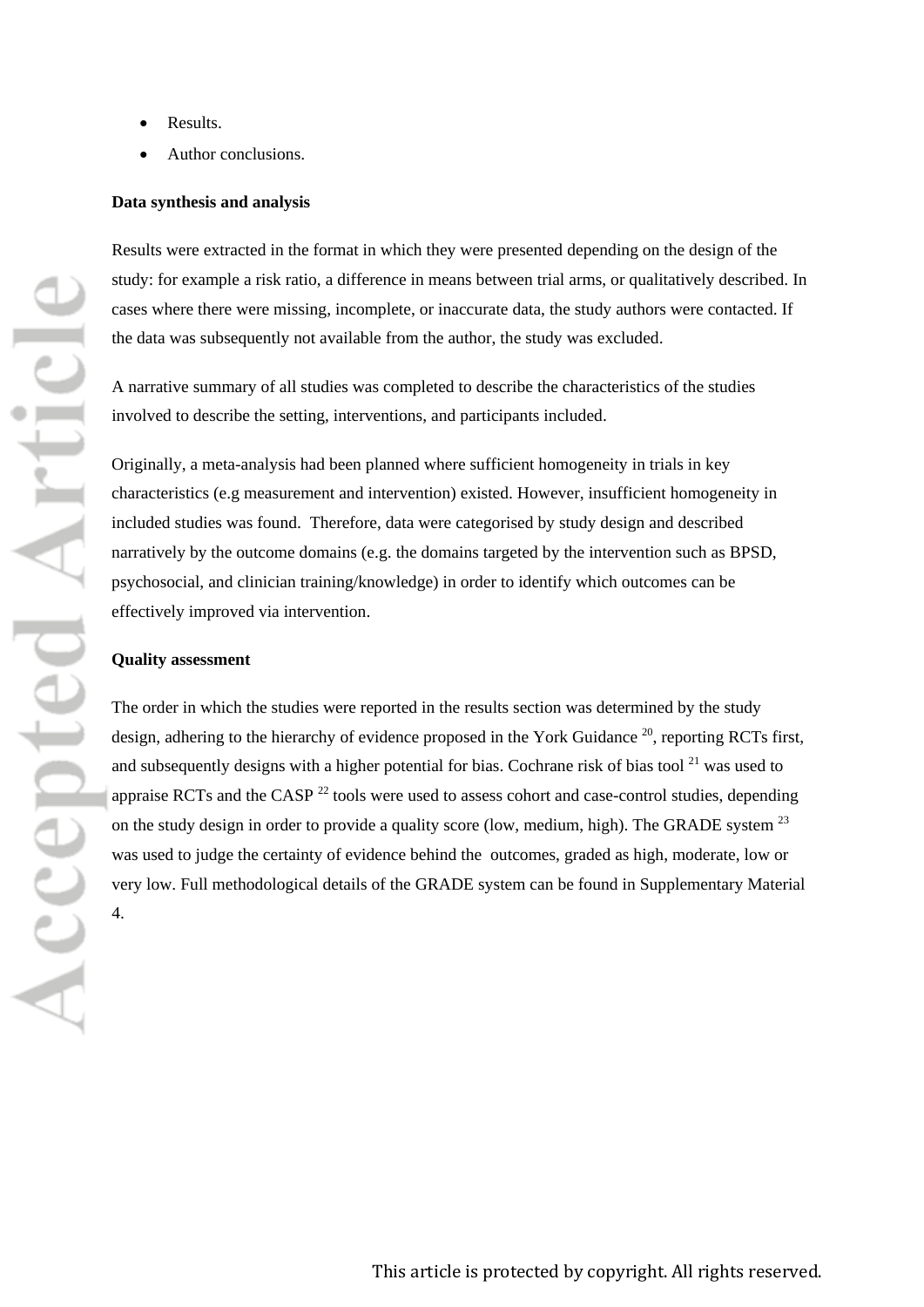#### **Study selection**

A summary of the review process is shown in Figure 1. A total of 15,433 records were identified, of these, 6,434 were duplicates and 7,810 were excluded after title and abstract screening. We retrieved 1,193 papers for full text screening of which 1,167 were subsequently excluded and 24 studies were included in this review of which 8 were identified through reference list checking of included papers.

### **Study characteristics**

A summary of the included studies is given in [Table 1.](#page-23-0) Of the 24 papers, 10 (41%) were from the UK, and 5 (21%) from the USA. Other countries included in the review were Japan, Singapore, Canada, Germany, France, Sweden and Japan. There were 2 RCTs, 8 case-control studies and 14 cohort studies. A total of 4,036 participants were included in the 24 studies. Although not universally reported the majority of people with dementia were female (77%), the mean age per study varied between 72 and 83 years, were mostly diagnosed with Alzheimer's disease, but lacking data regarding disease severity. Data on ethnicity were also not well reported, but participants were predominantly Caucasian.

### **Interventions**

Information regarding the intervention, are reported in [Tables1](#page-23-0) and 2, with further information given in Supplementary Material 3. Most staff delivering the interventions were nurses, and then health care assistants. Other hospital staff included: student nurses, housekeeping, pharmacists, doctors, dentists, dieticians, administrators, and social workers. Although not universally reported, most staff stated they had received no dementia training.

All interventions were delivered on the ward, other than one study where the training was delivered online for staff to access at home  $^{24}$ . The majority (13/24, 54%) of studies evaluated multicomponent staff educational interventions aiming to improve dementia care on the ward (medical model of dementia, approaches to communication and behaviour, dementia friendly care, connecting with the carer  $^{25}$ , communicating with patients, dementia-related behaviour, wandering and falls  $^{24}$ , managing BPSD, nutrition and hydration, importance of activities, falls management, end-of-life care  $^{26}$ ), followed by person-centred care  $(3/24)$ , specialist geriatric medical ward  $2^7$ , improving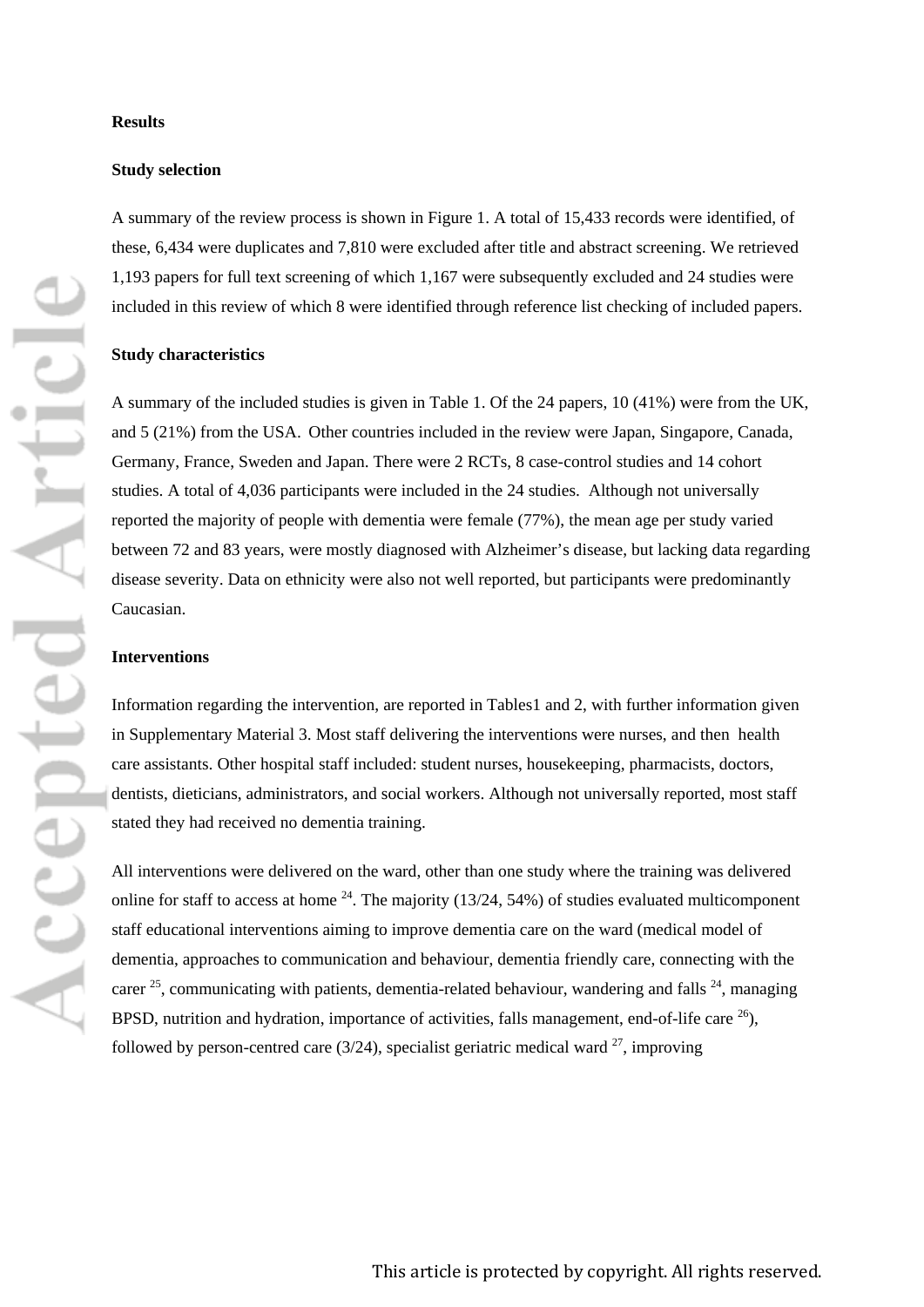communication and relationship (using experiential learning therapy with actors trained to portray patients living with dementia  $^{28}$ ) between staff and family carers, and creative music therapy<sup>29</sup>. One technology-based intervention was a humanoid robot for psychomotor therapy. In the text below and in [Table 2,](#page-52-0) the studies are described by our outcomes of interest.

### **Risk of bias within studies**

To assess reliability of the quality assessment, 19/24 studies (79%) were also scored for quality by a second reviewer. No paper was excluded on the basis of its quality score. Quality thresholds ( $>70\%$ )  $=$  high quality,  $\geq$  50% and  $\lt$  70% = moderate quality,  $\leq$  50% = poor quality) were imposed, based on previous studies  $30,31$ . Due to the high level of agreement between the two raters (ICC = 0.963, 95%)  $CI = 0.908 - 0.986$ ) it was agreed that independent quality assessments of the remaining 5 studies was not necessary. All RCTs were rated as poor quality conduct with the most common methodological problems being lack of blinding of participants and insufficient sample size. Full details of the quality appraisal and quality items for each study are reported in [Supplementary Material 2.](#page-22-1)

#### **Synthesis of results**

Table 2 reports quantitative data from studies demonstrating which interventions were effective, categorised to reflect the outcomes of interest. The text below provides a summary of interventions with quantitative data and provides a synopsis of the qualitative data, describing how the interventions were effective in the context of their study designs and in relation to their comparator group.

#### **Primary Outcome**

### *Behavioural and psychological symptoms in dementia*

Three studies assessed the impact of an intervention for BPSD.

Multi-sensory behaviour therapy: One pilot  $RCT<sup>32</sup>$  evaluated this therapy. It found at follow-up a statistically significant improvement favouring the therapy group compared with the control group in agitation (using The Pittsburgh Agitation Scale) and apathy (using Scale for the Assessment of Negative Symptoms in Alzheimer's Disease).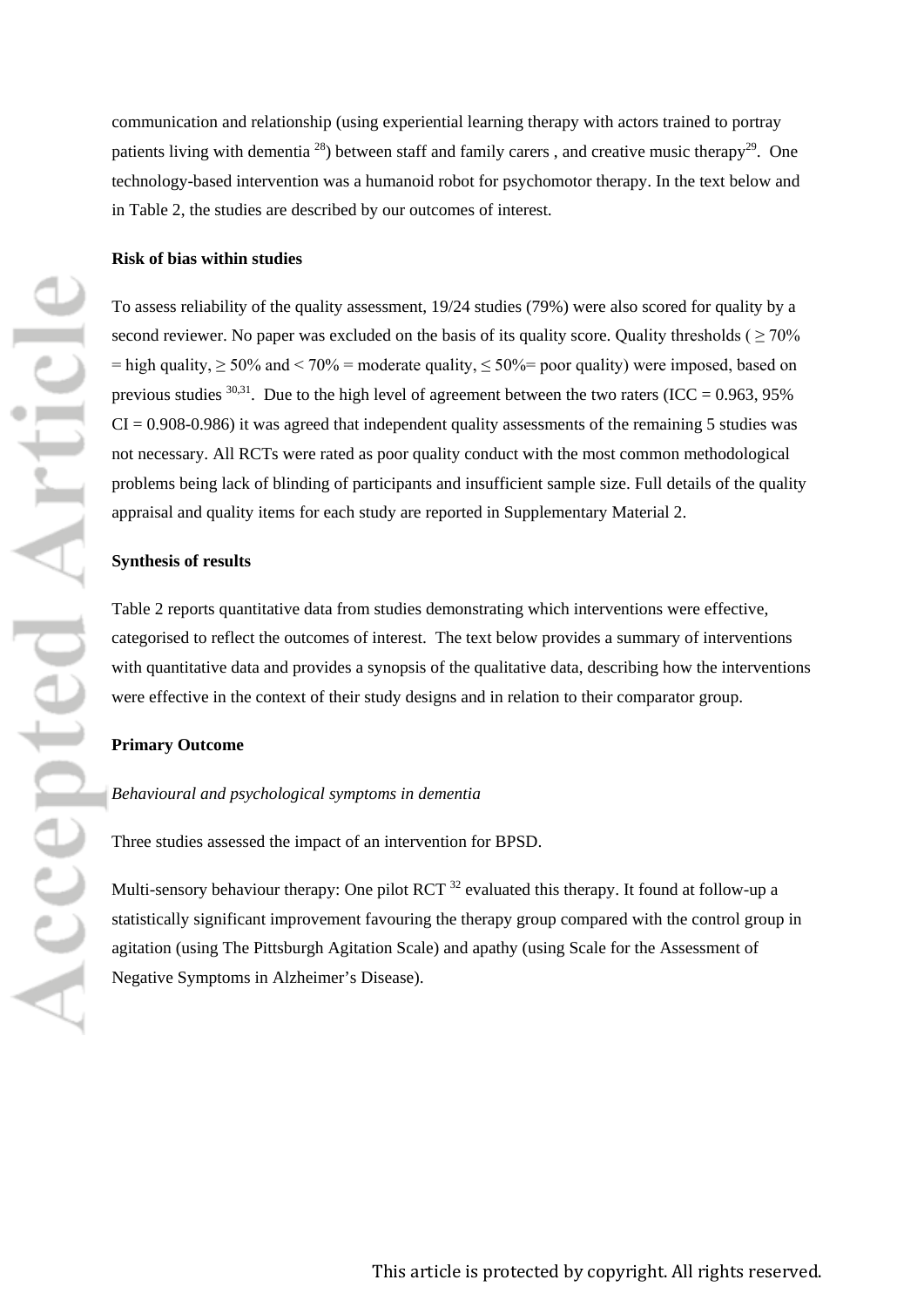Person-centred volunteer programme: One non-randomised trial evaluated this therapy. It found no statistical significant difference in BPSD levels between a historical control of patient data and the intervention <sup>12</sup>.

Robot assisted therapy: One before-and-after study <sup>33</sup> evaluated this psychomotor therapy program involving a humanoid robot as a therapist's assistant. It found a statistically significant positive correlation between levels of constructive engagement with the therapy and severity of BPSD (using the Neuropsychiatric Inventory).

Using the GRADE quality of evidence tool, we rated the impact on BPSD for all three interventions that measured this outcome as very-low quality evidence. This was because all studies had critical problems. These included study design issues (e.g. case study), issues in study conduct (e.g. under reporting of key design features) and sparse data (e.g. in the pilot study there was so few data that the results are highly susceptible to the random play of chance).

#### **Secondary Outcomes**

#### *Psychosocial*

Three studies assessed the impact of an intervention on psychosocial outcomes. None of the studies were trials.

Music therapy: One before-and-after study  $^{29}$  evaluated this therapy. It reported a statistically significant difference in levels of pleasure and alertness (The Lawton Observed Emotion Rating Scale; OERS). One case-control study <sup>34</sup> evaluated this therapy. It reported positive observed effects on relaxation, distraction, engagement and agitation (ArtsObs; Arts Observational Scale, measuring mood distraction and relaxation) in favour of the intervention.

Robot Assisted Therapy: One before- and after-study <sup>33</sup> evaluated this therapy. It did not report a statistically significant difference in levels of immediate wellbeing and quality of life (Instant Assessment of Wellbeing Tool; EVIBE).

We judged the evidence on the impact of these interventions on psychosocial measurements as low quality as it was based on observational studies.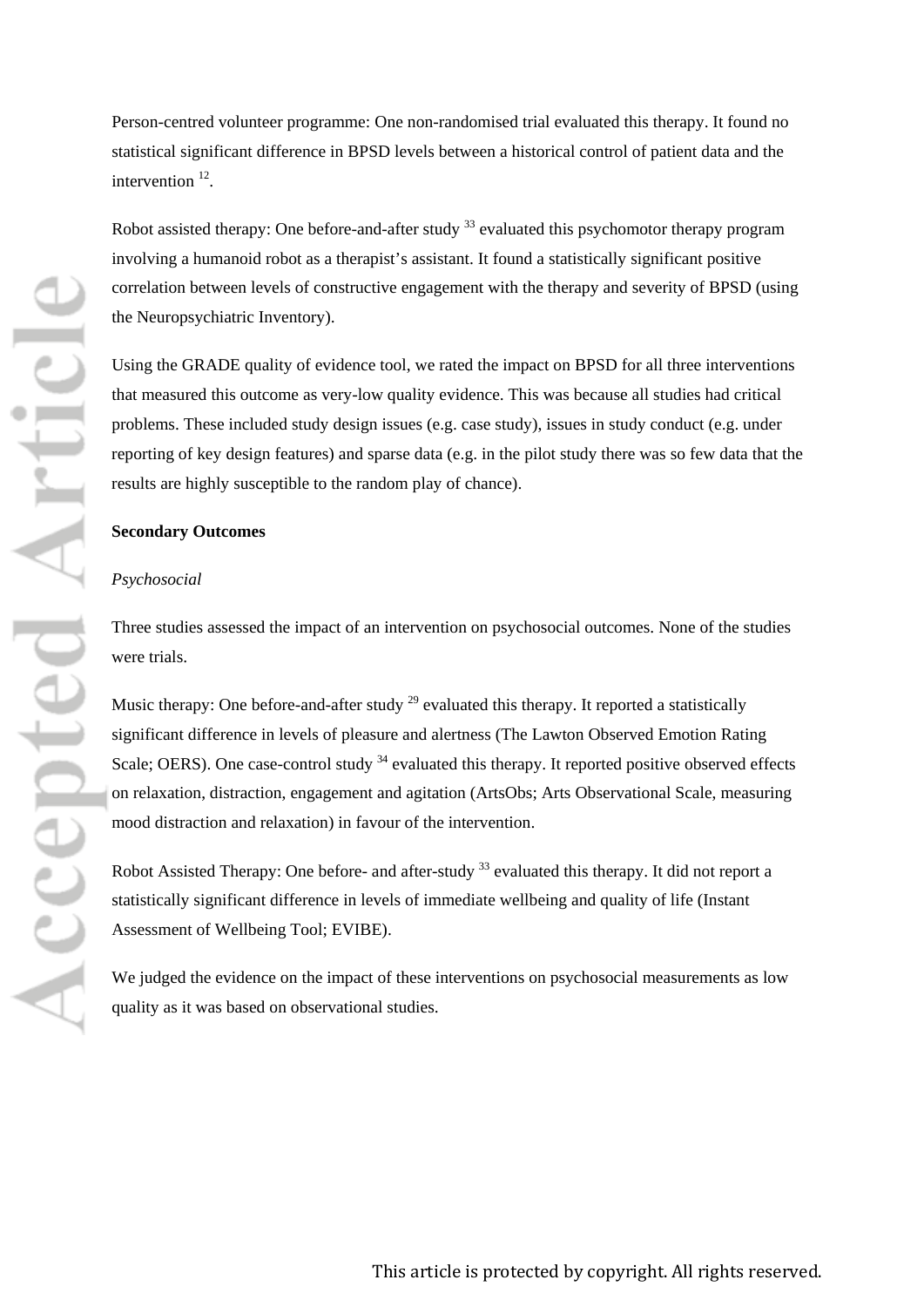#### *Clinical*

Five studies assessed the impact of an intervention on clinical outcomes. All studies were limited in research design methodology (observational or secondary analysis of RCT).

Multi-disciplinary post-operative intervention: Secondary analysis of one RCT<sup>35</sup> evaluated this intervention. It found a statistically significant improvement in the number of falls, urinary tract infections, nutritional problems and postoperative delirium in favour of the intervention.

Person-centred volunteer programme: One non-RCT<sup>12</sup> evaluated this intervention. It reported no statistically significant reduction in number of falls, whereas this intervention did statistically significantly improve 28-day readmission rates.

Comprehensive geriatric assessment: One case-control study evaluated this intervention with the aim of improving hospital care for people with dementia 36. There were reported improvements in recovery from eating and swallowing disorder and artificial hydration free survival after 1-year. However, there was no statistically significant difference between the intervention group and the historic control group for 1-year overall survival.

Family-centred function focused care (Fam-FFC): One case-control study evaluated this intervention  $37$ . It reported a statistically significant improvement in Activities of Daily Living (ADL) performance, and mean walking performance, but did not improve gait and balance (Tinetti gait and balance).

Specialist cognitive geriatric unit: One case-control study evaluated this intervention  $27$ . It reported a statistically significantly improvement in gait and balance scores (Tinetti gait and balance), and functional ability (Barthel).

We judged the quality of evidence that these interventions improved clinical outcomes as low. Whilst three of the five studies were individually high quality observational studies overall their findings were heterogenous (in clinical outcome measured and in direction of impact).

### *Staff knowledge*

14 studies assessed the impact of an intervention on staff knowledge. None of the studies were RCTs.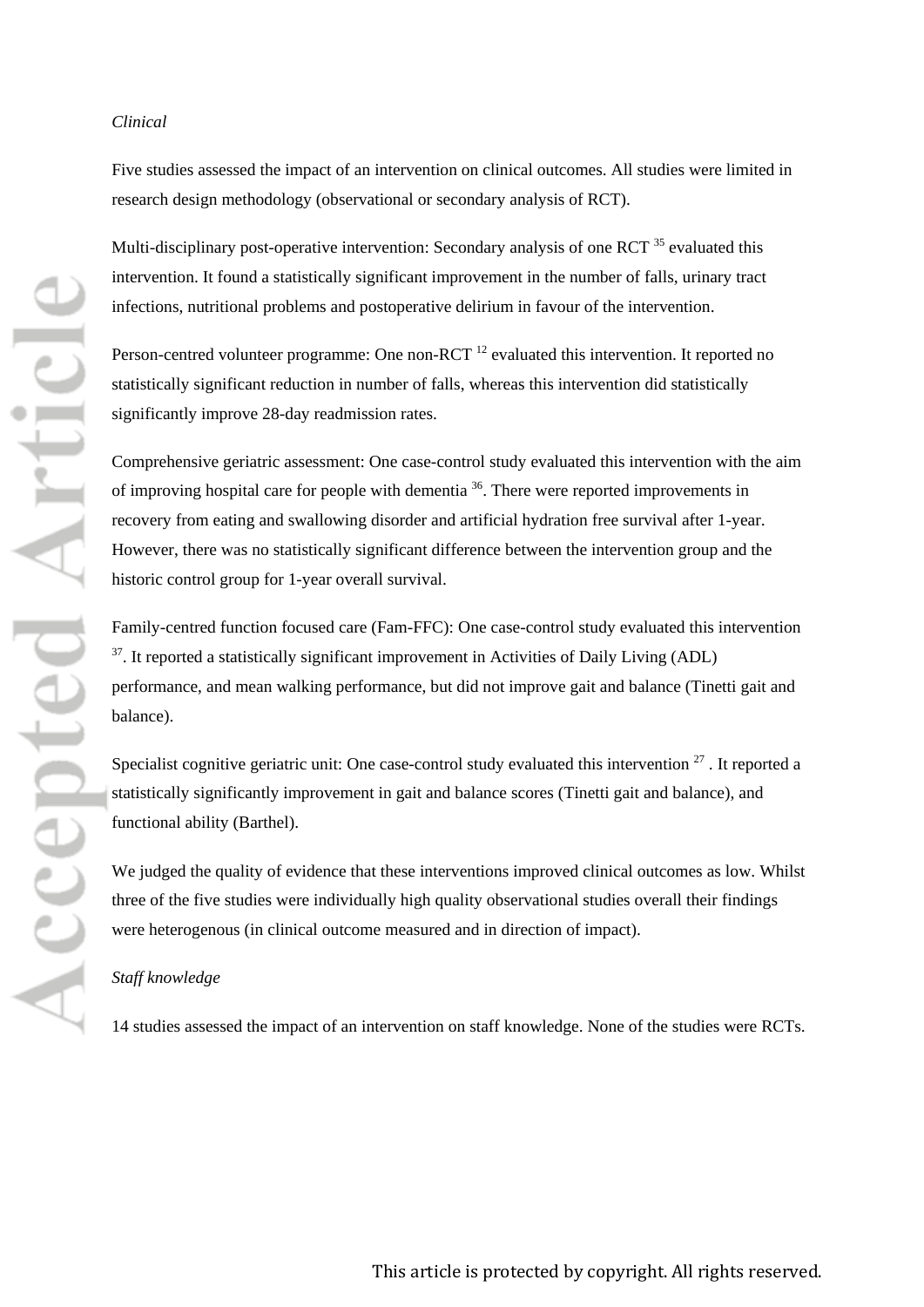Gentle Persuasive Approach Education Programme: One non-randomised controlled-trial evaluated this intervention 38. This intervention was associated with a statistically significant improvement in self-efficacy in managing behaviours (SBMSE).

'Getting to know Me' training: One before-and-after study evaluated this training 39. It found a statistically significant improvement in confidence for dementia care (CODE) and knowledge in dementia (KIDE).

Royal College of Nursing Development Programme: One before-and-after study evaluated this training 40. It found a statistically significant improvement in SPACE principles (skilled staff who are informed and have enough time to care and partnership working with carers, Assessment and early identification of dementia, Care plans which are person-centred and individualized, Environments that are dementia friendly) following the intervention.

Training to improve staff attitude to dementia, satisfaction and feelings of caring efficacy: One before-and-after study evaluated this training <sup>41</sup>. It found a statistically significant improvement in staff attitudes to dementia (ADQ) following the intervention, but no significant difference for improving attitude or satisfaction and feelings of caring efficacy in providing care for people with dementia (CES and SEWDR).

Providing care and managing BPSD training: One before-and-after study evaluated this intervention <sup>42</sup>. It reported a statistically significant improvement in identifying BPSD, perceived ability to use different methods to communicate with patients with dementia and perceived ability to manage agitation following the intervention.

Communication Training, Communication training and Older Adult Unit placement and Communication Technique training: Four before-and-after studies evaluated interventions aimed at improving communication 28,43,44. They reported a statistically significant improvement in communication skills and techniques, confidence when communicating (CODE), knowledge of dementia communication (KIDE), and identifying person-centred responses following the interventions.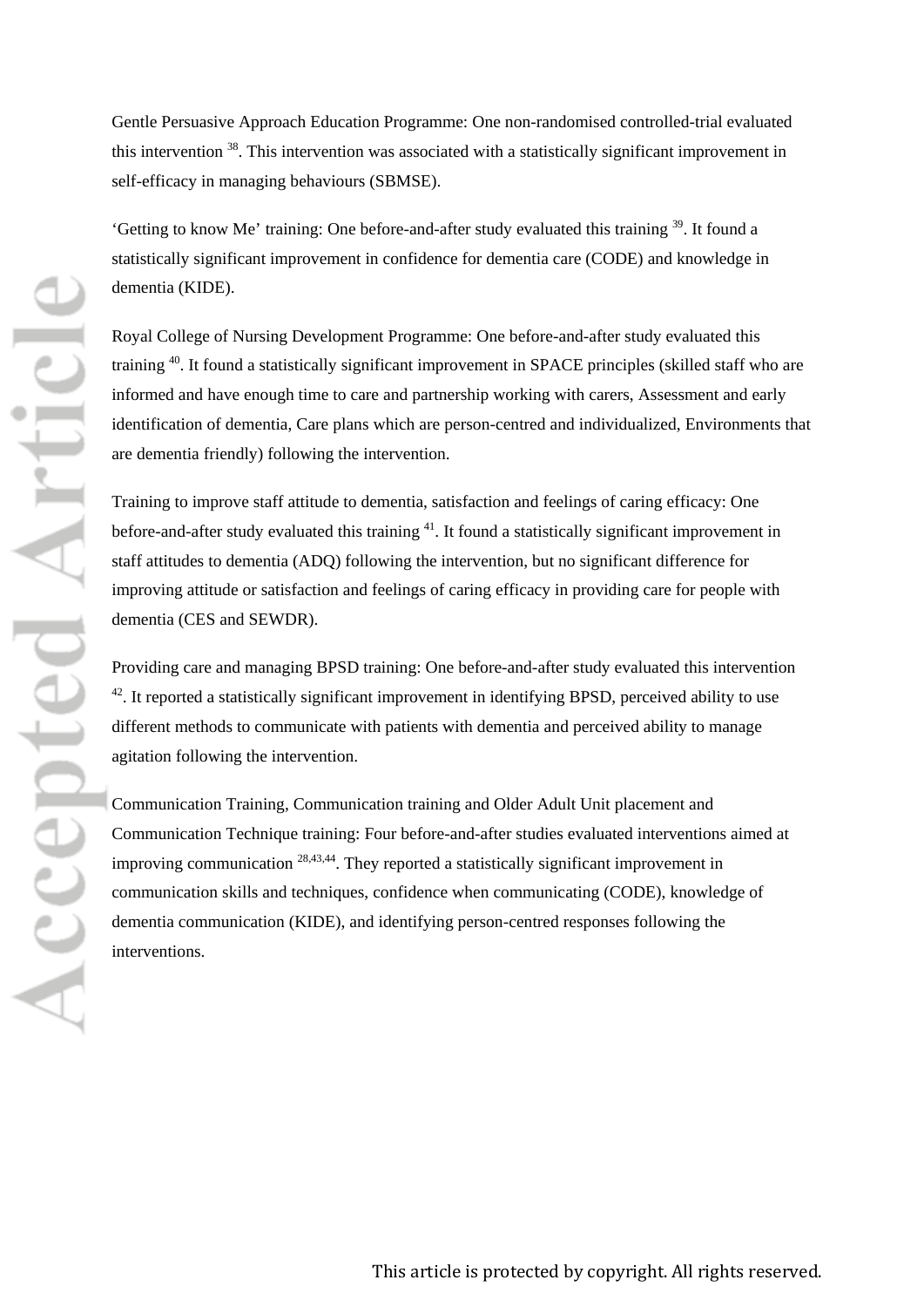Dementia Friendly Hospital Care - Care not Crises: One before-and-after study evaluated this intervention 25. It reported a statistically significant improvement in hospital environment, patient safety, behavioural management and communication technique.

Appreciative Inquiry: One before-and-after study evaluated this intervention <sup>45</sup>. The intervention improved staff attitudes and facilitated change leading to a number of improvements in the quality of care of patients with dementia in hospital wards. System wide dementia training (train the trainer model): One before-and-after study evaluated this intervention <sup>46</sup>. At follow-up the 'sense of competence in dementia care' training showed a statistically significant improvement in the intervention group.

We judged the quality of evidence that these interventions improved staff knowledge as low quality this was because studies were either non-randomised trials or case control.

### *Length of stay*

Four studies assessed the impact of an intervention on length of stay. None were RCTs, and none reported a significantly significant difference in length-of-stay.

Multidisciplinary postoperative programme: One non-RCT evaluated this intervention <sup>35</sup>. Personcentred volunteer intervention: One non-RCT<sup>12</sup> evaluated this intervention. Music Therapy: One case-control study measured the impact of this intervention 34. Cognitive geriatric unit: One casecontrol study measured the impact of this intervention 27.

We judged the quality of evidence that these types of interventions reduced length of stay as low. This was because studies were either non-randomised trials or case control.

### **Discussion**

### **Main findings**

The aim of this review was to identify and assess the effectiveness of interventions to improve the care and management of people with dementia who are admitted to general hospital. We identified two interventions which significantly reduced BPSD, four therapies improved psychosocial outcomes, six improved clinical outcomes, 12 improved levels of staff knowledge, and single studies which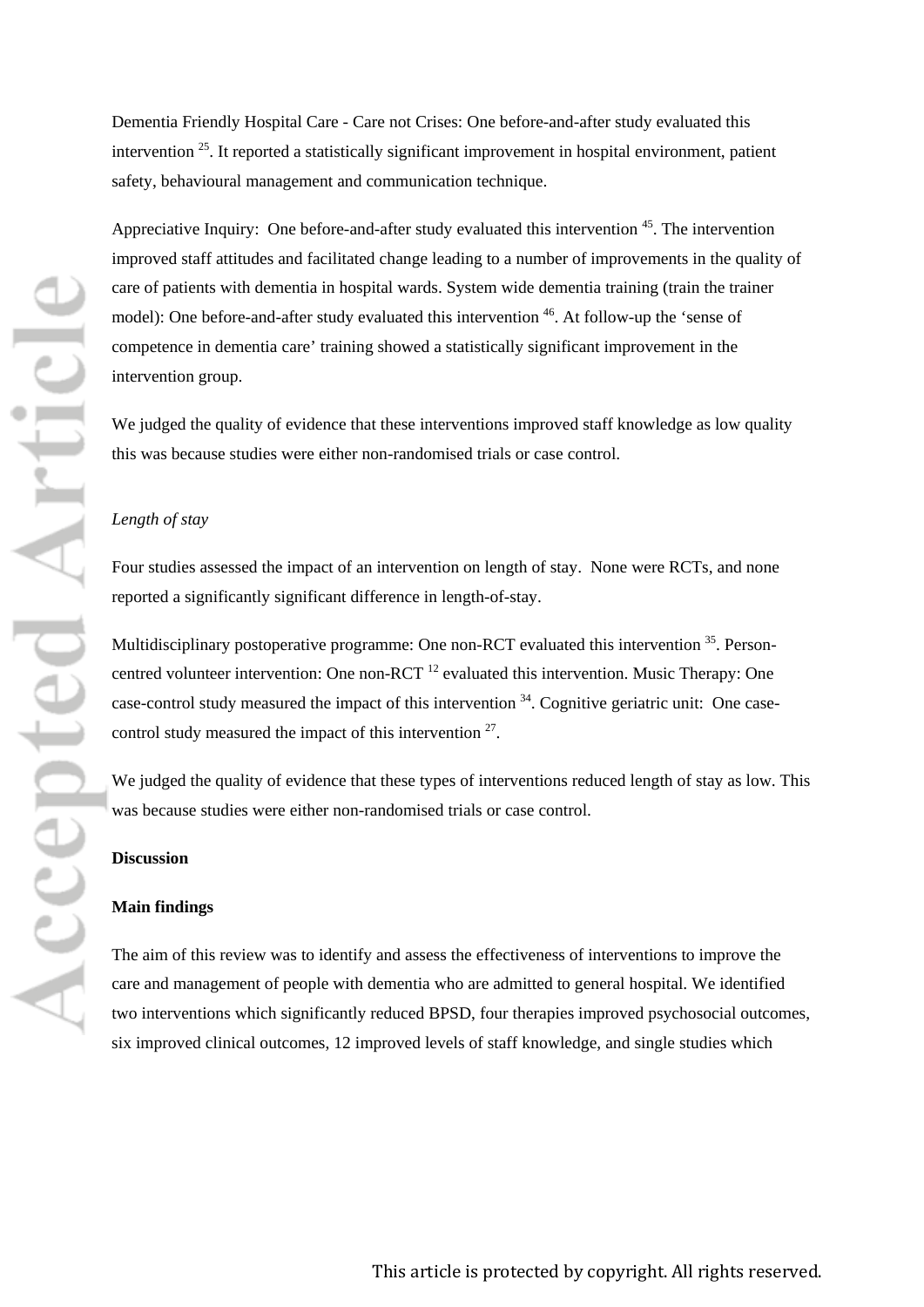reduced medication costs, increased the number of completed dementia assessments, and improved discharge planning. There was no evidence to indicate that any intervention significantly reduced length of stay in hospital. Evidence though for the reduction of BPSD was very-low quality, as rated by the GRADE tool, and evidence for secondary outcomes (psychosocial, clinical, staff knowledge, and length of stay) were limited due to study design and/or conduct therefore must be interpreted with caution.

### **Findings in context**

There is evidence to suggest that a varied range of interventions may have potential in improving BPSD, ranging from the use of robots to multi-sensory behaviour therapy. Although there is no explicit guidance regarding the treatment of BPSD in hospitals, National Institute of Clinical Excellence (NICE) Guidelines (2018) state that interventions should offer personalised activities which promote engagement, pleasure and interest in the first instance rather than prescribing antipsychotics. However, in the nursing home setting in the UK an intervention comprising of personcentred care training and person-centred activities has been demonstrated to significantly reduce BPSD and improve quality of life for residents  $47$ . Our review provides evidence that these psychosocial interventions may be effective in the hospital setting. Nevertheless, although recommended in the UK NICE Guidelines (2018), no interventions utilised the principles of functional analysis <sup>48</sup> or structured assessments to identify reasons/causes of distress to manage BPSD.

Music therapy and a combination of eye contact/touch/verbal communication were effective in improving psychosocial outcomes. This evidence is in line with recommendations from a number of guidelines who advocate the use of multi-sensory stimulation for communication 49, opportunities for social interaction <sup>5,7,49,50</sup>, music therapy <sup>51</sup>. Although Robot Assisted Therapy was effective for reducing BPSD, it was not effective for improving psychosocial outcomes.

Forms of person-centred care on the ward, specialist wards and assessments were effective in improving clinical outcomes such as falls, and nutrition and hydration which have been recommended as important interventions in the literature 49,50. Other clinical outcomes such as pain, urinary tract infections, chest infections, stroke, and falls were not identified within the scope of this review, even though they are key areas for concern according to the Royal College of Psychiatrists  $(2017)^{50}$ .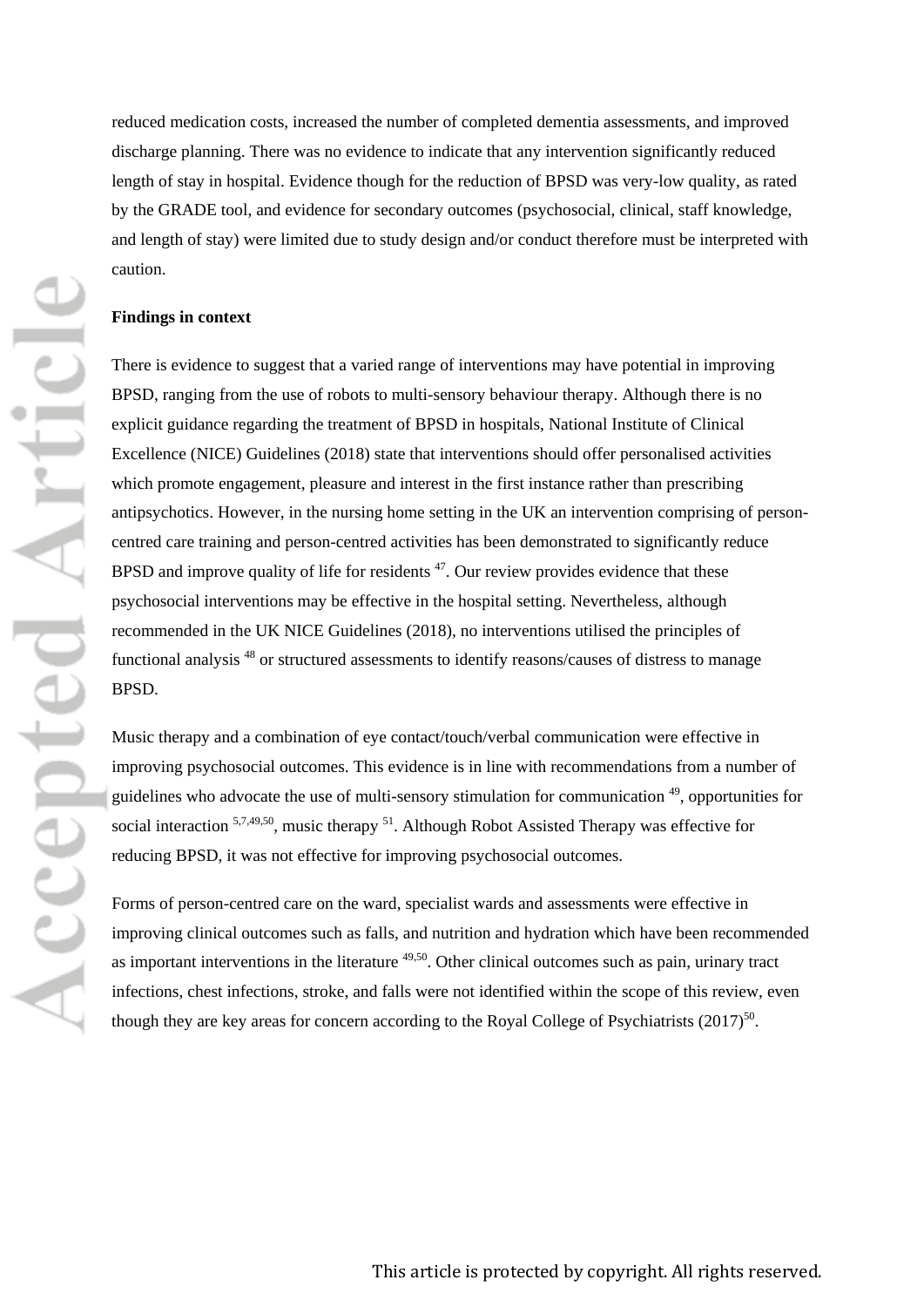However, interventions aimed at targeting the outcomes mentioned above are likely to have been evaluated for geriatric patients in the general hospital setting.

The majority of interventions identified in this review focused on improving knowledge and skills for hospital staff. However, it remains unclear due to conflicting evidence whether they effectively improved confidence, self-efficacy, and knowledge when caring for someone with dementia. Clarity regarding which component may be effective is further complicated by the heterogeneous nature of the interventions in terms of content, dose, and delivery method. Furthermore, there are inherent biases associated with self-report questionnaires utilised within these studies. A potential explanation for the increasing number of interventions in this area may be the numerous reports and guidelines strongly advocating dementia training for all staff <sup>5,49,50</sup>. For example, the 'Improving Dementia Care Worldwide Report'<sup>52</sup> recommends the formulation of core competencies for professionals involved in delivering dementia care, continuous education and training, and the development of career pathways or specification by commissioners of necessary dementia training for service providers.

Despite the UK Alzheimer's Report: Dementia- The True Cost<sup>53</sup>, highlighting the increasing problem of lengthy stays in hospital, only three studies in this review reported findings on this matter, and there was no evidence of effectiveness. However, one study demonstrated an improvement in discharge planning.

#### **Strengths and limitations**

To our knowledge this is the first review to systematically assess the effectiveness of interventions to improve the care and management of people with dementia admitted to hospital. We used rigorous methods for systematic review, searching across seven databases, together with forward and backwards reference searches. Our review was inclusive in that we devised a broad search strategy, collecting a range of studies with experimental comparative trial designs, whilst being mindful of the quality of evidence when synthesising the results. Quality assessments were conducted by a second reviewer for the majority of studies, with high levels of agreement. It was challenging to devise a search strategy which captured all the relevant literature as the scope of this review was so broad. Therefore, despite our methodological efforts it is possible that some studies might have been missed, in addition to those which were not published in English. Due to the clinical heterogeneity and the diverse, multicomponent nature of the interventions in the included studies it was not possible to perform a meta-analysis as planned, and a narrative summary was performed. Other methods such as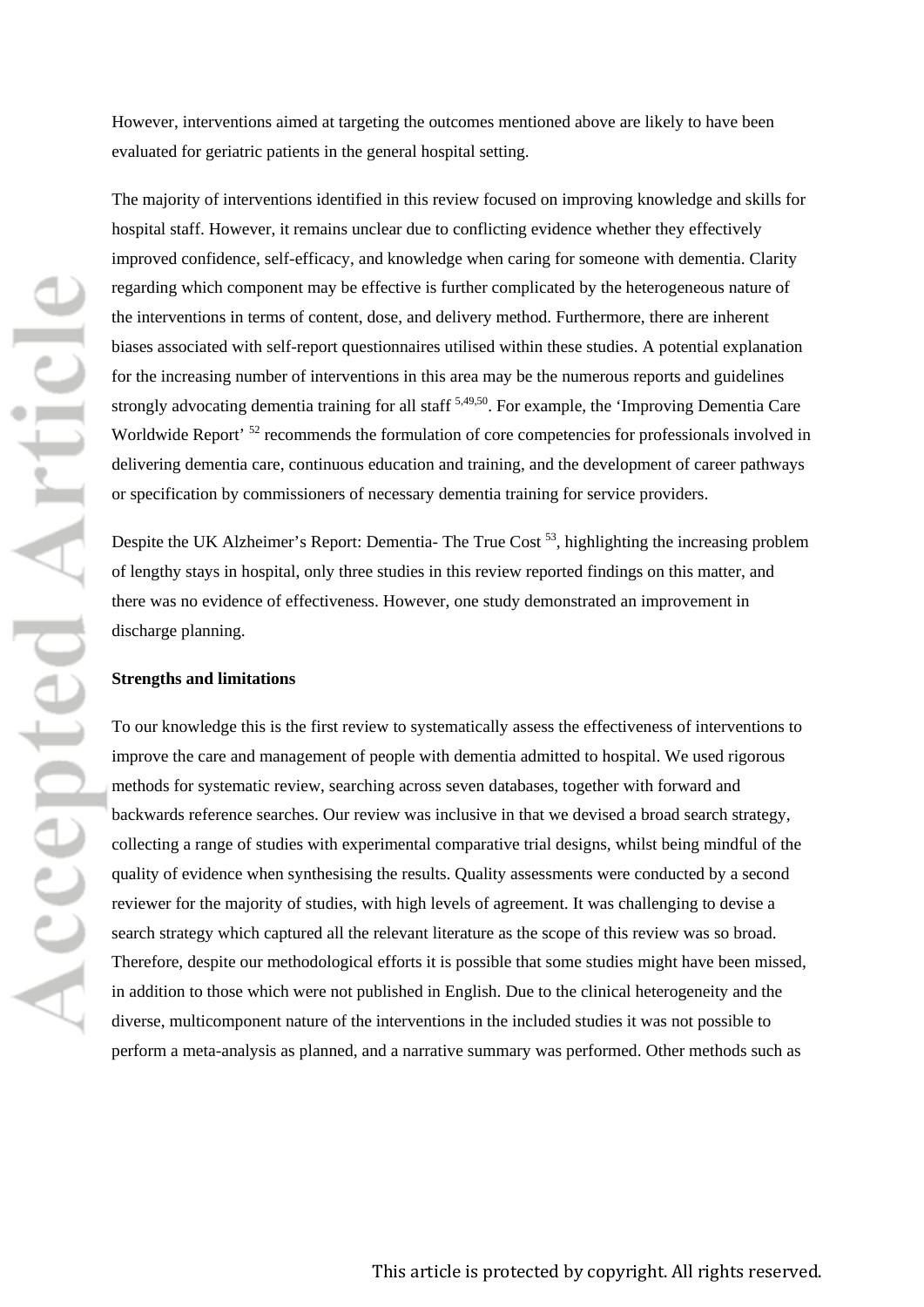a realist synthesis may have provided a deeper understanding of which interventions are effective for whom. Only three included studies provided the highest levels of evidence in the form of randomised controlled trials. Lower levels of evidence of effectiveness were mostly from before-and-after studies followed by case-controls. Furthermore, 21 studies were of medium or low quality, therefore evidence must be interpreted with caution, and many of our outcomes of interest included a limited number of studies. A number of interventions involved multiple components, such that it was not possible to accurately identify the mechanisms of action where improvements in outcomes were reported.

### **Implications for research and practice**

The general hospital is a notoriously challenging environment in which to implement dementia care interventions and measure effectiveness using the rigorous methodological constraints of high-quality research. In particular, criteria such as blinding are challenging to achieve in the hospital setting and is often unfairly reflected in the poor methodological quality ratings. Authors have reported the difficulty of recruitment (particularly using proxy consent)  $54$ , and the difficulty of collecting followup data due to patient mortality, carer withdrawal  $54$  and response rates  $25,46$ . Delivering effective staff training is challenging in a busy hospital, therefore it is necessary in each situation to be mindful of the practicalities, the efficacy and staff preferences when considering delivery methods. It has also been suggested that effective sustainable interventions must involve communication and negotiation with people at all levels in the organisation <sup>55</sup>. 'Bottom up' approaches to change management were imperative to ensure the sustainability of the changes once front-line staff had moved on, and vital that frontline staff are involved in the design of the intervention 55.

There are numerous factors affecting the success of an intervention such as culture of care, staffing levels (recruitment, retention), staff fatigue, inadequate clinical leadership, lack of accountability and poor communication etc. 56. Although these factors were beyond the scope, it is important to acknowledge that these contextual factors have the potential to reduce the effectiveness of these interventions. Hospital care across the world is a major concern  $^{52}$ , it is fundamental for continuous improvement of dementia care in hospitals that the effectiveness of any intervention is routinely and measured using appropriate outcome scales. Conducting research in a hospital setting is fraught with challenges, however, this review has highlighted concerning gaps in the literature that must be addressed. No interventions were identified in this review that targeted pain or fractures for older people with dementia. Although interventions were identified which reported evidence on length of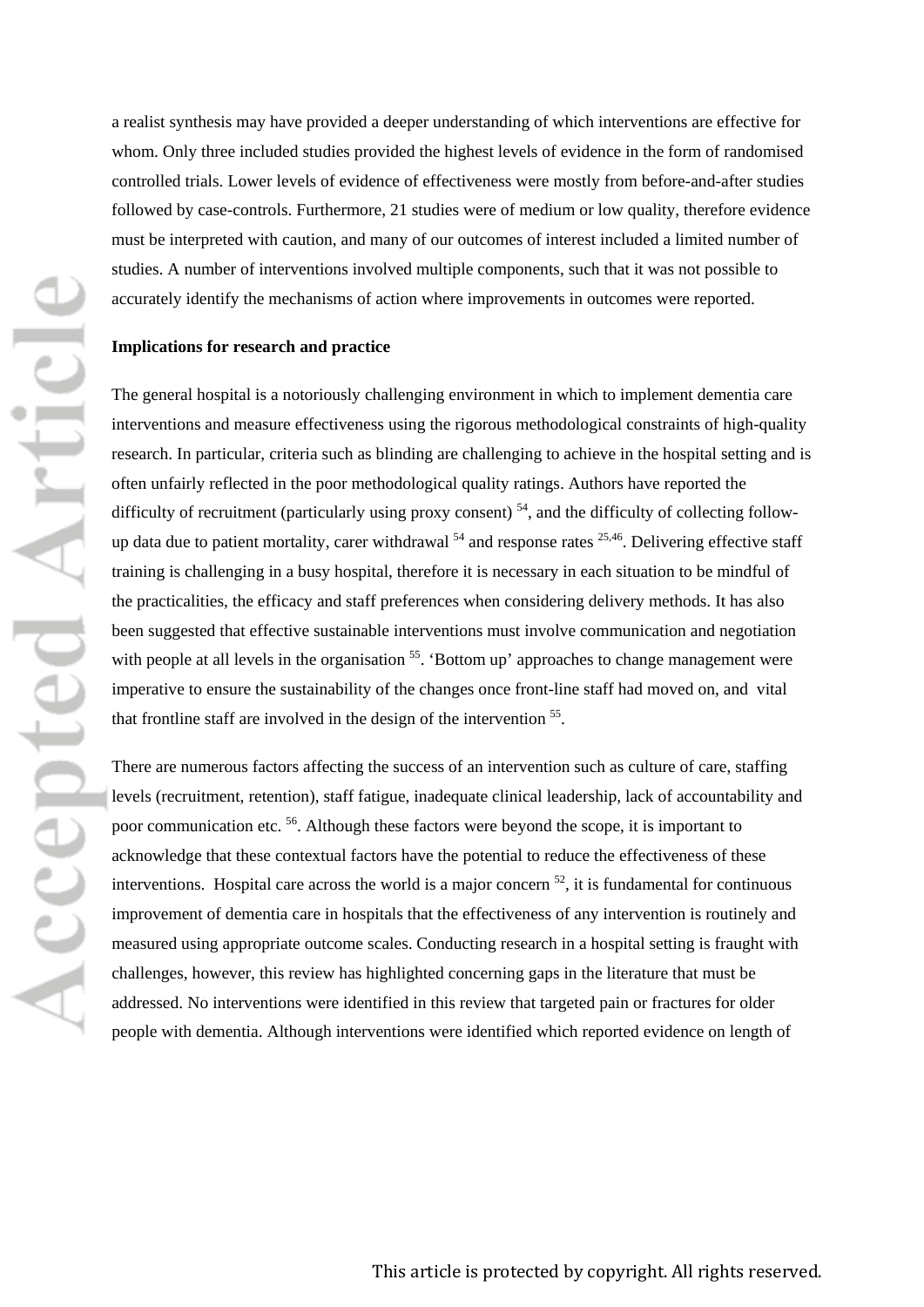stay, advanced care plans, and staff burnout, there was no evidence of efficacy. Therefore, further interventions must be tested in order to improve these outcomes. Furthermore, in accordance with the NICE Guidelines  $(2018)^{49}$ , there needs to be a greater focus on improving outcomes relating to endof-life care, as only two interventions aimed to address this area. Ideally, high-quality research in the form of RCTs are required, however given the practical challenges of research in this setting (particularly maintaining blinding and using suitable control groups) future research designs must be feasible and pragmatic whereby the best possible evidence is utilised.

In accordance with recommendations from BUPA/Alzheimer's Disease International, the ambition is for people with dementia to receive high quality, compassionate care, to be discharged in a timely and appropriate way and that all countries should provide access to hospital services which are safe and responsive to the needs of people with dementia. It is also stated in both these reports that 'a clear evidence base for what works in training on dementia for health and social care staff' is required <sup>5</sup>, and a commitment to funding is essential for 'innovation and research that can lead to improvements in treatment and care'52. The findings from this review and subsequent recommendations provide valuable information to inform targeted research and evidenced-based clinical care to improve the care and management of people with dementia in hospitals worldwide.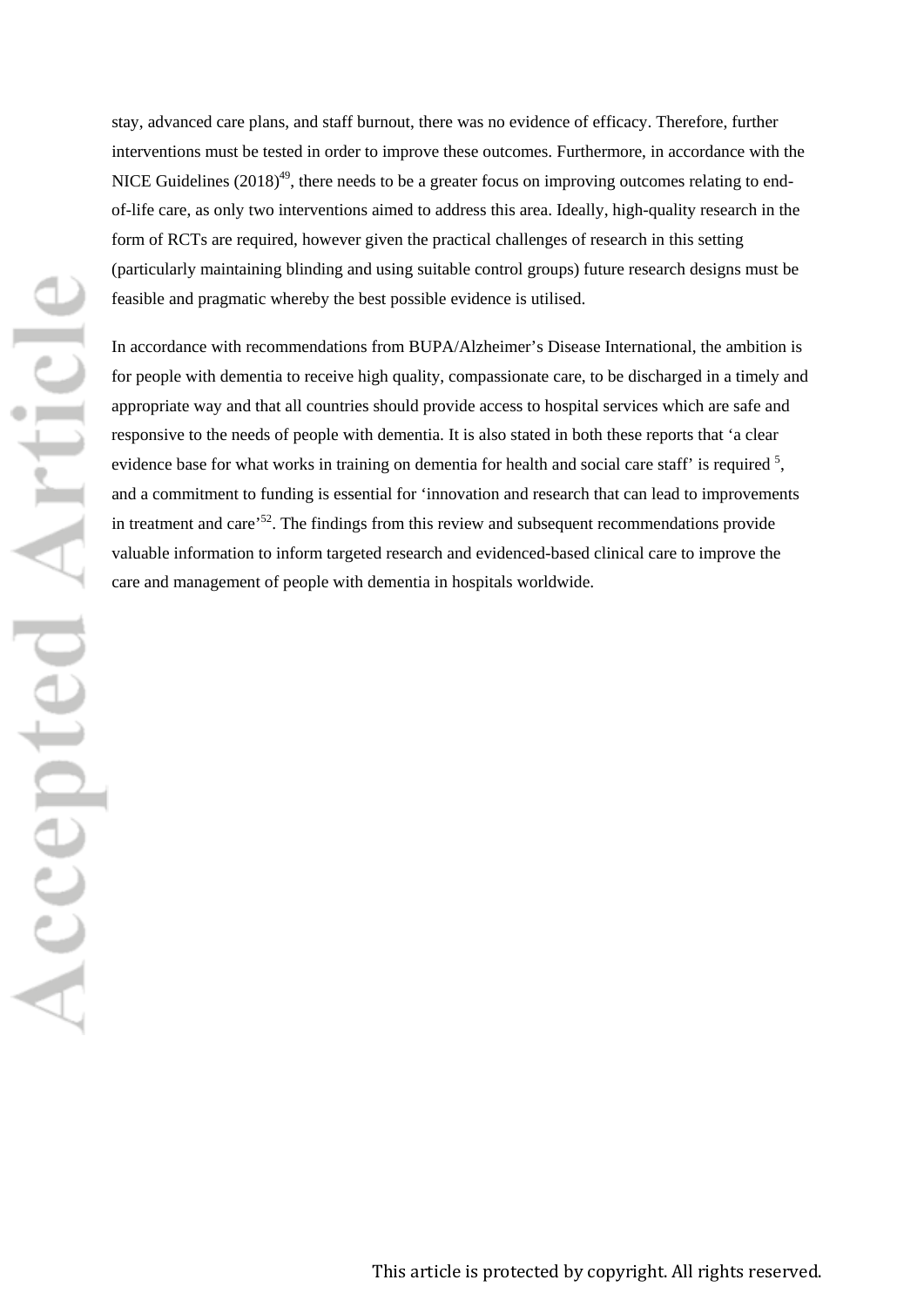### **References**

- 1. Prince M, Wimo A, Guerchet M, Ali G, Wu Y, Prina M. World Alzheimer Report 2015. The global impact of dementia. An analysis of prevalence, incidence, cost & trends. London: Alzheimer's Disease International; 2015. *World Health Organ-ization Available from: [https://www](https://www/) alz co uk/research/World AlzheimerReport2015 pdf[Cited April 15, 2016].* 2017.
- 2. World Health Organisation. Dementia fact sheet. 2016. 2017.
- 3. Nichols E, Szoeke CE, Vollset SE, et al. Global, regional, and national burden of Alzheimer's disease and other dementias, 1990–2016: a systematic analysis for the Global Burden of Disease Study 2016. *The Lancet Neurology.* 2019;18(1):88-106.
- 4. Alzheimer's Society. *Dementia – the true cost: Fixing the care crisis.* 2018.
- 5. Department of Health. *Prime Minister's challenge on dementia 2020.* 2015.
- 6. Gaugler J, James B, Johnson T, Marin A, Weuve J. 2019 Alzheimer's disease facts and figures. *Alzheimers & Dementia.* 2019;15(3):321-387.
- 7. Alzheimer's Society. *Fix Dementia Care Hospitals.* 2016.
- 8. Finkel S, Burns A. BPSD consensus statement. *Int Psychogeriatric Asso.* 1999.
- 9. Kales HC, Gitlin LN, Lyketsos CG. Assessment and management of behavioral and psychological symptoms of dementia. *bmj.* 2015;350:h369.
- 10. Freeman CP, Joska J. Management of behavioural and psychological symptoms of dementia. *CME: Your SA Journal of CPD.* 2012;30(4):110-113.
- 11. Banerjee S. Living well with dementia—development of the national dementia strategy for England. *Int J Geriatr Psychiatry.* 2010;25(9):917-922.
- 12. Blair A, Anderson K, Bateman C. The "Golden Angels": effects of trained volunteers on specialling and readmission rates for people with dementia and delirium in rural hospitals. *Int Psychogeriatr.* 2018:1-10.
- 13. Small GW. Treating dementia and agitation. *Jama.* 2014;311(7):677-678.
- 14. Sampson EL, White N, Leurent B, et al. Behavioural and psychiatric symptoms in people with dementia admitted to the acute hospital: prospective cohort study. *The British journal of psychiatry.* 2014;205(3):189-196.
- 15. Alzheimer's Society. This is Me. [https://www.alzheimers.org.uk/get-support/publications](https://www.alzheimers.org.uk/get-support/publications-factsheets/this-is-me)[factsheets/this-is-me.](https://www.alzheimers.org.uk/get-support/publications-factsheets/this-is-me) Published Accessed 12/02/2019. Accessed 12/02/2019.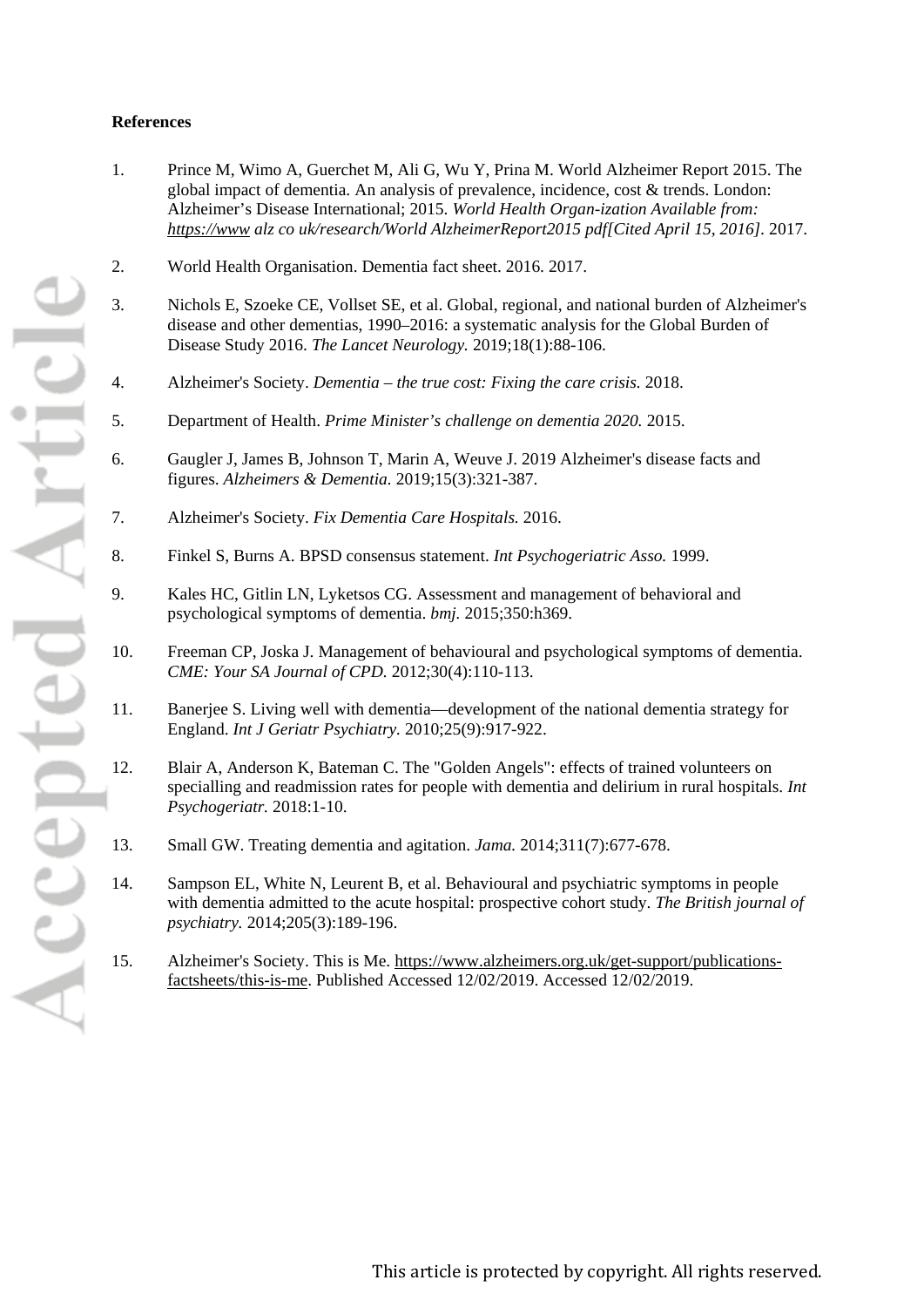- 16. Moher D, Liberati A, Tetzlaff J, Altman DG. Preferred reporting items for systematic reviews and meta-analyses: the PRISMA statement. *Annals of internal medicine.* 2009;151(4):264- 269.
- 17. A systematic review of the effectiveness of interventions to improve the quality of acute hospital care for people with dementia. . 2017. [http://www.crd.york.ac.uk/PROSPERO/display\\_record.php?ID=CRD42017072697.](http://www.crd.york.ac.uk/PROSPERO/display_record.php?ID=CRD42017072697)
- 18. Finkel S. Introduction to behavioural and psychological symptoms of dementia (BPSD). *Int J Geriatr Psychiatry.* 2000;15(S1):S2-S4.
- 19. Group CPH. Cochrane Data Extraction Template. [https://ph.cochrane.org/sites/ph.cochrane.org/files/public/uploads/CPHG%20Data%20extracti](https://ph.cochrane.org/sites/ph.cochrane.org/files/public/uploads/CPHG%20Data%20extraction%20template_0.docx) [on%20template\\_0.docx.](https://ph.cochrane.org/sites/ph.cochrane.org/files/public/uploads/CPHG%20Data%20extraction%20template_0.docx) Accessed.
- 20. Khan KS, Ter Riet G, Glanville J, Sowden AJ, Kleijnen J. *Undertaking systematic reviews of research on effectiveness: CRD's guidance for carrying out or commissioning reviews.* NHS Centre for Reviews and Dissemination; 2001.
- 21. Higgins JP, Altman DG, Gøtzsche PC, et al. The Cochrane Collaboration's tool for assessing risk of bias in randomised trials. *Bmj.* 2011;343:d5928.
- 22. Public Health Resource Unit. Critical appraisal skills programme. 2006.
- 23. Schünemann H, Oxman A, Higgins J, et al. Chapter 11: Completing 'Summary of findings' tables and grading the confidence in or quality of the evidence. In: Higgins J, Churchill R, Chandler J, Cumpston M, eds. *Cochrane Handbook for Systematic Reviews of Interventions version 5.2.0.*2017.
- 24. Hobday JV, Gaugler JE, Mittelman MS. Feasibility and Utility of Online Dementia Care Training for Hospital Staff: The CARES <sup></sup> Dementia-Friendly Hospital<sup>TM</sup> Program. *Res.* 2017;10(2):58-65.
- 25. Galvin JE, Kuntemeier B, Al-Hammadi N, Germino J, Murphy-White M, McGillick J. "Dementia-Friendly Hospitals: Care Not Crisis" An Edcuational Program Designed To Improve The Care Of The Hospitalized Patient With Dementia. *Alzheimer disease and associated disorders.* 2010;24(4):372.
- 26. Smythe A, Jenkins C, Harries M, et al. Evaluation of dementia training for staff in acute hospital settings. *Nurs Older People.* 2014;26(2).
- 27. Rosler A, Pfeil S, Lessmann H, Hoder J, Befahr A, von Renteln-Kruse W. Dysphagia in Dementia: Influence of Dementia Severity and Food Texture on the Prevalence of Aspiration and Latency to Swallow in Hospitalized Geriatric Patients. *J Am Med Dir Assoc.*16(8):697- 701.
- 28. O'Brien R, Goldberg SE, Pilnick A, et al. The VOICE study A before and after study of a dementia communication skills training course. *PLoS ONE.* 2018;13(6):e0198567.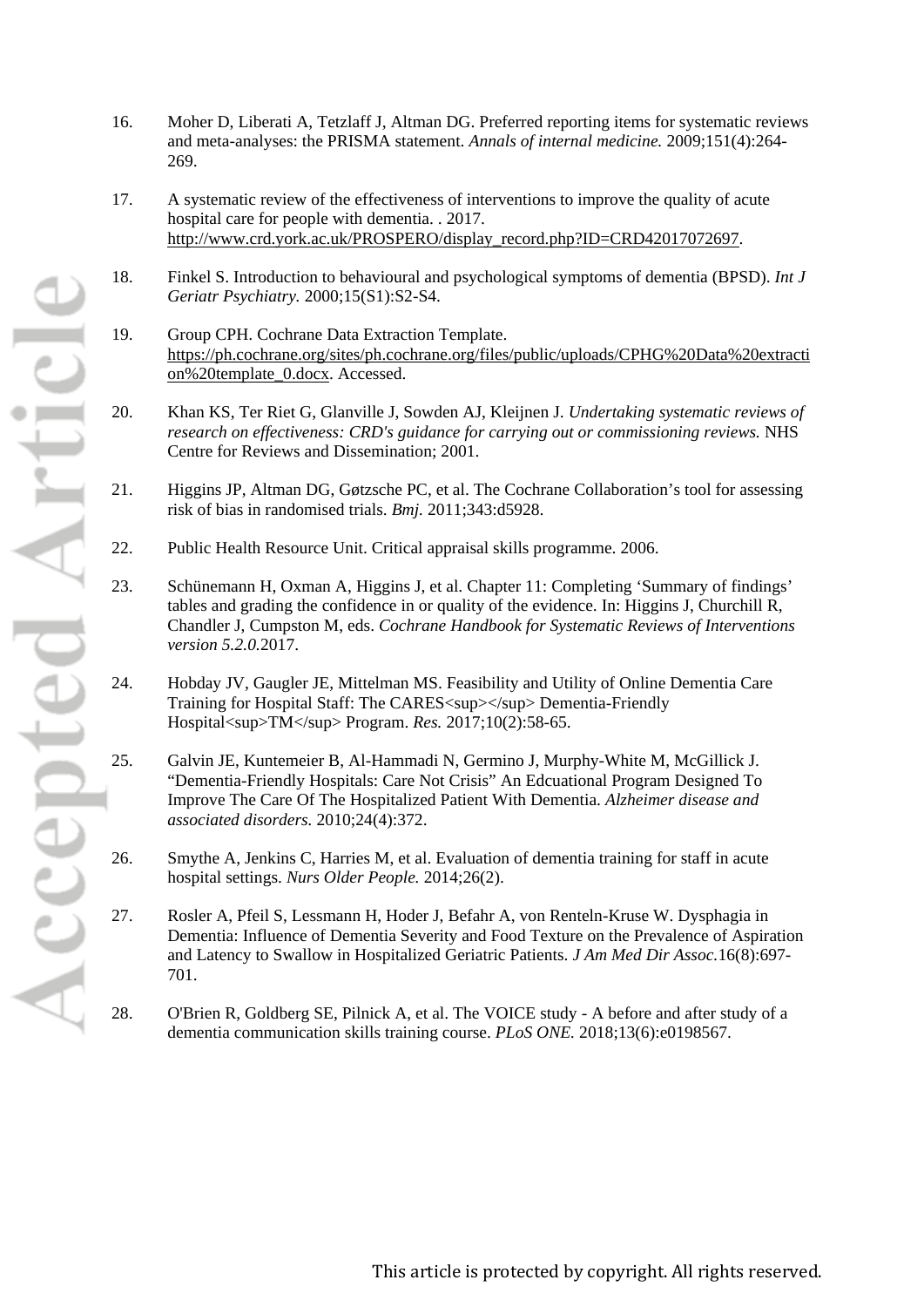- 29. Cheong CY, Tan JA, Foong YL, et al. Creative Music Therapy in an Acute Care Setting for Older Patients with Delirium and Dementia. *Dementia and Geriatric Cognitive Disorders Extra.*6(2):268-275.
- 30. Crellin NE, Orrell M, McDermott O, Charlesworth G. Self-efficacy and health-related quality of life in family carers of people with dementia: a systematic review. *Aging Ment Health.*  2014;18(8):954-969.
- 31. Feast A, Orrell M, Charlesworth G, Melunsky N, Poland F, Moniz-Cook E. Behavioural and psychological symptoms in dementia and the challenges for family carers: systematic review. *The British Journal of Psychiatry.* 2016;208(5):429-434.
- 32. Staal JA, Matheis R, Collier L, Calia T, Hanif H, Kofman ES. The effects of Snoezelen (multi-sensory behavior therapy) and psychiatric care on agitation, apathy, and activities of daily living in dementia patients on a short term geriatric psychiatric inpatient unit. *The International Journal of Psychiatry in Medicine.* 2007;37(4):357-370.
- 33. Rouaix N, Retru-Chavastel L, Rigaud AS, Monnet C, Lenoir H, Pino M. Affective and Engagement Issues in the Conception and Assessment of a Robot-Assisted Psychomotor Therapy for Persons with Dementia. *Front Psychol.* 2017;8:950.
- 34. Daykin N, Parry B, Ball K, et al. The role of participatory music making in supporting people with dementia in hospital environments. *Dementia.* 2018;17(6):686-701.
- 35. Stenvall M, Berggren M, Lundström M, Gustafson Y, Olofsson B. A multidisciplinary intervention program improved the outcome after hip fracture for people with dementia subgroup analyses of a randomized controlled trial. *Archives of gerontology and geriatrics.*  2012;54(3):e284-e289.
- 36. Arahata M, Oura M, Tomiyama Y, et al. A comprehensive intervention following the clinical pathway of eating and swallowing disorder in the elderly with dementia: historically controlled study. *BMC geriatr.* 2017;17(1):146.
- 37. Boltz M, Chippendale T, Resnick B, Galvin JE. Testing family-centered, function-focused care in hospitalized persons with dementia. *Neurodegenerative Disease Management.*5(3):203-215.
- 38. Schindel Martin L, Gillies L, Coker E, et al. An Education Intervention to Enhance Staff Self-Efficacy to Provide Dementia Care in an Acute Care Hospital in Canada: A Nonrandomized Controlled Study. *American Journal of Alzheimer's Disease & Other Dementias.*31(8):664- 677.
- 39. Elvish R, Burrow S, Cawley R, et al. 'Getting to Know Me': the development and evaluation of a training programme for enhancing skills in the care of people with dementia in general hospital settings. *Aging Ment Health.* 2014;18(4):481-488.
- 40. Evans S, Brooker D, Thompson R, et al. Introduction to the transforming dementia care in hospitals series. *Nurs Older People.* 2015;27(6).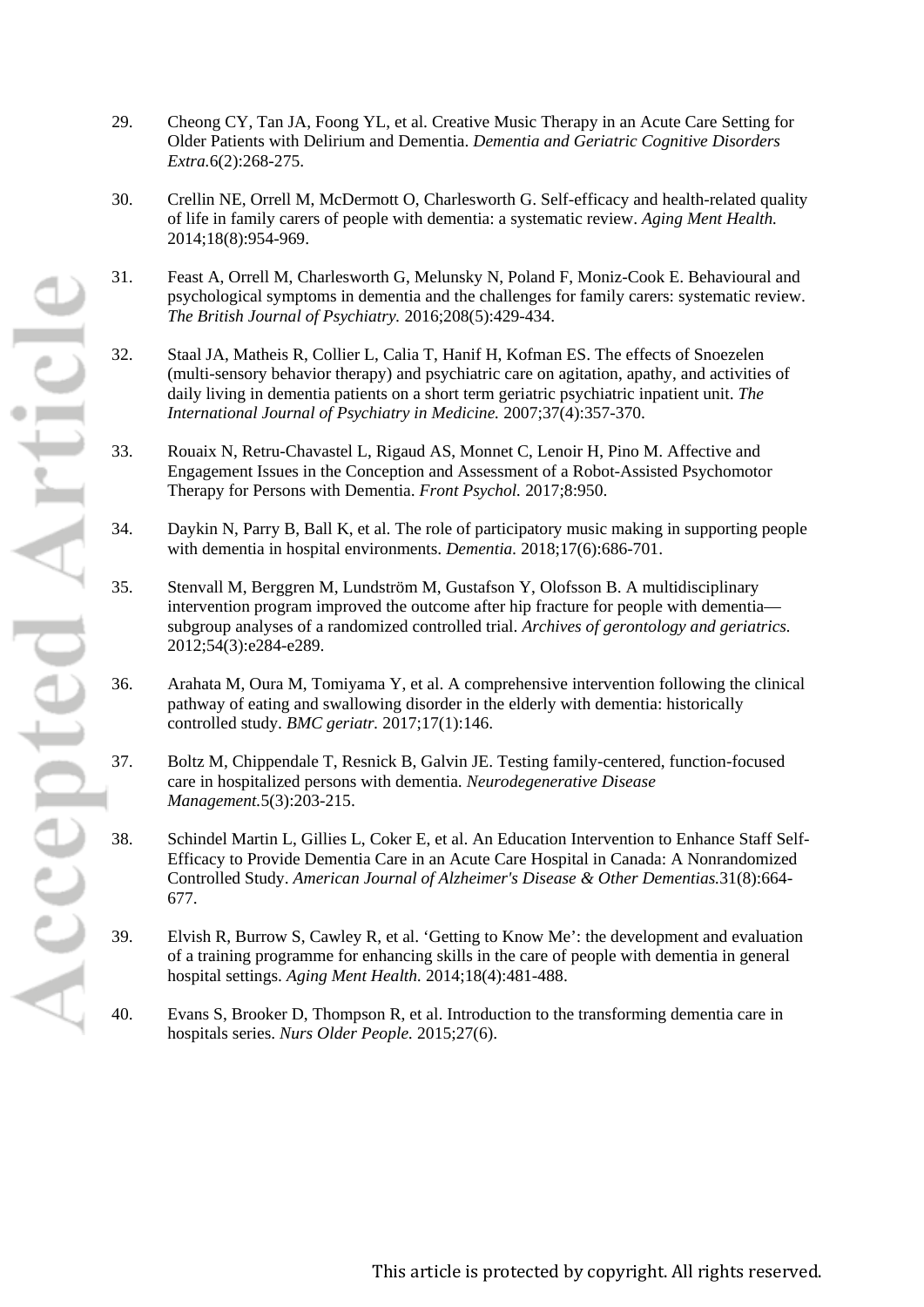- 41. Surr CA, Gates C. What works in delivering dementia education or training to hospital staff? A critical synthesis of the evidence. *Int J Nurs Stud.* 2017;75:172-188.
- 42. Pfeifer P, Vandenhouten C, Purvis S, Zupanc T. The Impact of Education on Certified Nursing Assistants' Identification of Strategies to Manage Behaviors Associated With Dementia. *J.* 2018;34(1):26-30.
- 43. Weitzel T, Robinson S, Mercer S, et al. Pilot testing an educational intervention to improve communication with patients with dementia. *J.* 2011;27(5):220-226.
- 44. Naughton C, Beard C, Tzouvara V, et al. A feasibility study of dementia communication training based on the VERA framework for pre-registration nurses: Part II impact on student experience. *Nurse Educ Today.* 2018;63:87-93.
- 45. Scerri A, Innes A, Scerri C. Using appreciative inquiry to implement person-centred dementia care in hospital wards. *Dementia.* 2016;06:06.
- 46. Sampson EL, Vickerstaff V, Lietz S, Orrell M. Improving the care of people with dementia in general hospitals: evaluation of a whole-system train-the-trainer model. *Int Psychogeriatr.*  2017;29(4):605-614.
- 47. Ballard C, Corbett A, Orrell M, et al. Impact of person-centred care training and personcentred activities on quality of life, agitation, and antipsychotic use in people with dementia living in nursing homes: A cluster-randomised controlled trial. *PLoS medicine.*  2018;15(2):e1002500.
- 48. Sturmey P. *Functional Analysis in Clinical Psychol-ogy.* Wiley: Chichester1996.
- 49. National GAU. Dementia: Assessment, management and support for people living with dementia and their carers. 2018.
- 50. Royal College of Psychiatrists. *National Audit of Dementia care in general hospitals 2018– 19: Round Four audit report.* 2019.
- 51. Alzheimer's Association. 2016 Alzheimer's disease facts and figures. *Alzheimer's dement.*  2016;12(4):459-509.
- 52. Pot A, Petrea I. Bupa/ADI report: Improving dementia care worldwide: Ideas and advice on developing and implementing a National Dementia Plan. *London: Bupa/ADI.* 2013.
- 53. Society As. *Counting the cost: Caring for people with dementia on hospital wards.* Alzheimer's Society; 2009.
- 54. Sampson EL, Burns A, Richards M. Improving end-of-life care for people with dementia. *The British Journal of Psychiatry.* 2011;199(5):357-359.
- 55. Harrison JR. Improving inpatient care for older adults: Implementing Dementia Commissioning for Quality and Innovation (CQUIN). *BMJ qual.* 2017;6(1).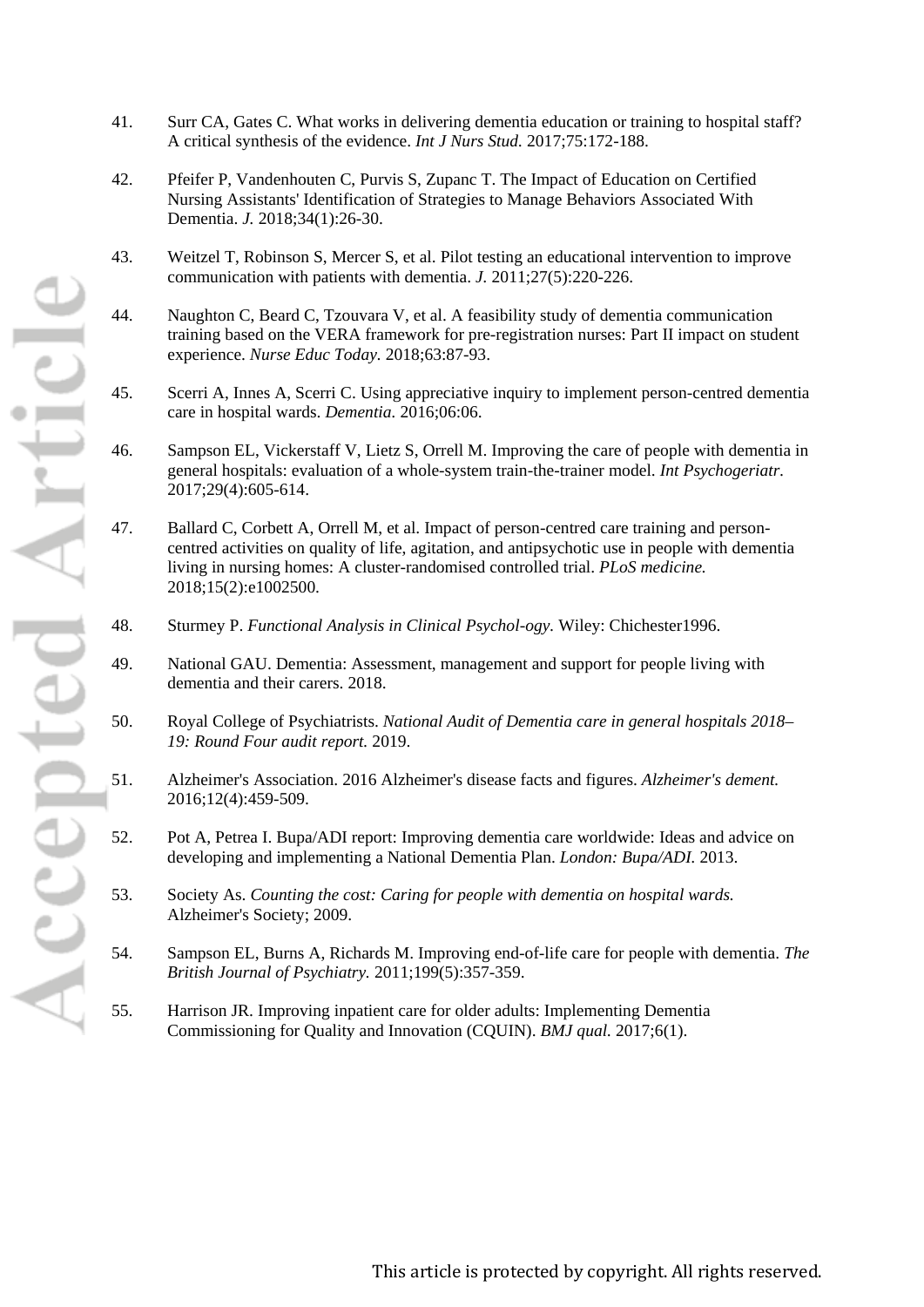56. Francis R. Report of the Mid Staffordshire NHS Foundation Trust public inquiry: executive summary. 2013.

Figure 1. PRISMA flow diagram of study selection

### **Supplementary Material**

<span id="page-22-0"></span>Supplementary Material 1 Search Strategies

<span id="page-22-1"></span>Supplementary Material 2 Quality Appraisals

Supplementary Material 3 Description of Interventions

Supplementary Material 4: Grading of Recommendations Assessment, Development and Evaluation (GRADE**)**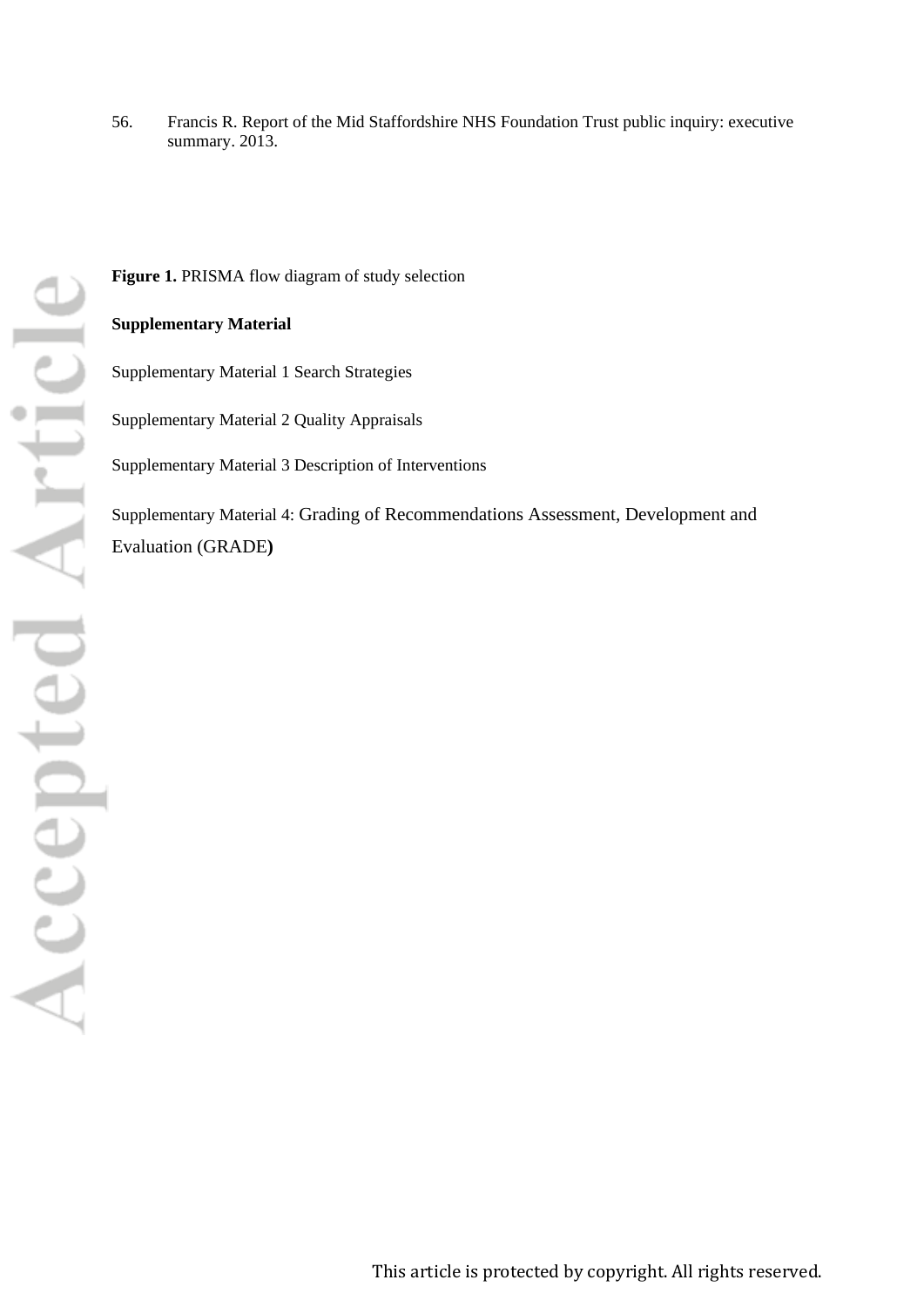<span id="page-23-0"></span>

| raper, QA,<br>GR DE                                         | <b>Design</b>               | Country &<br>participant<br>characteristics                   | $\boldsymbol{n}$ | Aim of<br>intervention                                                                                                    | <b>Outcome measure</b>                                                                                                                                                                                                                                                                                                                                                                                                                                    | <b>Main findings</b>                                                                                                                                                                                                                                                                                                                                                                                                                                                                                                         |
|-------------------------------------------------------------|-----------------------------|---------------------------------------------------------------|------------------|---------------------------------------------------------------------------------------------------------------------------|-----------------------------------------------------------------------------------------------------------------------------------------------------------------------------------------------------------------------------------------------------------------------------------------------------------------------------------------------------------------------------------------------------------------------------------------------------------|------------------------------------------------------------------------------------------------------------------------------------------------------------------------------------------------------------------------------------------------------------------------------------------------------------------------------------------------------------------------------------------------------------------------------------------------------------------------------------------------------------------------------|
| Arahata 2017<br>QA: High<br>quality<br><b>GRADE:</b><br>Low | Non-<br>randomised<br>trial | Japan<br>People with<br>dementia<br>Males: 86<br>Females: 128 | 90               | To improve the<br>functional status of<br>eating by<br>implementing<br>comprehensive<br>geriatric assessment<br>$(CGA)$ . | Withdrawal from artificial<br>hydration and/or nutrition (AHN)<br>and survival independent of AHN<br>at 1 year after recovery from<br><b>ESDED</b> (Eating and Swallowing<br>Disorder of the Elderly with<br>Dementia). Overall survival (OS)<br>after onset of ESDED, which was<br>measured between the day of<br>onset of ESDED and the day of<br>death by any cause. An additional<br>outcome was recovery rate in all<br>cases of ESDED regardless of | For the intervention group, an<br>average of 4.3 interventional<br>strategies was recommended per<br>participant after CGA. Serological<br>tests, diagnostic imaging and other<br>diagnostic examinations were much<br>more frequently performed in the<br>intervention group. Recovery rate<br>from ESDED in the intervention<br>group was significantly higher than<br>that in the historical group. The 1-<br>year AHN-free survival in the<br>intervention group was significantly<br>higher than that in the historical |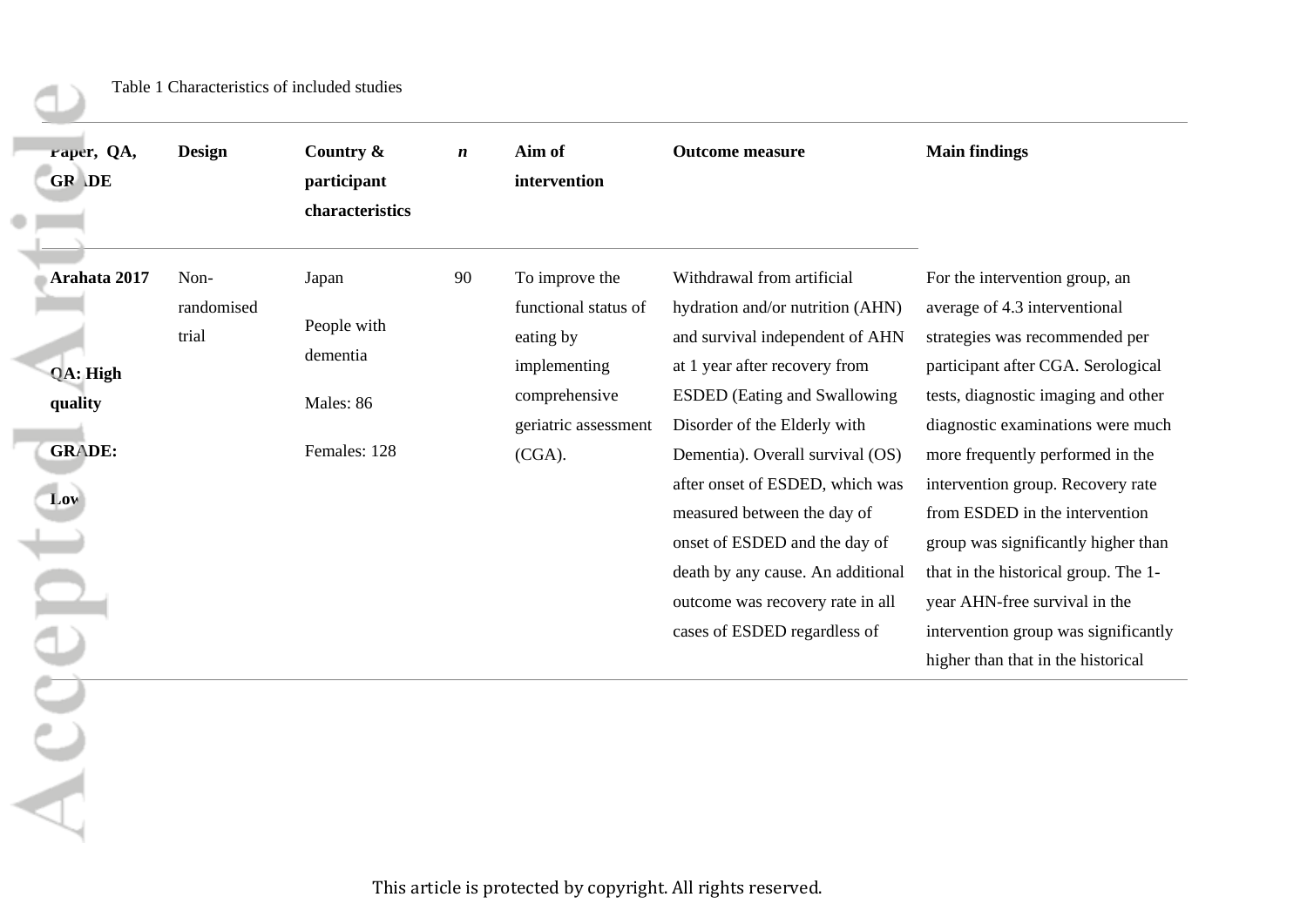| Par r, QA,<br><b>GRADE</b>                                              | <b>Design</b>                                     | Country &<br>participant<br>characteristics    | $\boldsymbol{n}$ | Aim of<br>intervention                                                                                                                                      | <b>Outcome measure</b>                                                                                                                                                                                             | <b>Main findings</b>                                                                                                                                                                                        |
|-------------------------------------------------------------------------|---------------------------------------------------|------------------------------------------------|------------------|-------------------------------------------------------------------------------------------------------------------------------------------------------------|--------------------------------------------------------------------------------------------------------------------------------------------------------------------------------------------------------------------|-------------------------------------------------------------------------------------------------------------------------------------------------------------------------------------------------------------|
| ⊏                                                                       |                                                   |                                                |                  |                                                                                                                                                             | receiving interventions in each<br>study period.                                                                                                                                                                   | group No significant difference<br>between the two groups was found<br>for 1-year overall survival.                                                                                                         |
| DALKS 2014<br><b>JA</b> : Medium<br><b>quality</b><br><b>CRADE: Low</b> | <b>Evaluation</b> of<br>training with a<br>survey | Scotland<br><b>NHS</b> Health<br>professionals | 113              | To develop, deliver,<br>and evaluate a<br>training programme<br>to prepare NHS &<br>Social Service<br>Dementia<br>Champions working<br>in acute settings as | (a) Attitudes towards people with<br>dementia Approaches to Dementia<br>Questionnaire (ADQ)<br>(b) Achievement of learning<br>outcomes: completion of three<br>work-based tasks including<br>submission of reports | The format of the programme<br>provided a cost-effective means to<br>prepare NHS and Social Service<br>Dementia Champions as Change<br>Agents for practice within a<br>relatively short period of time, and |
|                                                                         |                                                   |                                                |                  |                                                                                                                                                             |                                                                                                                                                                                                                    |                                                                                                                                                                                                             |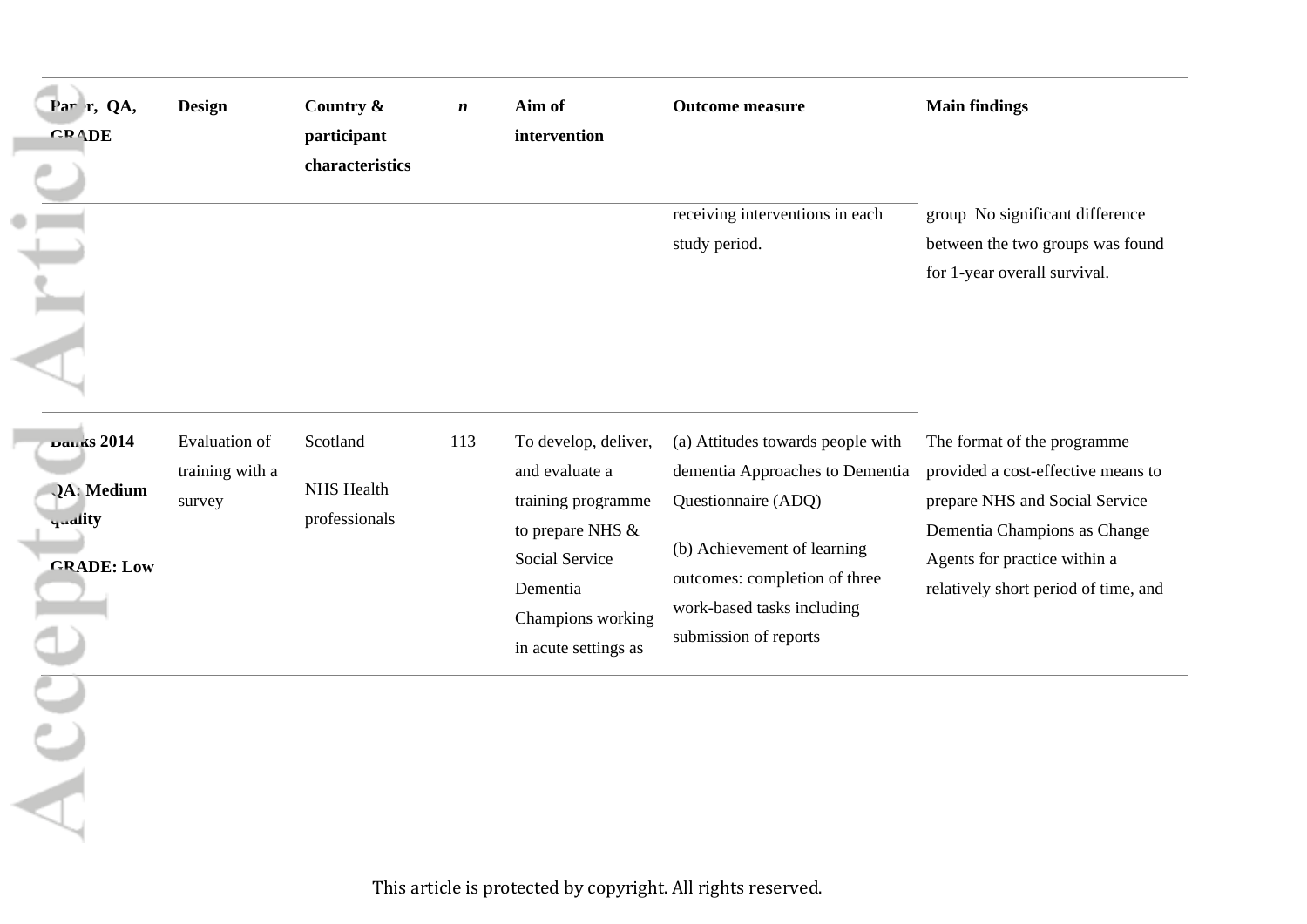| Par r, QA,<br><b>GRADE</b>                                                                                                   | <b>Design</b>                          | Country &<br>participant<br>characteristics                                              | $\boldsymbol{n}$ | Aim of<br>intervention<br>Change Agents for                                                                                                                                                           | <b>Outcome measure</b>                                                                                                                                                                                                                                | <b>Main findings</b><br>(c) Confidence that they could put would be transferrable to other staff                                                                                                                                                                                                                                                |
|------------------------------------------------------------------------------------------------------------------------------|----------------------------------------|------------------------------------------------------------------------------------------|------------------|-------------------------------------------------------------------------------------------------------------------------------------------------------------------------------------------------------|-------------------------------------------------------------------------------------------------------------------------------------------------------------------------------------------------------------------------------------------------------|-------------------------------------------------------------------------------------------------------------------------------------------------------------------------------------------------------------------------------------------------------------------------------------------------------------------------------------------------|
|                                                                                                                              |                                        |                                                                                          |                  | practice.                                                                                                                                                                                             | their learning into practice:<br>completion of self-efficacy scale.<br>Perceptions of training.                                                                                                                                                       | groups.                                                                                                                                                                                                                                                                                                                                         |
| <b>Blair 2018</b><br>QA:High<br>quality<br><b>GRADE:BPSD</b><br>very-low<br>quality;<br><b>Cimical low</b><br>yuanty, length | Non-<br>randomised<br>controlled trial | Australia<br>People with<br>dementia<br>Years mean<br>(SD)<br>82.44 (8.63)<br>Female:255 | 458              | Evaluate the clinical<br>outcomes for<br>patients with<br>dementia, delirium,<br>or at risk for<br>delirium supported<br>by the person-<br>centered volunteer<br>program in rural<br>acute hospitals. | Medical record audits provided<br>data on volunteer visits,<br>diagnoses, length of stay (LOS),<br>behavioural incidents,<br>readmission, specialling,<br>mortality, admission to residential<br>care, falls, pressure ulcers, and<br>medication use. | The Dementia and Delirium Care<br>with Volunteer's program was<br>successfully implemented in 7 rural<br>hospitals of varying sizes and<br>resulted in reductions in 28 day<br>readmission and specialling rates.<br>No increases in falls, pressure<br>ulcers, mortality or<br>institutionalization indicates the<br>intervention is safe. The |
|                                                                                                                              |                                        |                                                                                          |                  |                                                                                                                                                                                                       |                                                                                                                                                                                                                                                       |                                                                                                                                                                                                                                                                                                                                                 |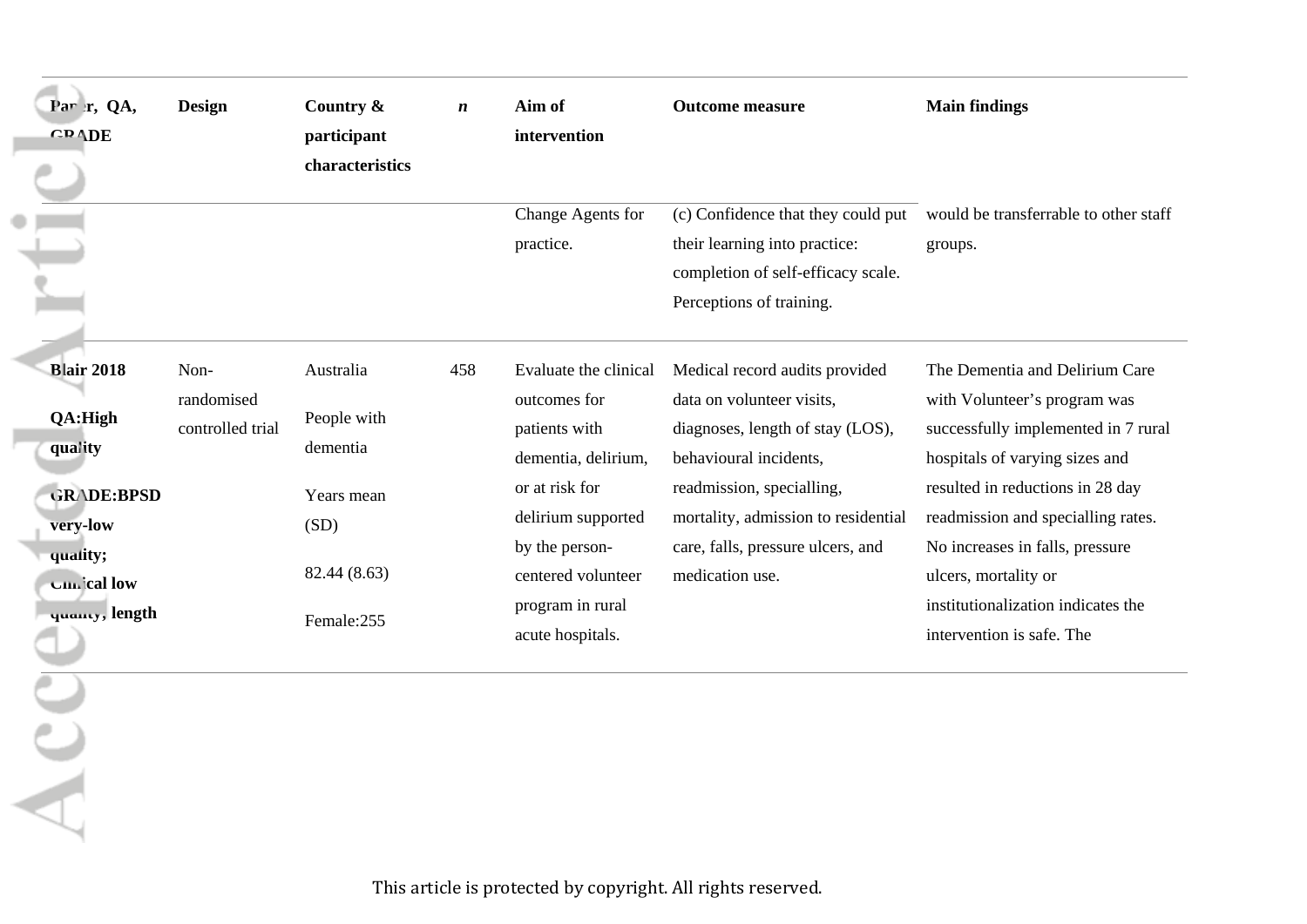| Par r, QA,                               | <b>Design</b>                                | Country &                     | $\boldsymbol{n}$ | Aim of                                                                                                | <b>Outcome measure</b>                                                                                                                                                    | <b>Main findings</b>                                                                                                                                                   |
|------------------------------------------|----------------------------------------------|-------------------------------|------------------|-------------------------------------------------------------------------------------------------------|---------------------------------------------------------------------------------------------------------------------------------------------------------------------------|------------------------------------------------------------------------------------------------------------------------------------------------------------------------|
| <b>GRADE</b>                             |                                              | participant                   |                  | intervention                                                                                          |                                                                                                                                                                           |                                                                                                                                                                        |
|                                          |                                              | characteristics               |                  |                                                                                                       |                                                                                                                                                                           |                                                                                                                                                                        |
| of etay low<br>quality                   |                                              | <b>Male: 203</b>              |                  |                                                                                                       |                                                                                                                                                                           | implementation package and<br>mentoring resulted in consistent<br>implementation and results across<br>all sites.                                                      |
| <b>Boltz 2015</b><br>QA: High<br>quality | A comparative,<br>repeated<br>measures study | Northeast USA<br>People with  | 86               | To see if hospital<br>acquired disabilities<br>and complications<br>in people with<br>dementia can be | Patient measures: ADL & walking<br>performance (Barthel Index). Gait<br>& balance (Tinetti Scale).<br>Severity of delirium (Delirium<br>Severity Scale). Family caregiver | The findings from this study support<br>the feasibility of Fam-FFC and show<br>preliminary efficacy that<br>implementation of Fam-FFC can<br>improve outcomes for both |
| GRADE: Low                               |                                              | dementia<br><b>Years Mean</b> |                  | reduced through a<br>family centred                                                                   | measures: Preparedness for<br>caregiving (Preparedness for                                                                                                                | hospitalized patients with dementia<br>and their FCGs. Specifically,                                                                                                   |
|                                          |                                              | (SD)                          |                  | function-focused                                                                                      | Caregiving Scale). 8-item self-                                                                                                                                           | patients on Fam-FFC units had                                                                                                                                          |
|                                          |                                              | 82.4 (7.6).                   |                  | care.                                                                                                 | rated instrument that asks<br>caregivers how well prepared they                                                                                                           | better ADL and walking<br>performance, less severity and                                                                                                               |
|                                          |                                              |                               |                  |                                                                                                       |                                                                                                                                                                           |                                                                                                                                                                        |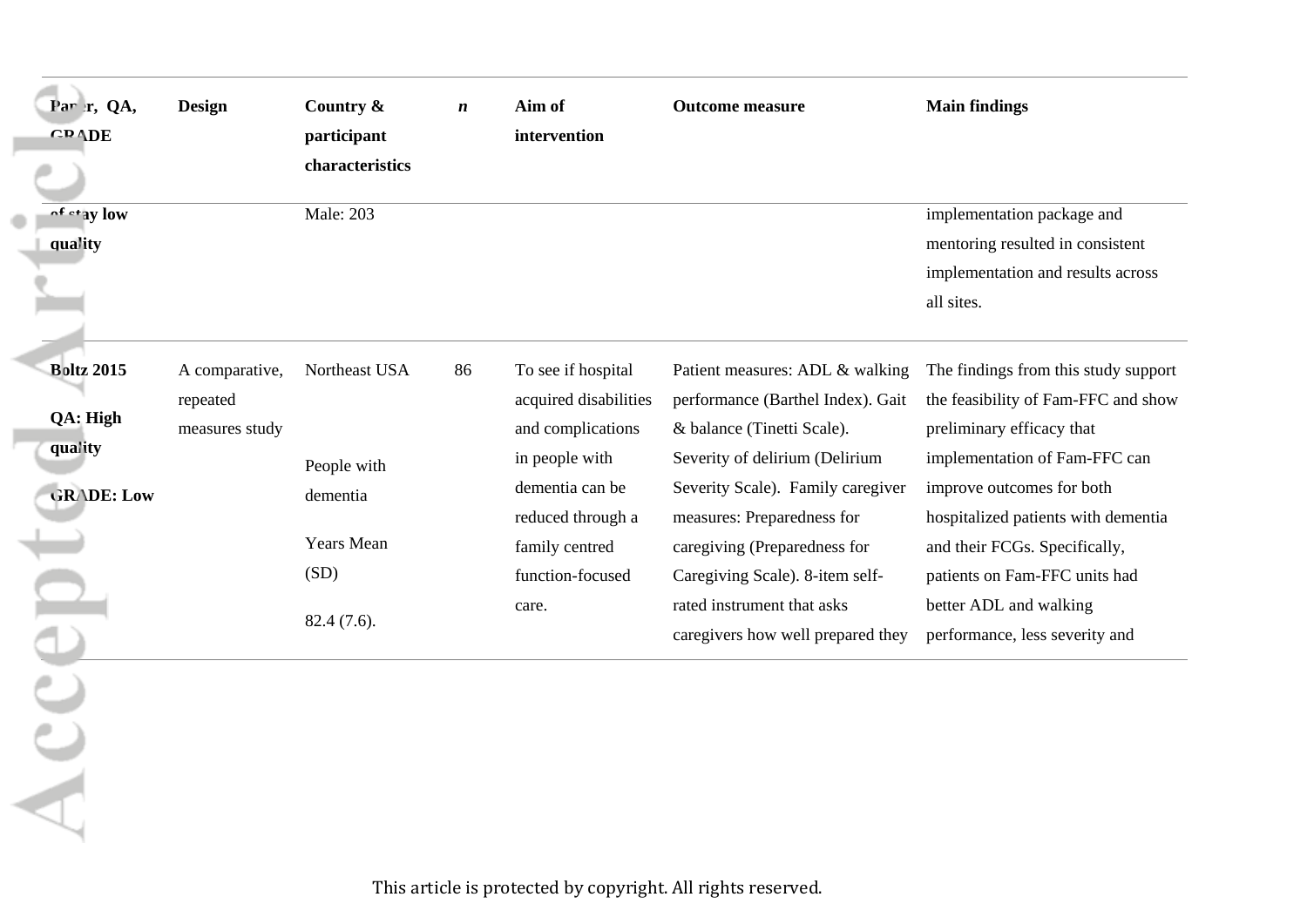| Par r, QA,<br><b>GRADE</b> | <b>Design</b> | Country $\&$<br>participant<br>characteristics | $\boldsymbol{n}$ | Aim of<br>intervention | <b>Outcome measure</b>                                      | <b>Main findings</b>                     |
|----------------------------|---------------|------------------------------------------------|------------------|------------------------|-------------------------------------------------------------|------------------------------------------|
|                            |               | <b>Most Family</b>                             |                  |                        | believe they are for multiple                               | duration of delirium and fewer           |
|                            |               | caregivers                                     |                  |                        | domains of caregiving. Caregiver                            | hospital readmissions. FCGs on           |
|                            |               | were in the age                                |                  |                        | anxiety and depression (HADS-A)                             | Fam-FFC units showed a significant       |
|                            |               | range of 46–65                                 |                  |                        | (HADS-D Mutuality (Mutuality                                | increase in preparedness for             |
|                            |               | (52%)                                          |                  |                        | Scale). Caregiver (Caregiver                                | caregiving and less anxiety from         |
|                            |               | Male: 35                                       |                  |                        | Strain Index; CSI). Caregivers<br>bedside log to detail FCG | admission to 2 months post<br>discharge. |
|                            |               | Female: 51                                     |                  |                        | involvement in care by type of                              |                                          |
|                            |               | Black 45%                                      |                  |                        | activity and time spent. Treatment                          |                                          |
|                            |               | White 45%                                      |                  |                        | fidelity.                                                   |                                          |

Accep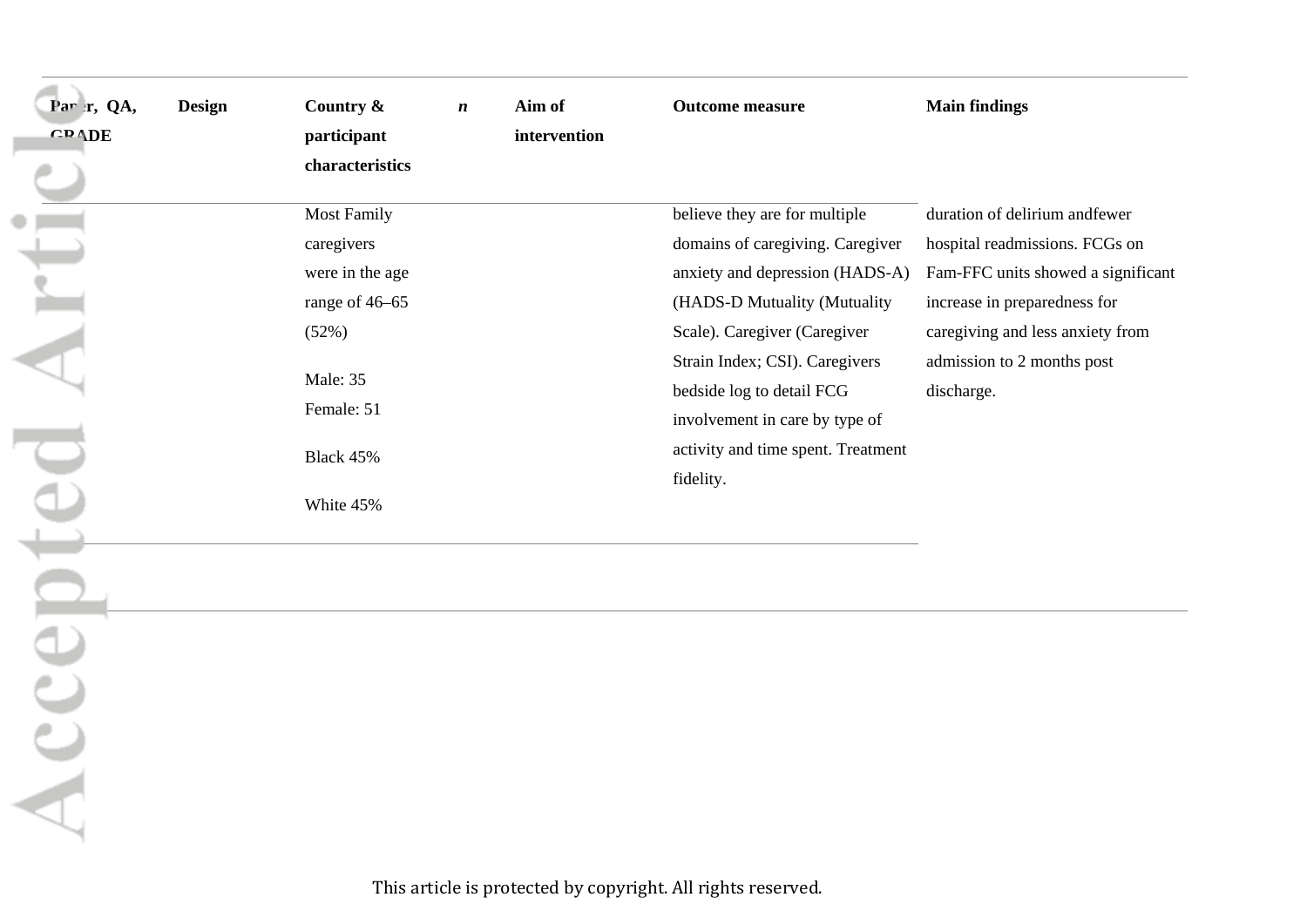| Par r, QA,<br><b>GRADE</b>                                              | <b>Design</b>              | Country &<br>participant<br>characteristics                                                              | $\boldsymbol{n}$ | Aim of<br>intervention                                                                                                                                                                                                     | <b>Outcome measure</b>                                                                          | <b>Main findings</b>                                                                                                                                                                                                                                                                                                                                   |
|-------------------------------------------------------------------------|----------------------------|----------------------------------------------------------------------------------------------------------|------------------|----------------------------------------------------------------------------------------------------------------------------------------------------------------------------------------------------------------------------|-------------------------------------------------------------------------------------------------|--------------------------------------------------------------------------------------------------------------------------------------------------------------------------------------------------------------------------------------------------------------------------------------------------------------------------------------------------------|
| <b>Cheong 2014</b><br><b>QA: Medium</b><br>quarity<br><b>GRADE:</b> Low | Before-and-<br>after study | Singapore<br>People with<br>dementia<br><b>Years Mean</b><br>$(SD)$ 86.5 (5.7)<br>Female: 15<br>Male: 10 | 25               | This pilot study<br>evaluates the impact<br>of a creative music<br>therapy (CMT)<br>programme on<br>mood and<br>engagement in older<br>patients with<br>delirium and/or<br>dementia (PtDD) in<br>an acute care<br>setting. | Menorah Park Engagement Scale<br>(MPES) and the Lawton Observed<br>Emotion Rating Scale (OERS). | Although the effects of CMT did not<br>seem to extend beyond the period of<br>music engagement, CMT can<br>contribute to the overall well-being<br>of PtDD if it is regularly scheduled<br>in to their daily routines or<br>incorporated in to other areas of care<br>such as physical rehab and nursing<br>to increase compliance and<br>cooperation. |
| Daykin 2018                                                             | Mixed method               | UK                                                                                                       | 85               | Examining the<br>effects of a ten                                                                                                                                                                                          | Admission, falls, length of stay,<br>medication, specialling. Arts                              | Data suggest a trend towards a<br>decrease in the number of patients                                                                                                                                                                                                                                                                                   |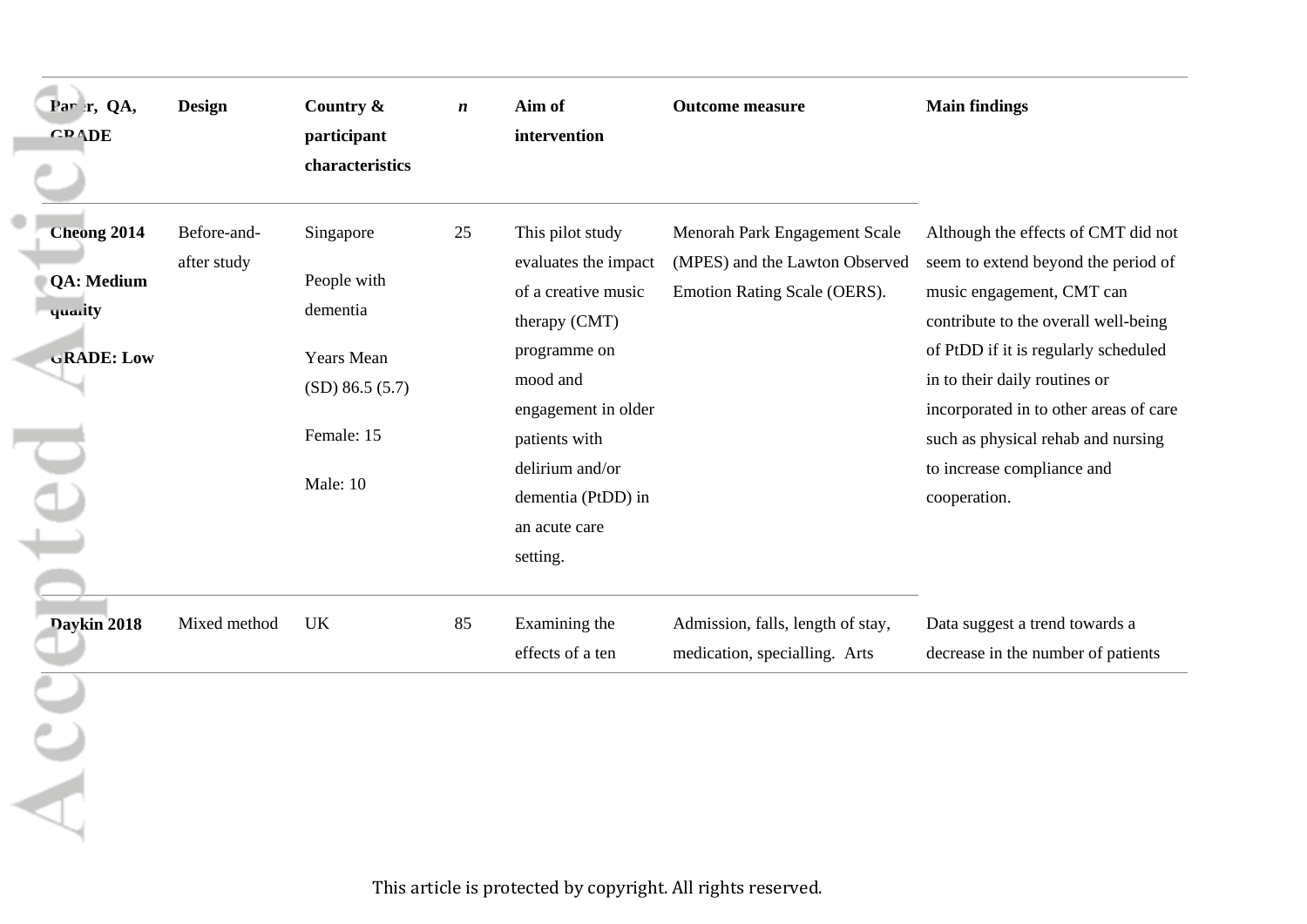| Par r, QA,<br><b>GRADE</b>                                                                                              | <b>Design</b> | Country &<br>participant<br>characteristics | $\boldsymbol{n}$ | Aim of<br>intervention                                                         | <b>Outcome measure</b>                                                         | <b>Main findings</b>                                                                                                                                                                                                                                                                                                                                                                                                                                                                                                                                                                                 |
|-------------------------------------------------------------------------------------------------------------------------|---------------|---------------------------------------------|------------------|--------------------------------------------------------------------------------|--------------------------------------------------------------------------------|------------------------------------------------------------------------------------------------------------------------------------------------------------------------------------------------------------------------------------------------------------------------------------------------------------------------------------------------------------------------------------------------------------------------------------------------------------------------------------------------------------------------------------------------------------------------------------------------------|
| $\mathbf{A} \cdot \mathbf{High}$<br>quality<br><b>GRADE:</b><br>Psychosocial<br>w; Length of<br><b>Stav low</b><br>epte |               | Not stated.                                 |                  | week period of<br>weekly music<br>sessions on the<br>wellbeing of<br>patients. | Observational scale measuring<br>mood, distraction and relaxation<br>(ArtsObs) | requiring antipsychotic drugs<br>following a participatory music<br>intervention. The results also<br>suggest that fewer falls were<br>recorded on the days when the<br>music sessions were taking place<br>and that overall length of stay was<br>reduced despite the average age of<br>in-patients being higher when the<br>music sessions were running.<br>However, without more specific data<br>on patients it is not possible to know<br>whether these observed changes are<br>attributable to the music sessions.<br>Qualitative data show that music<br>activities are strongly supported by |
|                                                                                                                         |               |                                             |                  |                                                                                |                                                                                |                                                                                                                                                                                                                                                                                                                                                                                                                                                                                                                                                                                                      |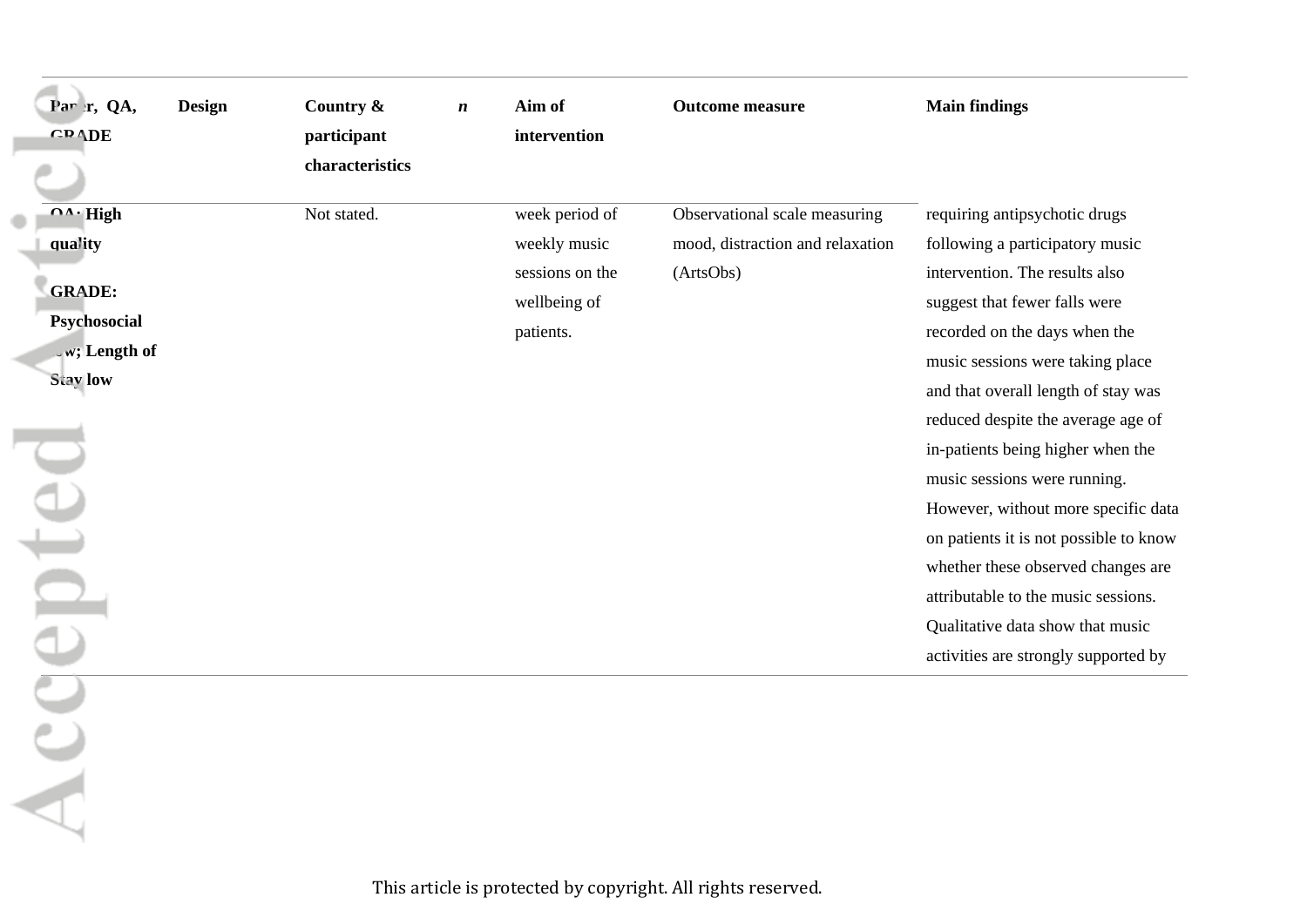| Par r, QA,<br><b>GRADE</b>                                                     | <b>Design</b>        | Country &<br>participant<br>characteristics         | $\boldsymbol{n}$ | Aim of<br>intervention                                                                                                                                                                                                                         | <b>Outcome measure</b>                                                                            | <b>Main findings</b>                                                                                                                                                                                                                                                                                                                                                                                |
|--------------------------------------------------------------------------------|----------------------|-----------------------------------------------------|------------------|------------------------------------------------------------------------------------------------------------------------------------------------------------------------------------------------------------------------------------------------|---------------------------------------------------------------------------------------------------|-----------------------------------------------------------------------------------------------------------------------------------------------------------------------------------------------------------------------------------------------------------------------------------------------------------------------------------------------------------------------------------------------------|
|                                                                                |                      |                                                     |                  |                                                                                                                                                                                                                                                |                                                                                                   | clinical and care staff who perceive<br>them to be beneficial for patients'<br>mood and wellbeing.                                                                                                                                                                                                                                                                                                  |
| Ŀ.<br>$sh$ 2014<br>QA. Medium<br>quality<br><b>ADE: Low</b><br>$\bigcap$<br>Be | Before-and-<br>after | <b>UK</b><br>People with<br>dementia<br>Female: 73% | 72               | To report on the<br>development and<br>evaluation of a staff<br>training intervention<br>in dementia care<br>designed for use in<br>the general hospital<br>setting for<br>enhancing the skills<br>in the care of people<br>with dementia: the | Confidence in Dementia (CODE).<br>Knowledge in Dementia (KIDE).<br>Controllability Beliefs Scale. | Statistically significant change was<br>identified pre-post training on all<br>outcome measures. Clinically<br>meaningful change was<br>demonstrated on the CODE scale.<br>Overall, the 'Getting to Know Me'<br>programme was well received. The<br>results of the study are encouraging<br>and suggest that the 'Getting to<br>Know Me' programme may impact<br>on staff confidence and knowledge. |
|                                                                                |                      |                                                     |                  |                                                                                                                                                                                                                                                |                                                                                                   |                                                                                                                                                                                                                                                                                                                                                                                                     |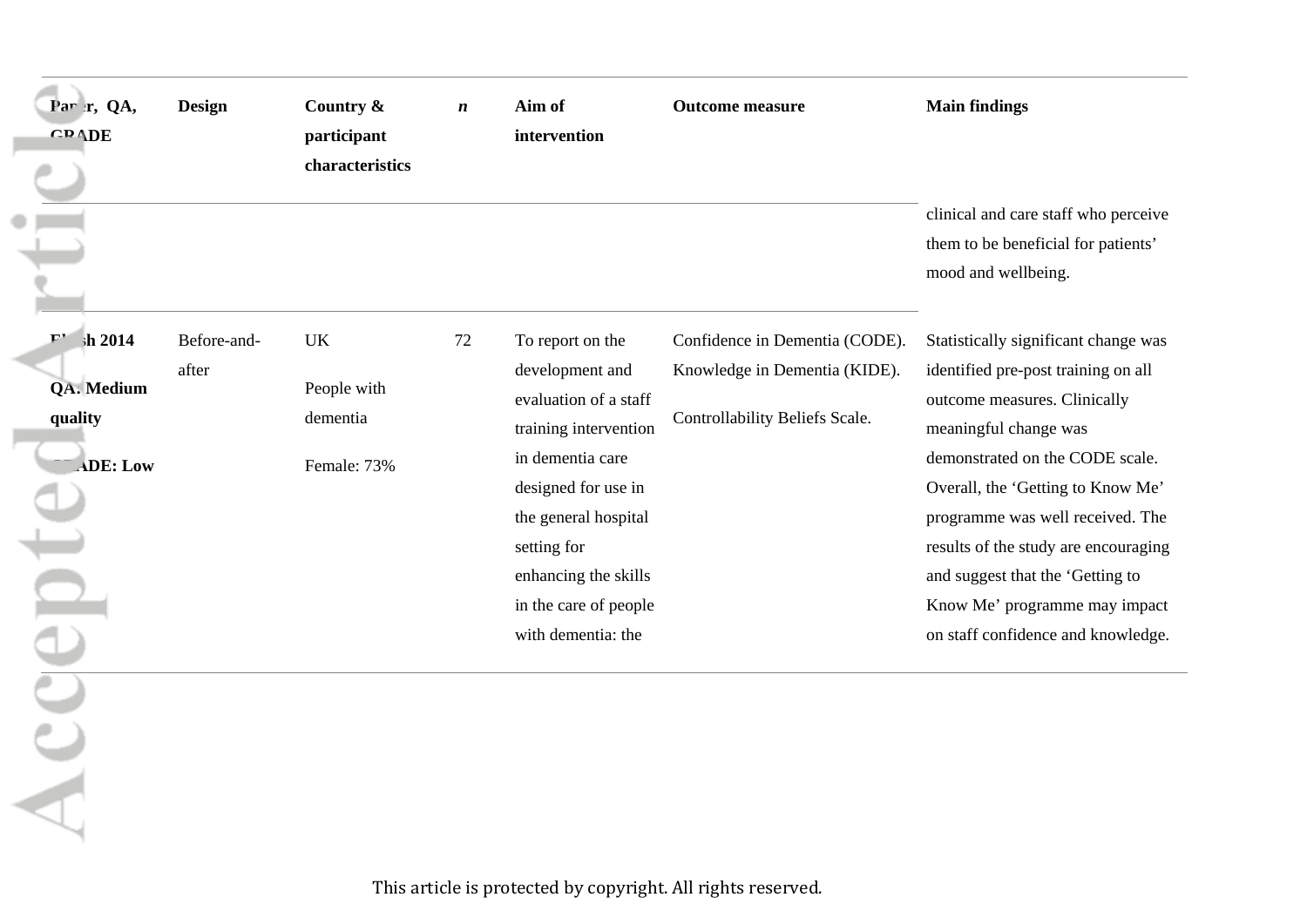| Par r, QA,<br><b>CRADE</b>                                           | <b>Design</b>        | Country &<br>participant<br>characteristics  | $\boldsymbol{n}$                                  | Aim of<br>intervention<br>'Getting to Know<br>Me' training<br>programme. | <b>Outcome measure</b> | <b>Main findings</b>                                                                                                                                                                      |
|----------------------------------------------------------------------|----------------------|----------------------------------------------|---------------------------------------------------|--------------------------------------------------------------------------|------------------------|-------------------------------------------------------------------------------------------------------------------------------------------------------------------------------------------|
| <b>Elvish 2018</b><br><b>Medium</b><br>ity<br><b>ADE: Low</b><br>ACC | Before-and-<br>after | UK<br>People with<br>dementia<br>Female: 82% | 480<br>(including<br>data from<br>above<br>study) | Second-phase roll-<br>out of the above<br>study.                         | As above.              | Statistically significant change was<br>identified between pre-post training<br>on all outcome<br>Measures. Medium to large effect<br>sizes were demonstrated on all<br>outcome measures. |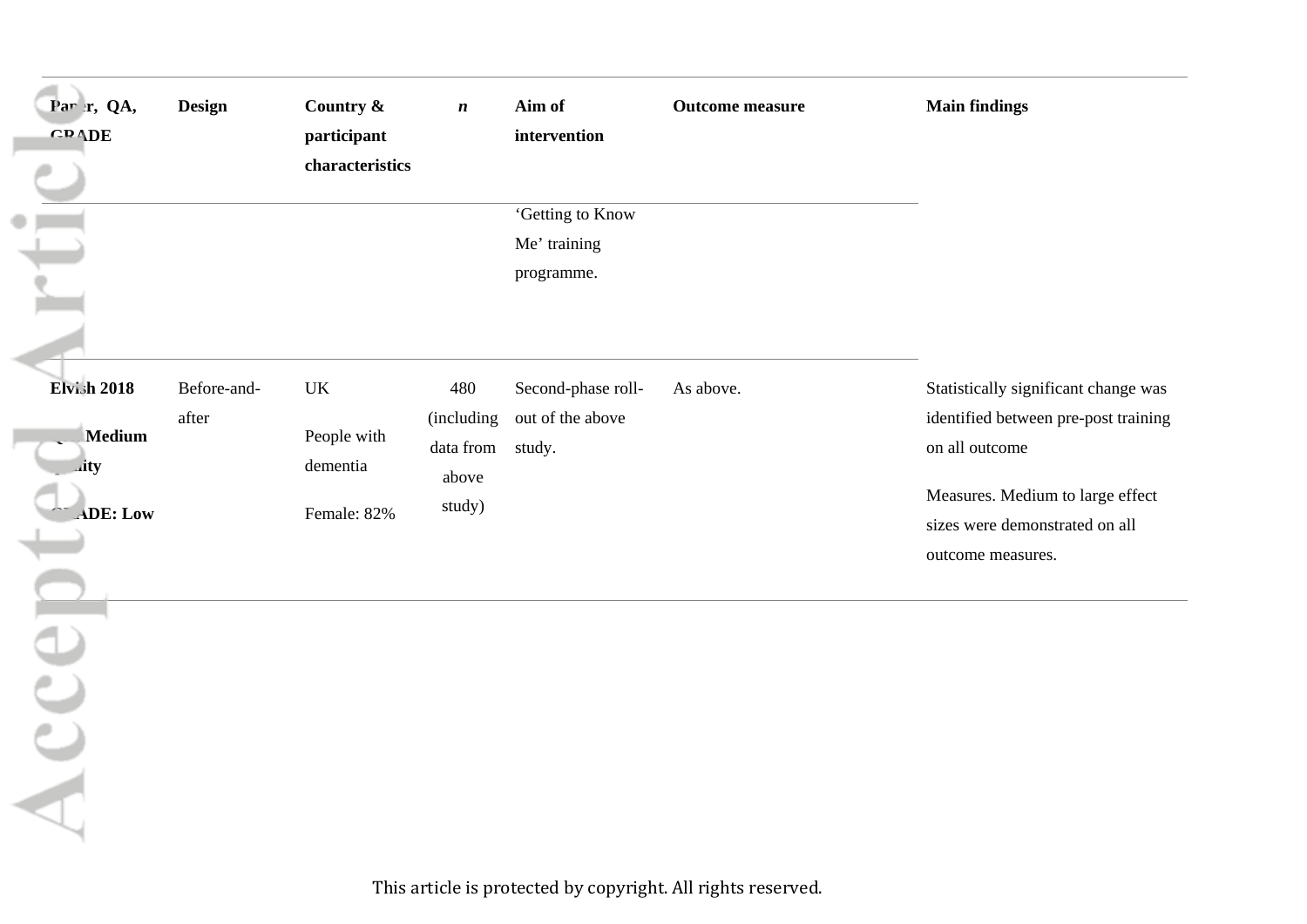| Par r, QA,<br><b>GRADE</b>                                                     | <b>Design</b>       | Country &<br>participant<br>characteristics | $\boldsymbol{n}$ | Aim of<br>intervention                                                                                                                                                                                                                                                                                       | <b>Outcome measure</b>                                                                                                                                                                                                                                                                                                                                                                                                                                                                                           | <b>Main findings</b>                                                                                                                                                                                                                                                                                                                                                                                                                                                                       |
|--------------------------------------------------------------------------------|---------------------|---------------------------------------------|------------------|--------------------------------------------------------------------------------------------------------------------------------------------------------------------------------------------------------------------------------------------------------------------------------------------------------------|------------------------------------------------------------------------------------------------------------------------------------------------------------------------------------------------------------------------------------------------------------------------------------------------------------------------------------------------------------------------------------------------------------------------------------------------------------------------------------------------------------------|--------------------------------------------------------------------------------------------------------------------------------------------------------------------------------------------------------------------------------------------------------------------------------------------------------------------------------------------------------------------------------------------------------------------------------------------------------------------------------------------|
| <b>Evans 2015</b><br><b>QA: Medium</b><br>quarity<br><b>GRADE: Low</b><br>epte | Evaluation<br>study | <b>UK</b><br>Not stated                     | 31               | To improve the<br>experience of care<br>by: 1. Supporting<br>participants to<br>develop effective<br>partnerships with<br>patients, carers and<br>professionals. 2.<br>Facilitating the<br>learning and<br>development of<br>staff in delivering<br>positive approaches<br>to dementia care 3.<br>supporting | The survey focused on: The extent<br>to which the learning outcomes<br>were achieved. Reflections on the<br>programme and its effect.<br>Suggested improvements. The<br>level of action in each trust.<br>2. Interviews with the<br>development teams and carers and<br>observations. Self-assessment<br>scale based on the SPACE<br>principles (Skilled staff who are<br>informed and have enough time to<br>care, Partnership working with<br>carers, Assessment and early<br>identification of dementia, Care | The development programme was<br>successful in the achievement of its<br>specified objectives and learning<br>outcomes, with all participating<br>Trusts reporting that objectives were<br>fully or partially achieved, and that<br>they had improved in respect of all<br>learning outcomes of the<br>programme. Project teams showed<br>an average increase of 45% in their<br>overall SPACE scores between June<br>2013 and January 2014. The<br>increase in scores on each of the five |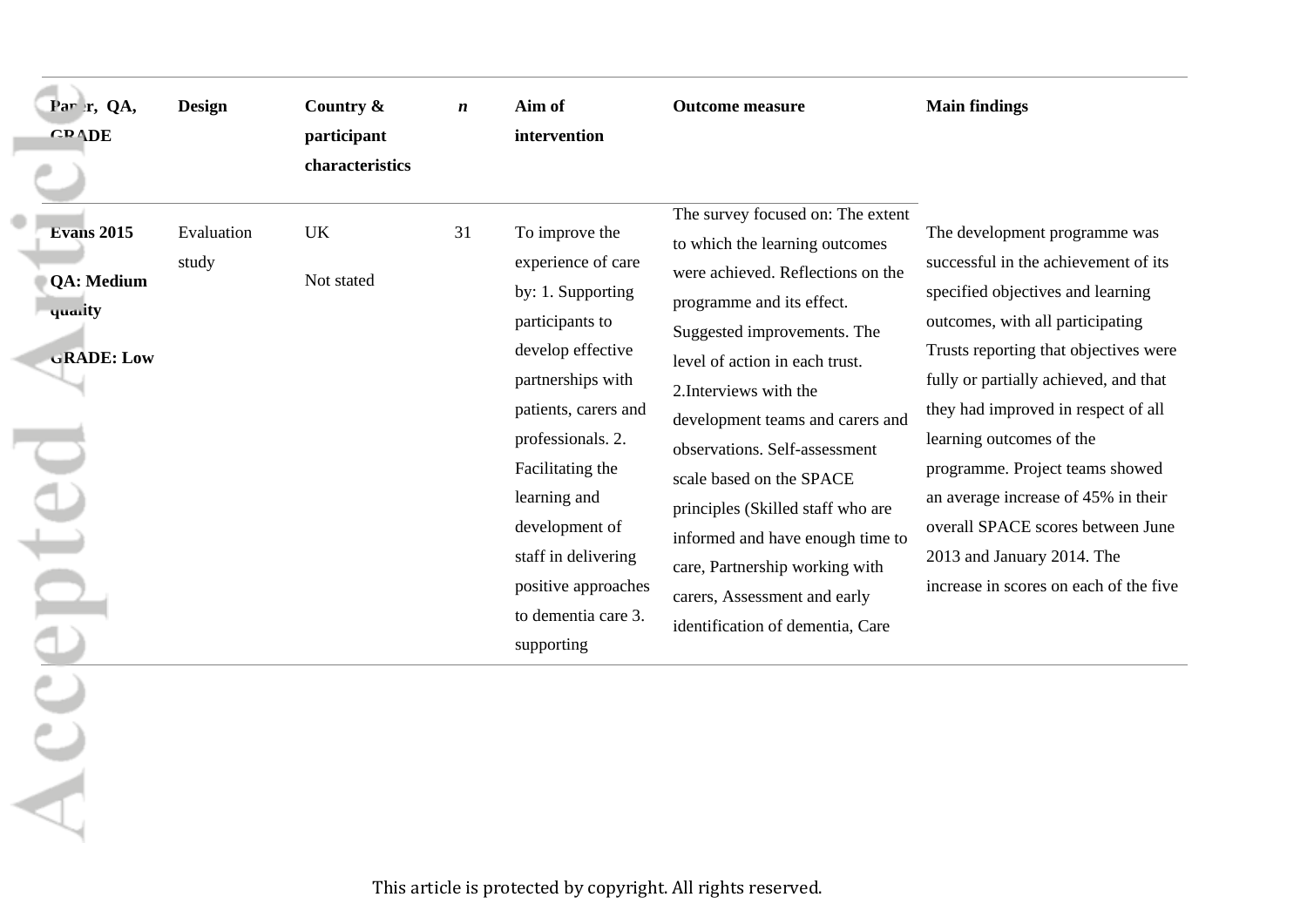| Par r, QA,               | Design         | Country &       | $\boldsymbol{n}$ | Aim of               | <b>Outcome measure</b>            | <b>Main findings</b>                 |
|--------------------------|----------------|-----------------|------------------|----------------------|-----------------------------------|--------------------------------------|
| <b>GRADE</b>             |                | participant     |                  | intervention         |                                   |                                      |
|                          |                | characteristics |                  |                      |                                   |                                      |
|                          |                |                 |                  | participants to      | plans which are person-centred    | SPACE principles was statistically   |
|                          |                |                 |                  | develop practice     | and                               | significant.                         |
|                          |                |                 |                  | and lead on quality  | individualized, Environments that |                                      |
|                          |                |                 |                  | improvements in the  | are dementia friendly). Action    |                                      |
|                          |                |                 |                  | care delivered for   | plans written by the development  |                                      |
|                          |                |                 |                  | people with          | teams detailing their current and |                                      |
|                          |                |                 |                  | dementia and their   | planned work to improve care.     |                                      |
|                          |                |                 |                  | families.            |                                   |                                      |
|                          |                |                 |                  |                      |                                   |                                      |
| G <sub>2</sub> ' in 2010 | Before & after | <b>USA</b>      | 397              | Develop, implement   | Knowledge of current practices    | Upon completion, there were          |
| <b>VA: Medium</b>        |                | People with     |                  | & evaluate           | and attitudes when caring for     | significant gains in knowledge and   |
| quality                  |                | dementia        |                  | "Dementia-Friendly   | hospitalized patients with        | confidence in recognizing, assessing |
|                          |                |                 |                  | Hospitals: Care Not  | dementia. Confidence in assessing | and managing dementia. Attendees     |
| <b>GRADE: Low</b>        |                |                 |                  | Crisis." Targeted at | and recognizing dementia,         | reported gains in communication      |
|                          |                |                 |                  | nurses and other     | managing demented patients,       | skills and strategies to improve the |
|                          |                |                 |                  |                      |                                   |                                      |
|                          |                |                 |                  |                      |                                   |                                      |
|                          |                |                 |                  |                      |                                   |                                      |
|                          |                |                 |                  |                      |                                   |                                      |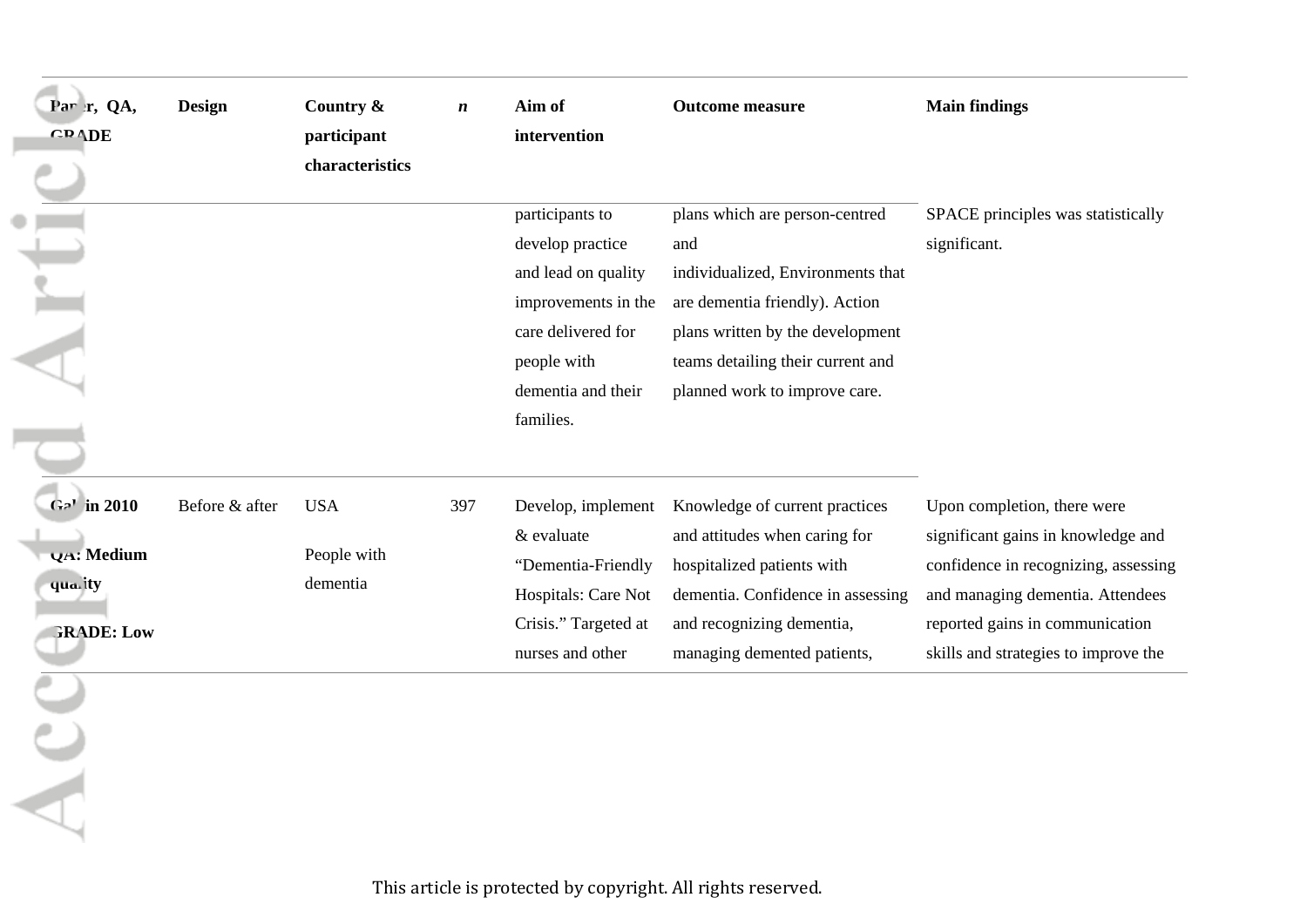| Par r, QA,   | <b>Design</b> | Country $\&$    | $\boldsymbol{n}$ | Aim of               | <b>Outcome measure</b>               | <b>Main findings</b>                 |
|--------------|---------------|-----------------|------------------|----------------------|--------------------------------------|--------------------------------------|
| <b>GRADE</b> |               | participant     |                  | intervention         |                                      |                                      |
|              |               | characteristics |                  |                      |                                      |                                      |
|              |               | Mean age 46     |                  | direct-care staff to | differentiating delirium from        | hospital environment, patient safety |
|              |               | years           |                  | provide them with    | dementia, communication skills       | and behavioural management. At       |
|              |               |                 |                  | information $&$      | and discharge planning.              | 120 days, 3 of 4 hospitals           |
|              |               | Females:        |                  | resources to allow   | Knowledge of dementia.               | demonstrated maintenance of          |
|              |               | 90.4%           |                  | them to better care  |                                      | confidence.                          |
|              |               |                 |                  | for patients with    |                                      |                                      |
|              |               |                 |                  | dementia from        | Listed challenges when working       |                                      |
|              |               | 83%             |                  | admission to         | with demented patients and skills    |                                      |
|              |               | Caucasian,      |                  | discharge planning.  | or resources needed to provide       |                                      |
|              |               | 10% African     |                  |                      | better care. The post-test asked for |                                      |
|              |               | American, 3%    |                  |                      | changes attendees would make in      |                                      |
|              |               | Asian, and 2%   |                  |                      | assessment, care or management       |                                      |
|              |               | Hispanic.       |                  |                      | of dementia patients.                |                                      |

Acce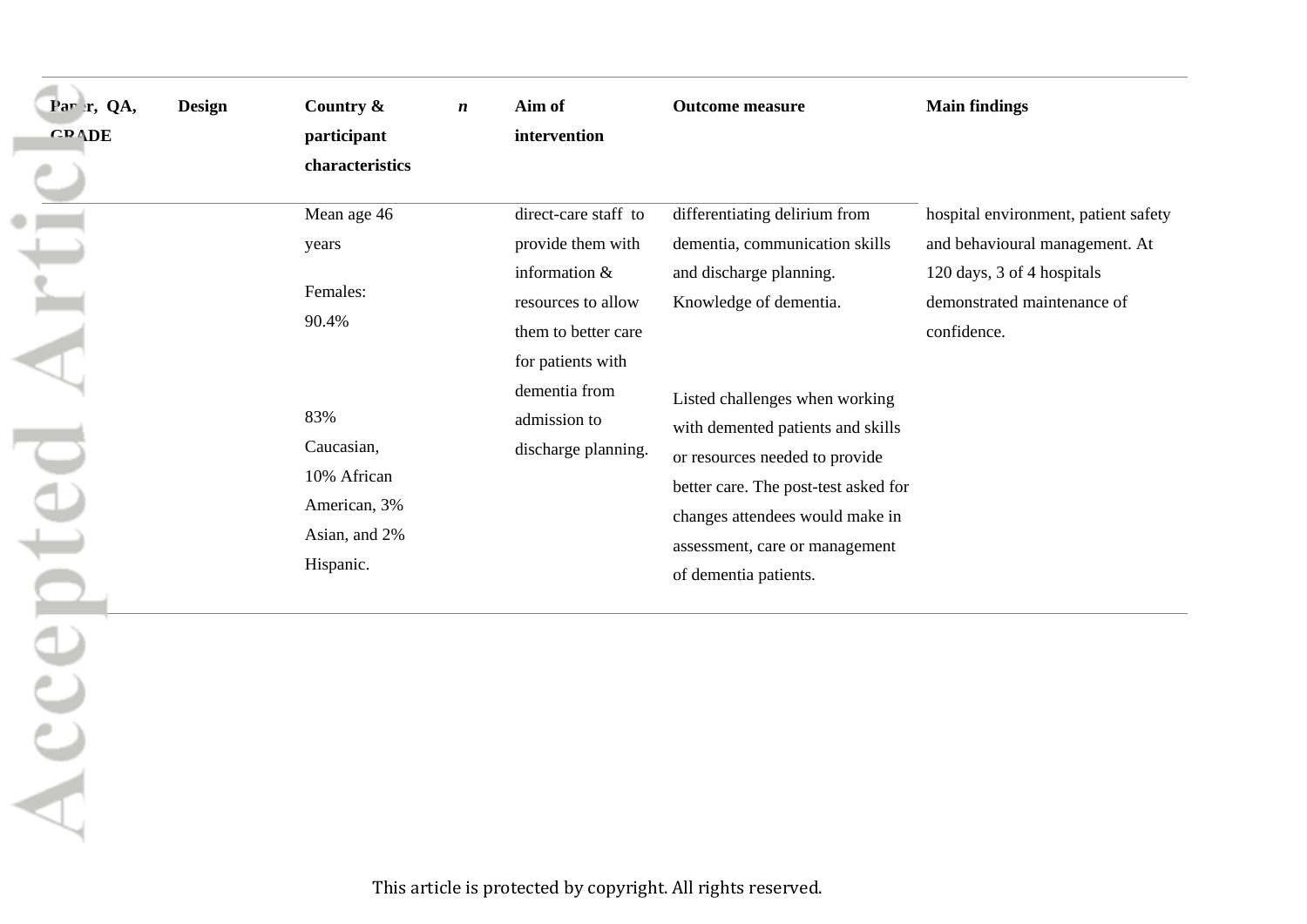| Par r, QA,<br><b>GRADE</b>                                                | Design               | Country &<br>participant<br>characteristics | $\boldsymbol{n}$ | Aim of<br>intervention                                                                                                                                                                                                                                         | <b>Outcome measure</b>                                                                                                                                               | <b>Main findings</b>                                                                                                                                                                                  |
|---------------------------------------------------------------------------|----------------------|---------------------------------------------|------------------|----------------------------------------------------------------------------------------------------------------------------------------------------------------------------------------------------------------------------------------------------------------|----------------------------------------------------------------------------------------------------------------------------------------------------------------------|-------------------------------------------------------------------------------------------------------------------------------------------------------------------------------------------------------|
| Hobday 2017<br><b>QA: Medium</b><br>quality<br><b>GRADE: Low</b><br>epted | Before-and-<br>after | <b>USA</b>                                  | 25               | Test the feasibility<br>and utility of the<br><b>CARES®</b><br>Dementia-Friendly<br>Hospital™ (CDFH)<br>program, a 4-<br>module, online<br>training program for<br>nursing assistants<br>(NAs) and allied<br>hospital workers<br>(AHWs) who<br>provide care to | Dementia care knowledge (own<br>measure). The Alzheimer's<br>Disease Knowledge Scale<br>(ADKS).<br>Satisfaction with intervention<br>(quantitative and qualitative). | Dementia care knowledge increased.<br>Open- and closed-ended data<br>suggested that the delivery of online<br>training to NAs/AHWs to enhance<br>dementia care is feasible, useful, and<br>efficient. |
| ACCO                                                                      |                      |                                             |                  |                                                                                                                                                                                                                                                                |                                                                                                                                                                      |                                                                                                                                                                                                       |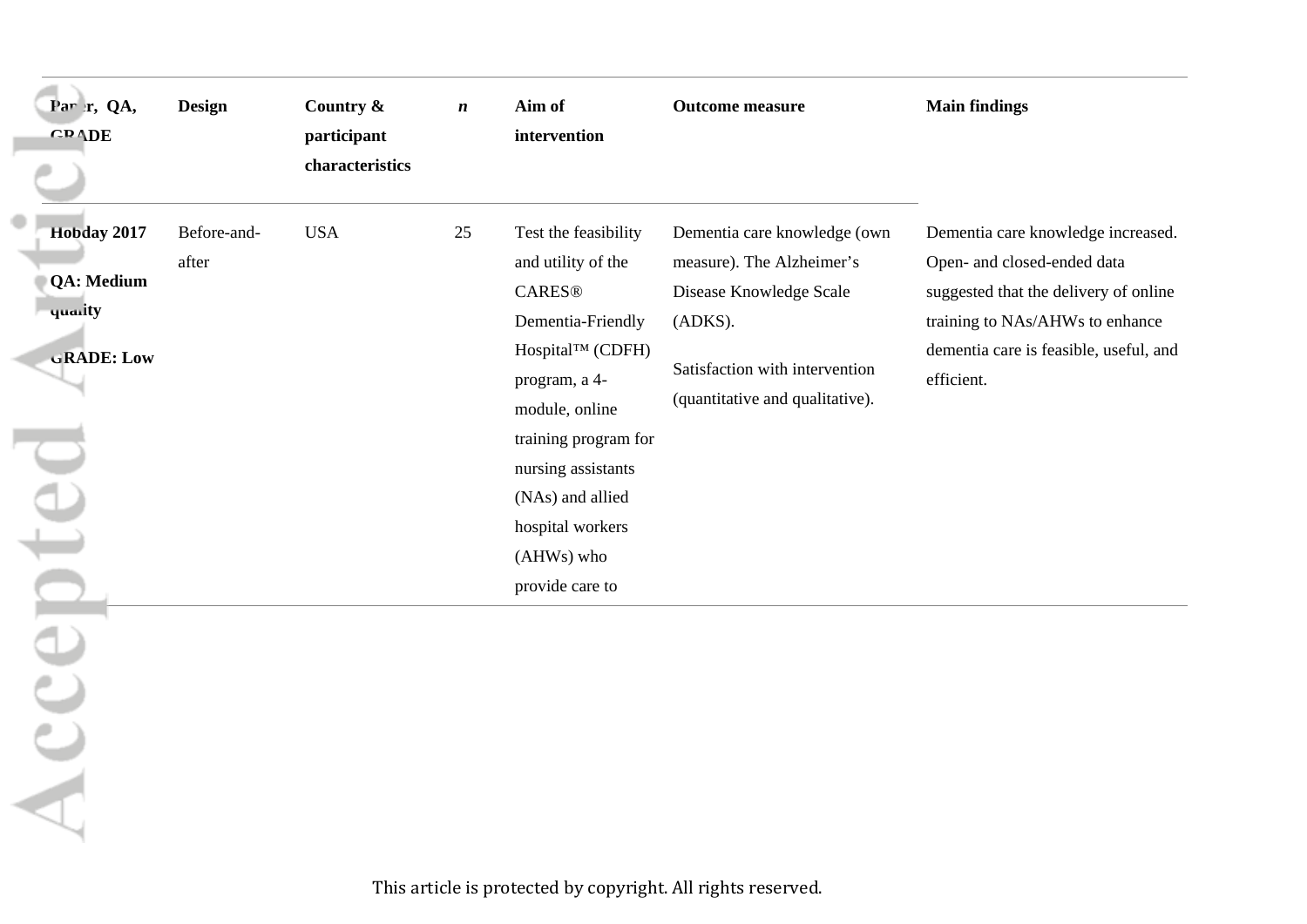| Par r, QA,<br><b>GRADE</b>                                       | <b>Design</b>        | Country &<br>participant<br>characteristics | $\boldsymbol{n}$ | Aim of<br>intervention<br>individuals with<br>dementia.                                                                                                                                                            | <b>Outcome measure</b>                                                                                                                                                                                                                                                                                                                                                       | <b>Main findings</b>                                                                                                                                                                                                                                                                                                                                                                                                   |
|------------------------------------------------------------------|----------------------|---------------------------------------------|------------------|--------------------------------------------------------------------------------------------------------------------------------------------------------------------------------------------------------------------|------------------------------------------------------------------------------------------------------------------------------------------------------------------------------------------------------------------------------------------------------------------------------------------------------------------------------------------------------------------------------|------------------------------------------------------------------------------------------------------------------------------------------------------------------------------------------------------------------------------------------------------------------------------------------------------------------------------------------------------------------------------------------------------------------------|
| <b>Ivaughton 2018</b><br>$QA$ : High<br>quality<br>DE: Low<br>DU | Before-and-<br>after | UK<br>Not stated                            | 52               | To measure the<br>impact of dementia<br>communication<br>training plus older<br>adult unit (OAU)<br>placement on<br>students' ability to<br>recognise<br>opportunities for<br>person-centred (PC)<br>communication | The primary outcome was<br>students' ability to identify person<br>centred responses and application<br>of the training principles which<br>was tested using bespoke case<br>vignettes. Secondary outcomes: A<br>Sense of Competency in<br>Dementia Care (SCIDS),<br>knowledge of dementia (DK-20),<br>bespoke questionnaire to measure<br>students' perception of readiness | In the intervention group,<br>participants were significantly more<br>likely to identify PC responses. In<br>focus group interviews (the main<br>themes were connecting with<br>patients, training principles in<br>practice,<br>communication challenges, and<br>learning environment. The training<br>was described as a flexible approach<br>that added to the participants'<br>communication toolkit. The learning |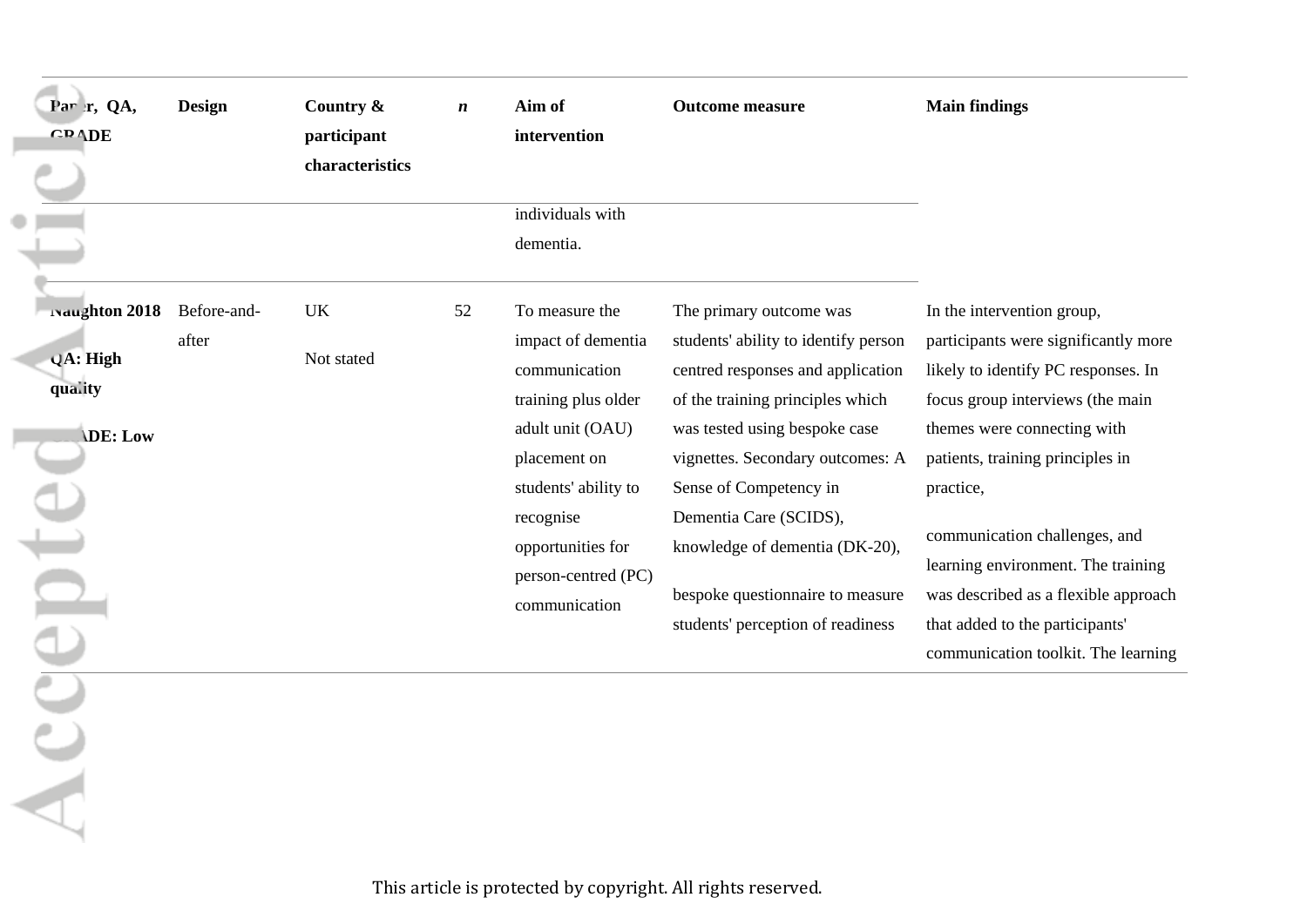| <b>GRADE</b>                                                                                 | participant                                                                                      | $\boldsymbol{n}$ | Aim of<br>intervention                                                                                                                                                                              | <b>Outcome measure</b>                                                                                                                                                                                                                                                                                                                             | <b>Main findings</b>                                                                                                                                                                                                                                                                                                                                                                                                        |
|----------------------------------------------------------------------------------------------|--------------------------------------------------------------------------------------------------|------------------|-----------------------------------------------------------------------------------------------------------------------------------------------------------------------------------------------------|----------------------------------------------------------------------------------------------------------------------------------------------------------------------------------------------------------------------------------------------------------------------------------------------------------------------------------------------------|-----------------------------------------------------------------------------------------------------------------------------------------------------------------------------------------------------------------------------------------------------------------------------------------------------------------------------------------------------------------------------------------------------------------------------|
|                                                                                              | characteristics                                                                                  |                  |                                                                                                                                                                                                     |                                                                                                                                                                                                                                                                                                                                                    |                                                                                                                                                                                                                                                                                                                                                                                                                             |
|                                                                                              |                                                                                                  |                  | compared to OAU<br>placement alone.                                                                                                                                                                 | for placement & confidence with<br>dementia communication.                                                                                                                                                                                                                                                                                         | environment, complexity of patients<br>and organisational resources were<br>important contextual factors.                                                                                                                                                                                                                                                                                                                   |
| O'brien 2018<br>Before-and-<br>after<br><b>QA: Medium</b><br><i>ity</i><br><b>GRADE: Low</b> | <b>UK</b><br>Healthcare<br>professionals<br>89% female<br>89% white,<br>9% Asian and<br>2% mixed | 43               | To develop and<br>pilot a dementia<br>communication<br>skills training<br>course that was<br>acceptable and<br>useful to healthcare<br>professionals,<br>hospital patients and<br>their relatives). | The Confidence in Dementia<br>Scale (`CODE'). Questions linked<br>to confidence regarding skills<br>taught on the course were<br>developed by the research team<br>(how to make a request,<br>communicating following a<br>refusal and how to close a<br>healthcare conversation).<br>Dementia Knowledge Test<br>developed by the research team to | Healthcare professionals increased<br>their knowledge of dementia<br>communication (mean improvement<br>1.5/10; 95% confidence interval<br>1.0 $\pm$ 2.0; <i>p</i> < 0.001). Confidence in<br>dementia communication also<br>increased (mean improvement<br>5.5/45; 95% confidence interval<br>$4.1 \pm 6.9$ ; $p < 0.001$ ) and the course<br>was well-received. One month later<br>participants reported using the skills |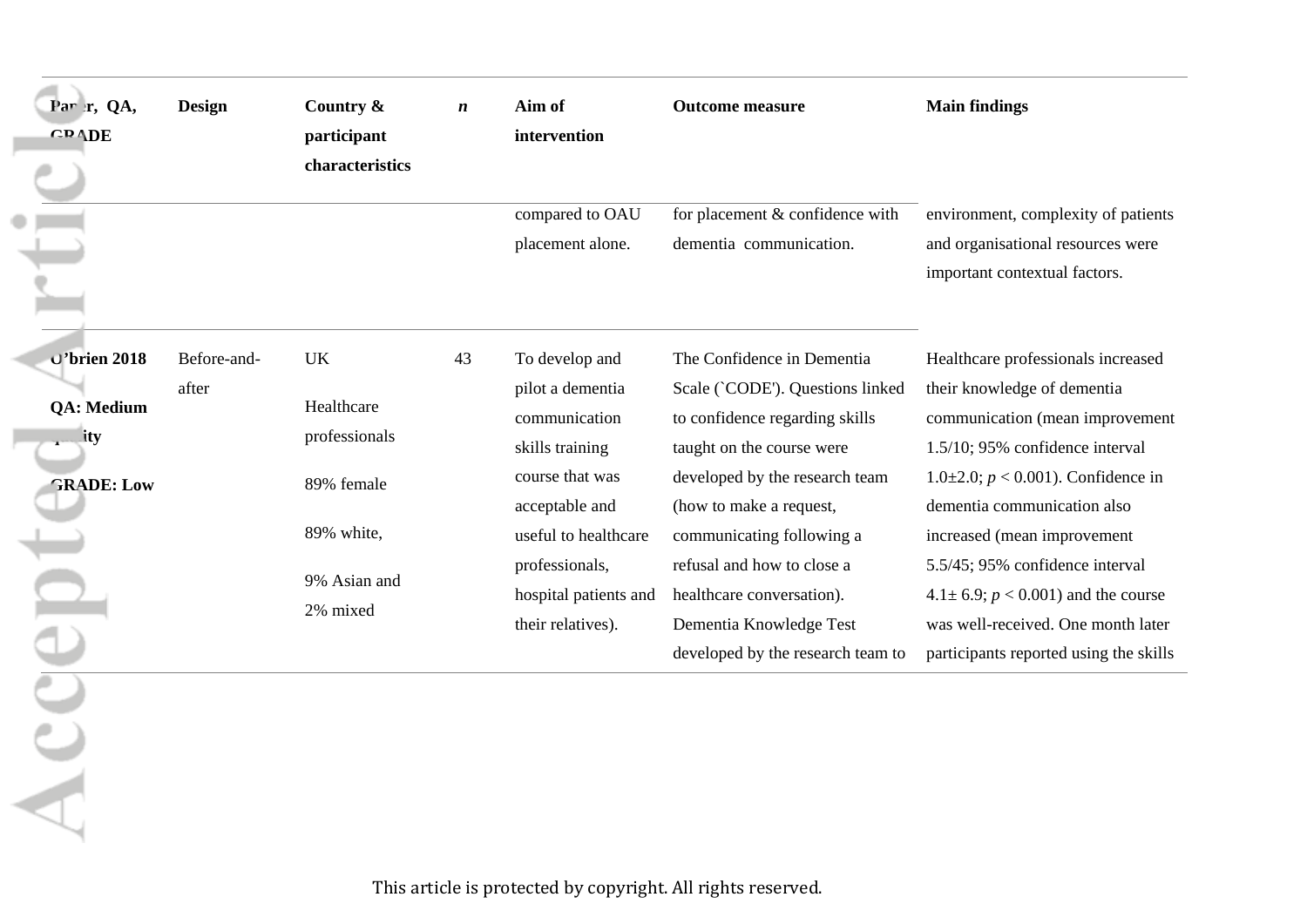| Par r, QA,         | <b>Design</b> | Country &       | $\boldsymbol{n}$ | Aim of            | <b>Outcome measure</b>             | <b>Main findings</b>                  |
|--------------------|---------------|-----------------|------------------|-------------------|------------------------------------|---------------------------------------|
| <b>GRADE</b>       |               | participant     |                  | intervention      |                                    |                                       |
|                    |               | characteristics |                  |                   |                                    |                                       |
|                    |               |                 |                  |                   | test knowledge of communication    | learned in clinical practice. Blind-  |
|                    |               |                 |                  |                   | with person with dementia. Five    | ratings of simulated patient          |
|                    |               |                 |                  |                   | questions, developed by the        | encounters demonstrated behaviour     |
|                    |               |                 |                  |                   | research team asking participants  | change in taught communication        |
|                    |               |                 |                  |                   | to rate their confidence           | behaviours to close an encounter,     |
|                    |               |                 |                  |                   | communicating with the person      | consistent with the training, but not |
|                    |               |                 |                  |                   | with dementia. Evaluation of the   | in requesting behaviours.             |
|                    |               |                 |                  |                   | training course. Blind ratings of  |                                       |
|                    |               |                 |                  |                   | communication behaviours during    |                                       |
|                    |               |                 |                  |                   | requests in evaluation simulation. |                                       |
|                    |               |                 |                  |                   |                                    |                                       |
| er 2018            | Post then pre | <b>USA</b>      | 428              | Education         | Participants' ability to:          | Demonstrated a positive impact on     |
|                    | design        |                 |                  | programme to help |                                    | knowledge in identifying and          |
| <b>OA</b> : Medium |               | Not stated      |                  | certified nursing | 1. identify behaviours associated  | managing difficult behaviours in      |
| quality            |               |                 |                  | assistants (CNA)  | with dementia;                     | dementia. Qualitative feedback from   |
|                    |               |                 |                  |                   |                                    |                                       |
|                    |               |                 |                  |                   |                                    |                                       |
|                    |               |                 |                  |                   |                                    |                                       |
|                    |               |                 |                  |                   |                                    |                                       |
|                    |               |                 |                  |                   |                                    |                                       |
|                    |               |                 |                  |                   |                                    |                                       |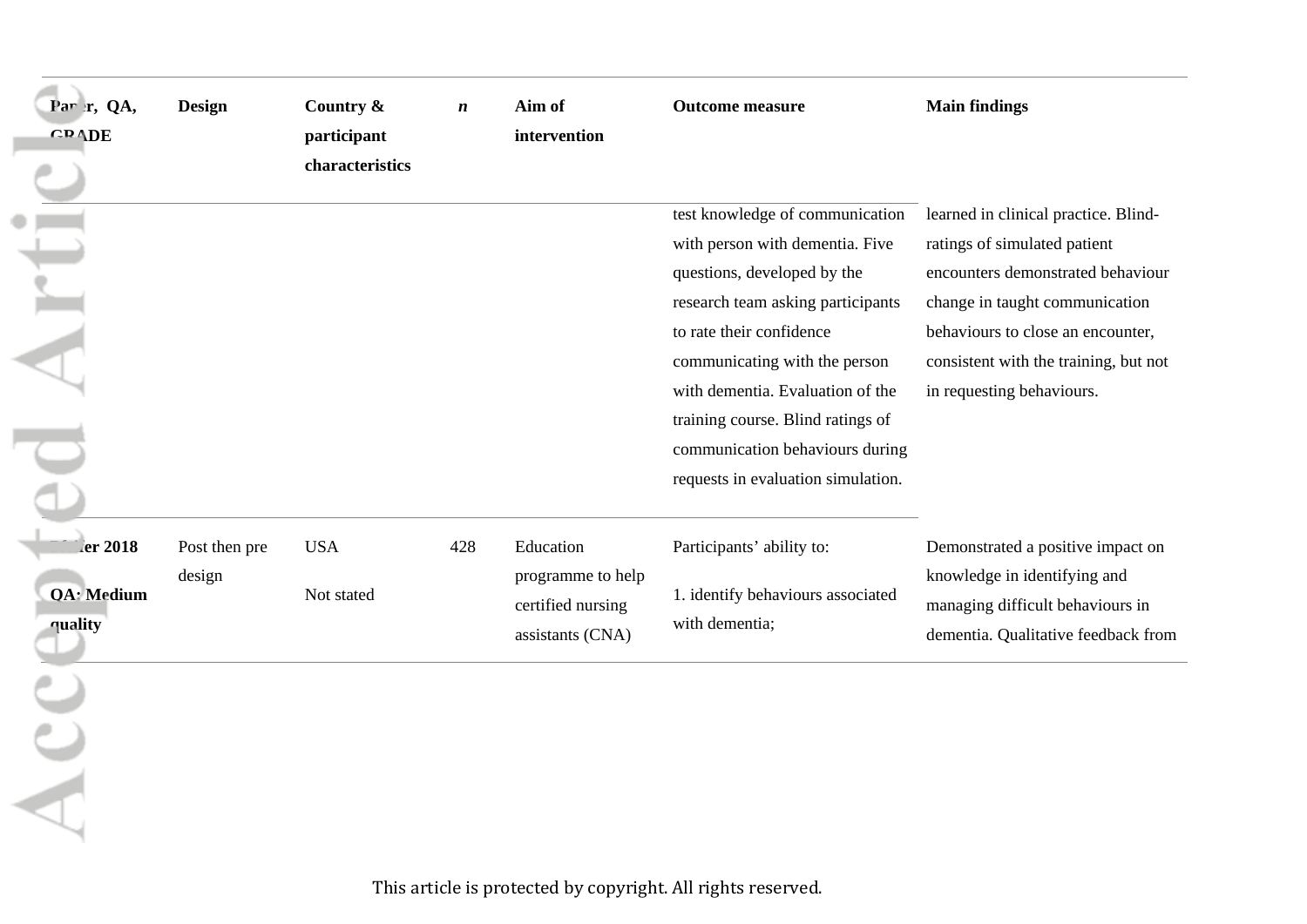| Par r, QA,<br><b>GRADE</b> | <b>Design</b> | Country &<br>participant<br>characteristics | $\boldsymbol{n}$ | Aim of<br>intervention                                               | <b>Outcome measure</b>                                                                                                                                                            | <b>Main findings</b>                                                                                                                                                                                                                                                               |
|----------------------------|---------------|---------------------------------------------|------------------|----------------------------------------------------------------------|-----------------------------------------------------------------------------------------------------------------------------------------------------------------------------------|------------------------------------------------------------------------------------------------------------------------------------------------------------------------------------------------------------------------------------------------------------------------------------|
| <b>CRADE: Low</b>          |               |                                             |                  | provide care and<br>manage challenging<br>behaviours in<br>dementia. | 2. use different methods to<br>communicate with patients with<br>dementia; and<br>3. manage situations when a<br>patient with dementia becomes<br>agitated.                       | participants suggests that the use of<br>video simulations helped them to<br>recognize the behaviours and<br>manage these in ways that reduced<br>patient anxiety. The "Things I<br>Would Like You to Know About<br>Me" worksheet is a useful tool for<br>patient/family caregiver |
| epted /                    |               |                                             |                  |                                                                      | Two open-ended questions to<br>identify two techniques they<br>would use when caring for<br>patients with dementia and steps<br>they would take to implement<br>those techniques. | communication. This improved<br>communication eases the transition<br>for all involved.                                                                                                                                                                                            |
|                            |               |                                             |                  |                                                                      |                                                                                                                                                                                   |                                                                                                                                                                                                                                                                                    |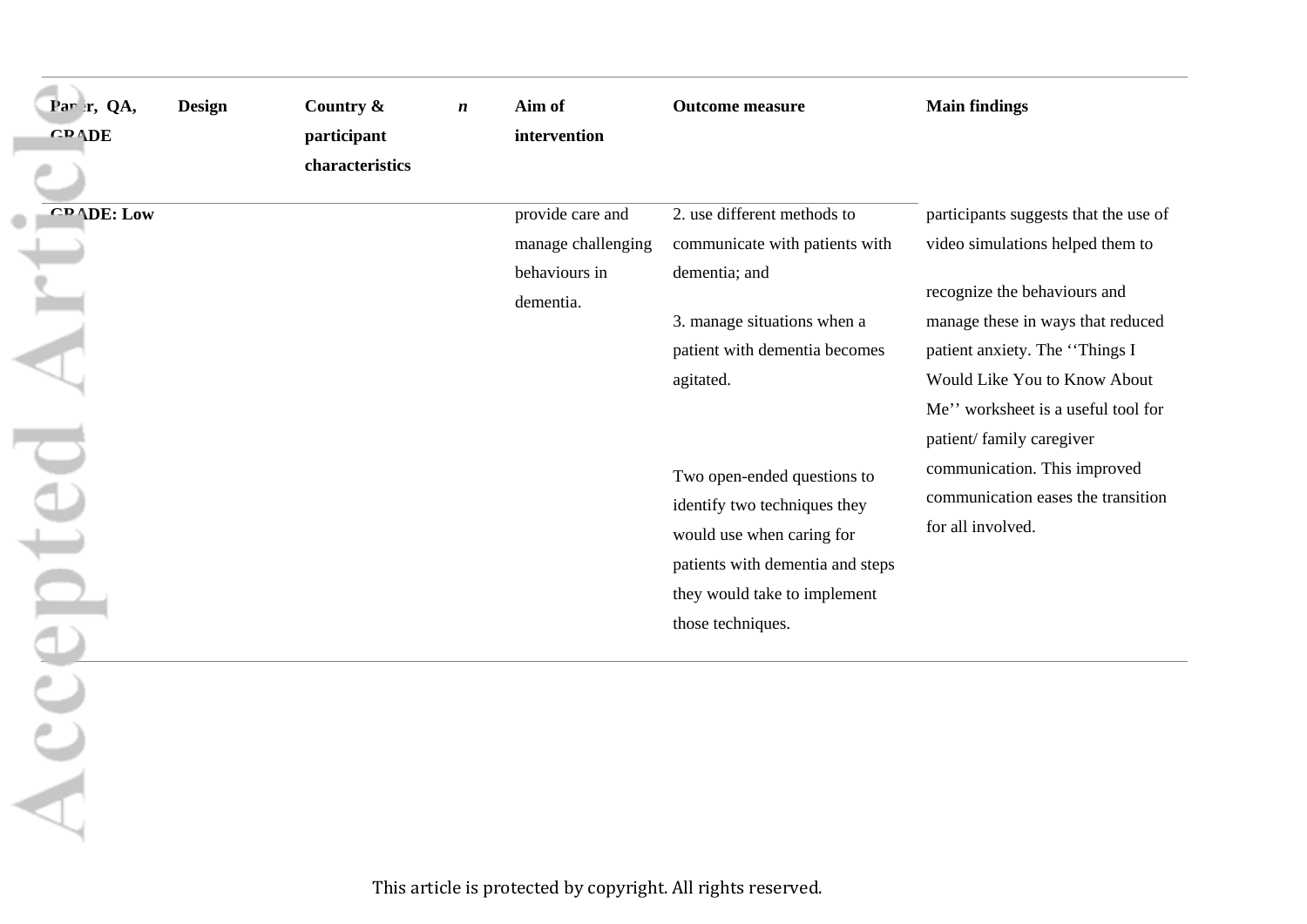| Par r, QA,<br><b>GRADE</b>                                                                                              | <b>Design</b>        | Country &<br>participant<br>characteristics                                                 | $\boldsymbol{n}$ | Aim of<br>intervention                                                                                                                                                                                                 | <b>Outcome measure</b>                                                                                                                                                                                                  | <b>Main findings</b>                                                                                                                                                                                                                                                                                   |
|-------------------------------------------------------------------------------------------------------------------------|----------------------|---------------------------------------------------------------------------------------------|------------------|------------------------------------------------------------------------------------------------------------------------------------------------------------------------------------------------------------------------|-------------------------------------------------------------------------------------------------------------------------------------------------------------------------------------------------------------------------|--------------------------------------------------------------------------------------------------------------------------------------------------------------------------------------------------------------------------------------------------------------------------------------------------------|
| <b>Rosler 2012</b><br><b>QA:Poor</b><br>quality<br>GRADE:<br><b>Clinical Low;</b><br><b>Length of Stay</b><br>Low<br>DU | Before-and-<br>after | Germany<br>People with<br>dementia<br>Age Mean<br>(SD)<br>84.1 years<br>(7.8)<br>73% Female | 48               | To compare<br>treatment outcome<br>of dementia patients<br>with fracture of<br>proximal femur in a<br>specialised<br>cognitive geriatric<br>unit (CGU)<br>compared to<br>conventional<br>geriatric care (non-<br>CGU). | Length of stay<br>Functional status as measured by<br>the Bartel Index Tinetti score.<br>Place of discharge. Medication<br>with neuroleptics, antidepressants,<br>and anti-dementive drugs at the<br>time of discharge. | Patients with a fracture of the<br>proximal femur and additional<br>dementia treated in a "cognitive<br>geriatric unit" with a<br>multidimensional therapeutic<br>approach seemed to improve more<br>in mobility and balance than similar<br>patients treated with conventional<br>geriatric care, and |
| ACCE                                                                                                                    |                      |                                                                                             |                  |                                                                                                                                                                                                                        |                                                                                                                                                                                                                         |                                                                                                                                                                                                                                                                                                        |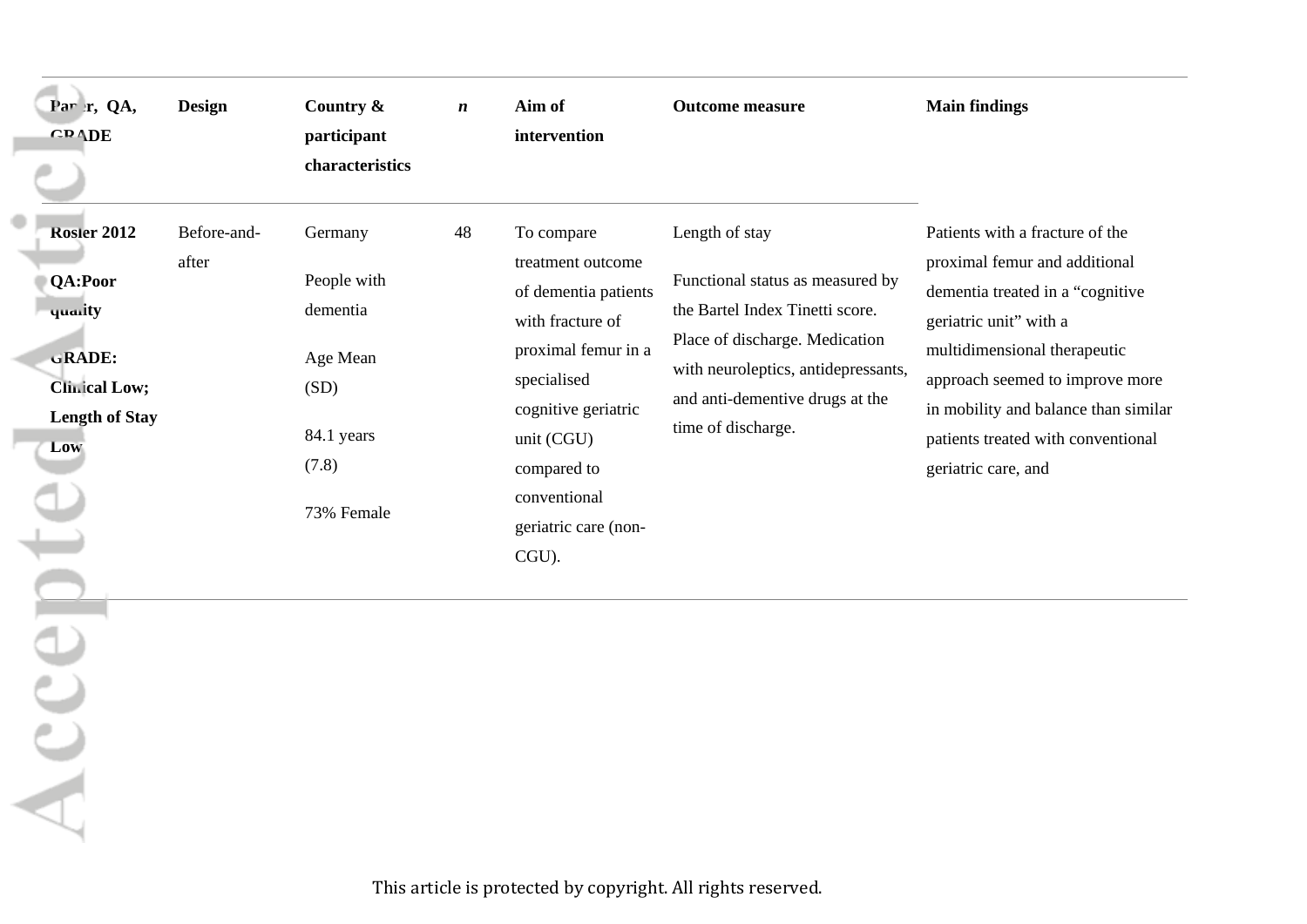| Par r, QA,<br><b>GRADE</b>                                                                                              | <b>Design</b>        | Country &<br>participant<br>characteristics                                                   | $\boldsymbol{n}$ | Aim of<br>intervention                                                                                | <b>Outcome measure</b>                                                                                                                                                                                                                                                                                                                                                                                                                                                             | <b>Main findings</b>                                                                                                                                                                                                                                                                                                                                                                                                                         |
|-------------------------------------------------------------------------------------------------------------------------|----------------------|-----------------------------------------------------------------------------------------------|------------------|-------------------------------------------------------------------------------------------------------|------------------------------------------------------------------------------------------------------------------------------------------------------------------------------------------------------------------------------------------------------------------------------------------------------------------------------------------------------------------------------------------------------------------------------------------------------------------------------------|----------------------------------------------------------------------------------------------------------------------------------------------------------------------------------------------------------------------------------------------------------------------------------------------------------------------------------------------------------------------------------------------------------------------------------------------|
| <b>Rouaix 2017</b><br><b>QA: Medium</b><br>quarity<br>GRADE:<br><b>BPSD Very-</b><br>low;<br>Psychosocial<br><b>LOW</b> | Before-and-<br>after | France<br>People with<br>dementia<br>Mean age 86.<br>Age range 68-<br>92<br>7 women, 2<br>men | 9                | Investigate the use<br>of a humanoid robot<br>in a psychomotor<br>therapy for people<br>with dementia | Mini Mental State Examination<br>(MMSE), Neuropsychiatric<br>Inventory-Nursing team version<br>(NPI-ES), Self-Identity<br>Questionnaire (SQI), International<br>Positive and Negative Affect<br>Schedule Short-Form (I-PANAS-<br>SF), Instant Assessment of<br>Wellbeing Tool<br>(EVIBE), Menorah Park<br>Engagement Scale (MPES). Two<br>adaptations were made to the<br>MPES for the present study: (a) a<br>"robot engagement" category was<br>created to specify participants' | Results showed a high constructive<br>engagement in both CT and RAT<br>sessions. More positive emotional<br>responses in participants were<br>observed in RAT compared to CT.<br>RAT sessions were better<br>appreciated than CT sessions. The<br>use of a social robot as a mediating<br>tool appeared to promote the<br>involvement of PwD in the<br>therapeutic intervention increasing<br>their immediate wellbeing and<br>satisfaction. |
|                                                                                                                         |                      |                                                                                               |                  |                                                                                                       |                                                                                                                                                                                                                                                                                                                                                                                                                                                                                    |                                                                                                                                                                                                                                                                                                                                                                                                                                              |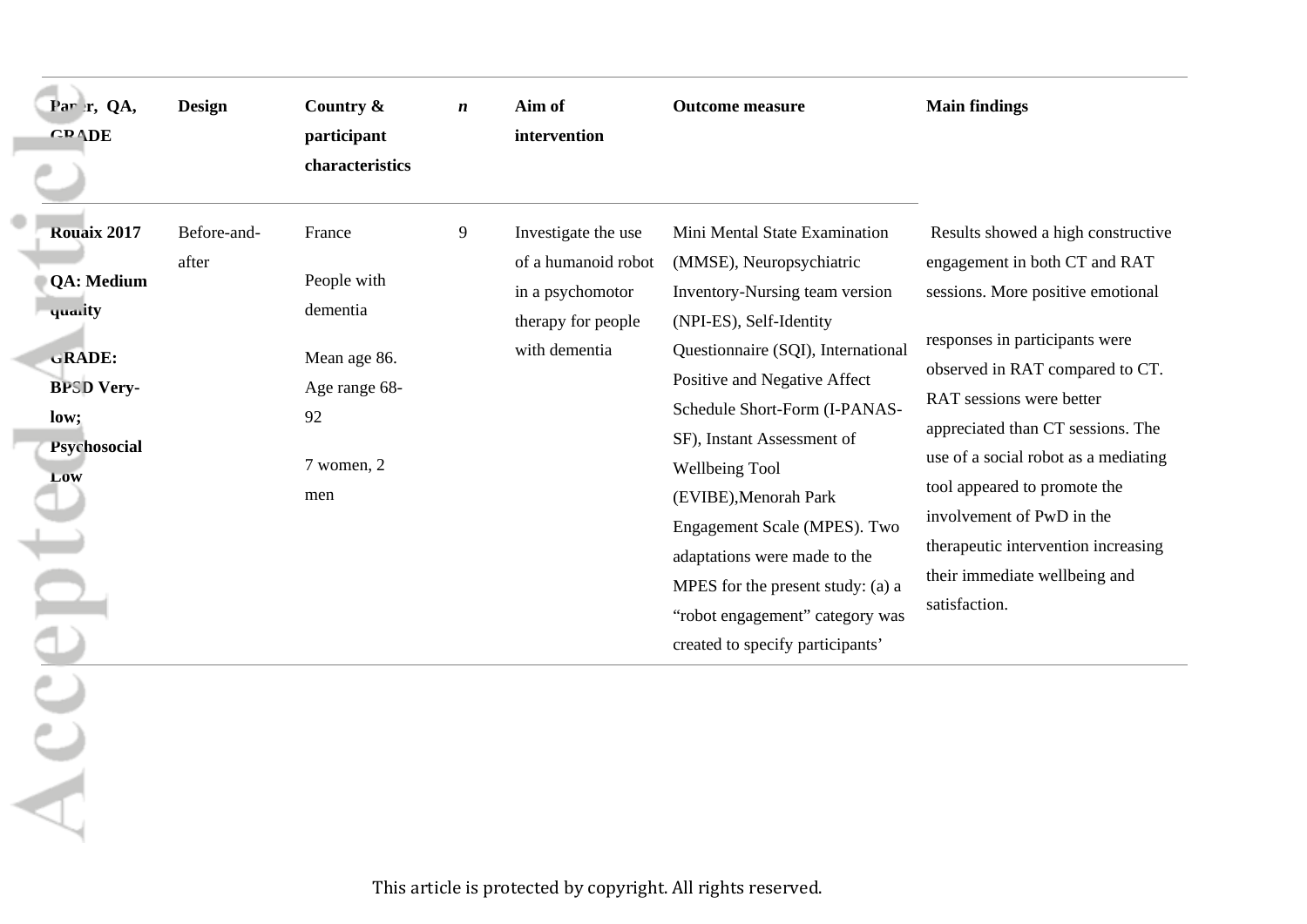| Par r, QA,     | Design | Country &       | $\boldsymbol{n}$ | Aim of       | <b>Outcome measure</b>            | <b>Main findings</b> |
|----------------|--------|-----------------|------------------|--------------|-----------------------------------|----------------------|
| <b>GRADE</b>   |        | participant     |                  | intervention |                                   |                      |
|                |        | characteristics |                  |              |                                   |                      |
|                |        |                 |                  |              | emotional and behavioural         |                      |
|                |        |                 |                  |              | responses denoting an exclusive   |                      |
| Arti           |        |                 |                  |              | engagement toward the robot, (b)  |                      |
|                |        |                 |                  |              | an "at ease/relaxed" category was |                      |
|                |        |                 |                  |              | added to the emotional            |                      |
|                |        |                 |                  |              | engagement dimension in order to  |                      |
|                |        |                 |                  |              | take into account the flat affect |                      |
|                |        |                 |                  |              | and limited facial emotion        |                      |
|                |        |                 |                  |              | responses commonly observed in    |                      |
|                |        |                 |                  |              | people with dementia.             |                      |
|                |        |                 |                  |              | Additionally, two Visual Analogic |                      |
|                |        |                 |                  |              | Scale (VAS) were built to assess  |                      |
|                |        |                 |                  |              | the satisfaction of participants  |                      |
|                |        |                 |                  |              | regarding each therapy session.   |                      |
| repted         |        |                 |                  |              |                                   |                      |
|                |        |                 |                  |              |                                   |                      |
|                |        |                 |                  |              |                                   |                      |
| $\overline{A}$ |        |                 |                  |              |                                   |                      |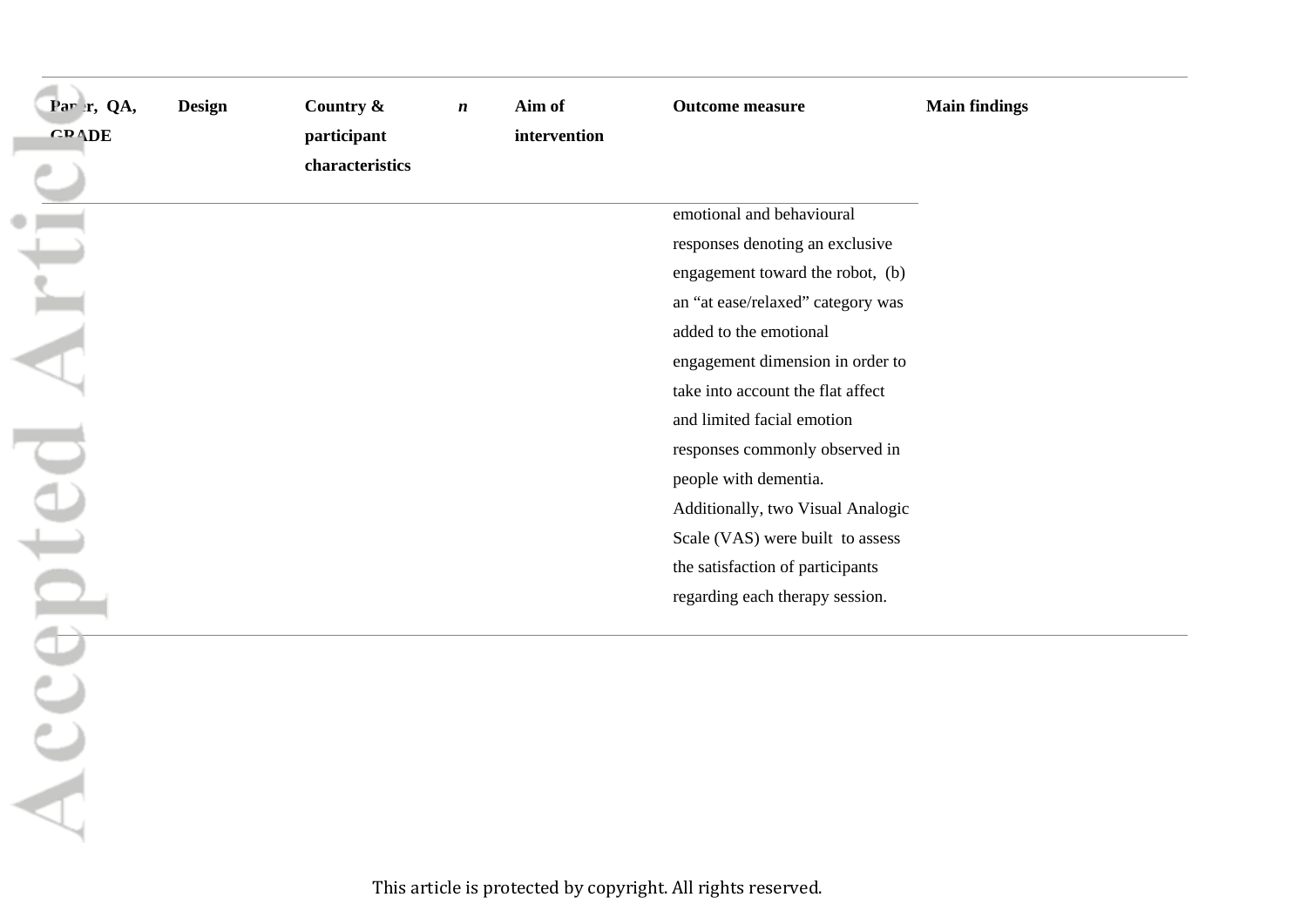| Par r, QA,<br><b>GRADE</b>                                                    | <b>Design</b>        | Country &<br>participant<br>characteristics                                                                            | $\boldsymbol{n}$ | Aim of<br>intervention                                                                                             | <b>Outcome measure</b>                                                                                                                                                                                                                                                                                                                              | <b>Main findings</b>                                                                                                                                                                                        |
|-------------------------------------------------------------------------------|----------------------|------------------------------------------------------------------------------------------------------------------------|------------------|--------------------------------------------------------------------------------------------------------------------|-----------------------------------------------------------------------------------------------------------------------------------------------------------------------------------------------------------------------------------------------------------------------------------------------------------------------------------------------------|-------------------------------------------------------------------------------------------------------------------------------------------------------------------------------------------------------------|
| Sampson 2017<br>$QA \cdot$ High<br>quality<br><b>GRADE: Low</b><br>ept<br>ACC | Before-and-<br>after | UK<br>Majority<br>between<br>25 and 54<br>years.<br>Healthcare<br>professionals<br>81% female<br>27 (87%)<br>caucasian | 456              | To evaluate the<br>impact of a system<br>wide training<br>program in<br>dementia care for<br>acute hospital staff. | Number of and types of staff<br>trained, changes in dementia care<br>practice before-and-after training,<br>staff's sense of competency in<br>dementia care (SCIDS). Person,<br>Interactions, and Environment<br>(PIE) qualitative tool: culture of<br>care experienced by PwD in acute<br>hospitals (qualitative data).<br>Evaluation of training. | There was a significant<br>improvement in staff's sense of<br>competence in dementia care and the<br>quality of interactions with patients.<br>More hospitals adopted person<br>centred tools and pathways. |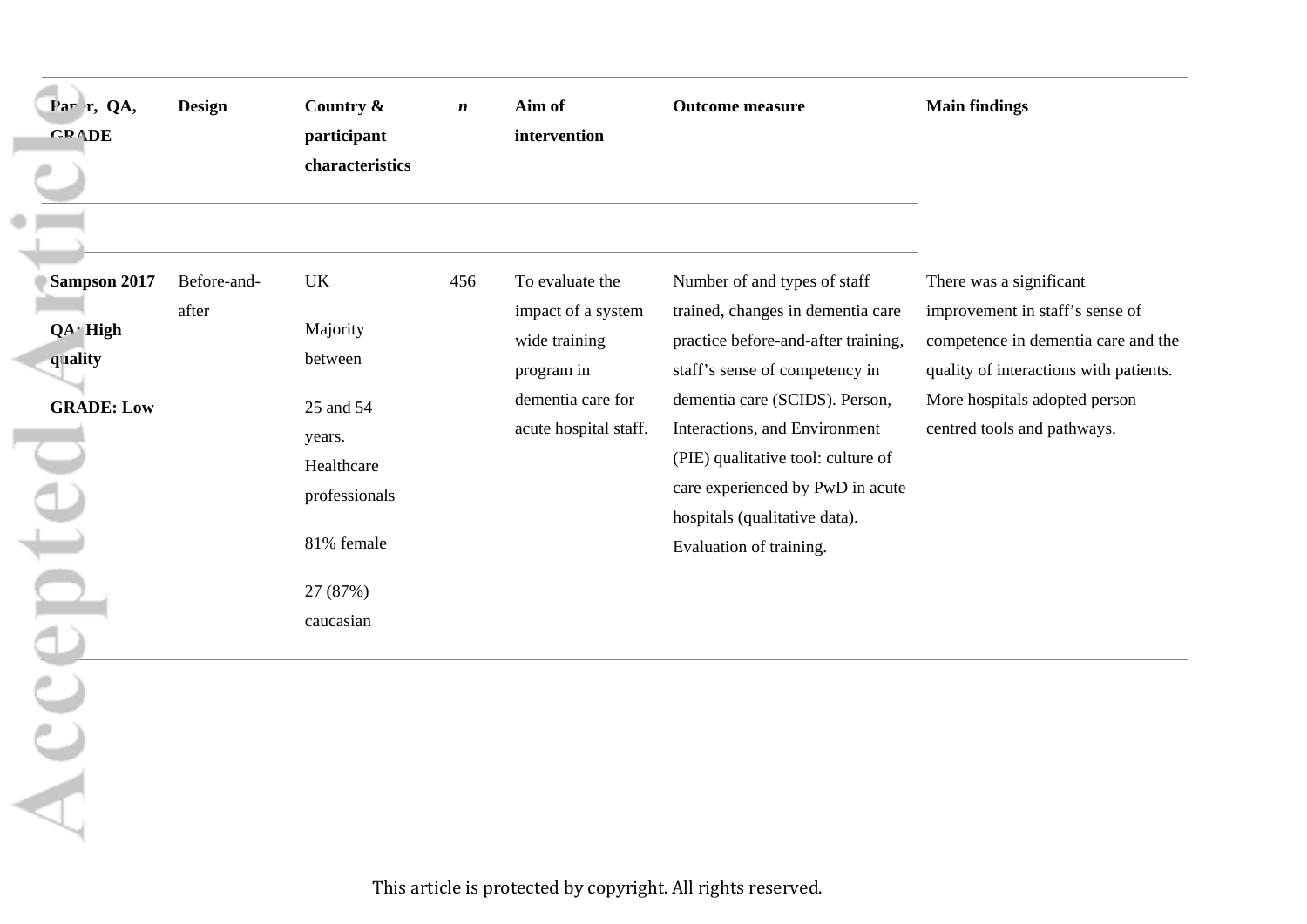| Par r, QA,         | Design         | Country &       | $\boldsymbol{n}$ | Aim of             | <b>Outcome measure</b>           | <b>Main findings</b>                  |
|--------------------|----------------|-----------------|------------------|--------------------|----------------------------------|---------------------------------------|
| <b>GRADE</b>       |                | participant     |                  | intervention       |                                  |                                       |
|                    |                | characteristics |                  |                    |                                  |                                       |
|                    |                | $4(13%)$ other  |                  |                    |                                  |                                       |
| <b>Scerri 2016</b> | Intervention   | Canada          | 68               | The aim of the     | Number of staff who participated | A dementia-specific A, was            |
|                    | development    |                 |                  | study was to       | in workshops, staff reaction to  | successful in introducing specialized |
| QA · Medium        | and evaluation | Not reported    |                  | determine how      | workshops, and quality of care   | training for multidisciplinary staff  |
| quality            |                |                 |                  | person-centred     | using dementia care mapping.     | employed in an acute care hospital    |
| <b>GRADE: Low</b>  |                |                 |                  | dementia care can  |                                  | in Ontario, Canada. This study        |
|                    |                |                 |                  | be implemented in  |                                  | determined that GPA addressed the     |
|                    |                |                 |                  | two hospital wards |                                  | concerns expressed by staff and       |
|                    |                |                 |                  | using an           |                                  | provided the needed knowledge and     |
| pte                |                |                 |                  | Appreciative       |                                  | skills to manage NDB with more        |
|                    |                |                 |                  | Inquiry (AI)       |                                  | dignity and compassion, and in a      |
|                    |                |                 |                  | approach.          |                                  | person-centered fashion that          |
|                    |                |                 |                  |                    |                                  | supports the organization's           |
|                    |                |                 |                  |                    |                                  | obligation to provide an excellent    |
|                    |                |                 |                  |                    |                                  |                                       |
|                    |                |                 |                  |                    |                                  |                                       |
|                    |                |                 |                  |                    |                                  |                                       |
|                    |                |                 |                  |                    |                                  |                                       |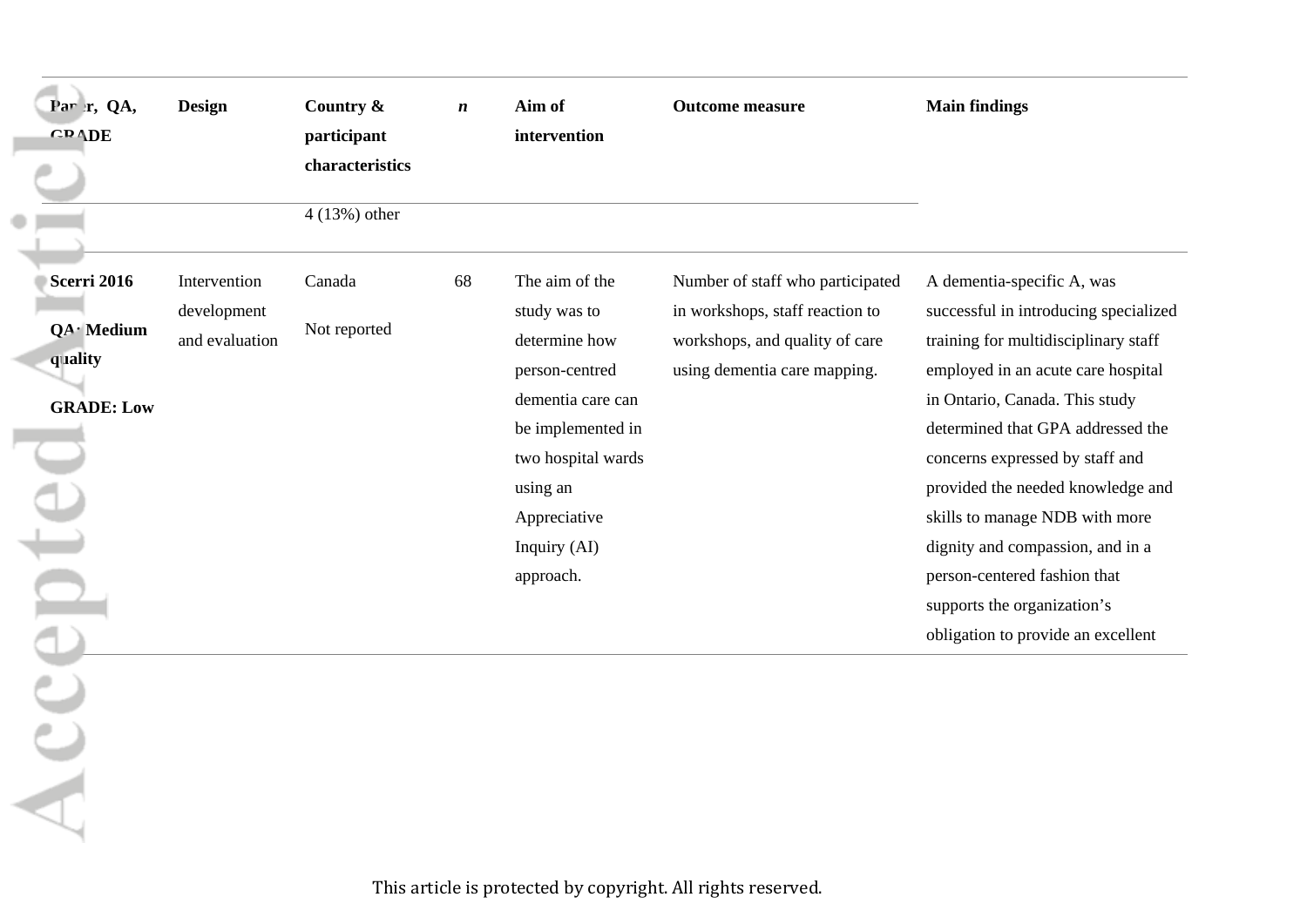| Par r, QA,<br><b>GRADE</b>                                                          | <b>Design</b>                                                               | Country &<br>participant<br>characteristics                | $\boldsymbol{n}$ | Aim of<br>intervention                                                                                                                                                                                                         | <b>Outcome measure</b>                                                                                                                                                                                           | <b>Main findings</b>                                                                                                                                                                                                                                                                                                                                                                       |
|-------------------------------------------------------------------------------------|-----------------------------------------------------------------------------|------------------------------------------------------------|------------------|--------------------------------------------------------------------------------------------------------------------------------------------------------------------------------------------------------------------------------|------------------------------------------------------------------------------------------------------------------------------------------------------------------------------------------------------------------|--------------------------------------------------------------------------------------------------------------------------------------------------------------------------------------------------------------------------------------------------------------------------------------------------------------------------------------------------------------------------------------------|
|                                                                                     |                                                                             |                                                            |                  |                                                                                                                                                                                                                                |                                                                                                                                                                                                                  | patient experience for the<br>community they serve.                                                                                                                                                                                                                                                                                                                                        |
| pcmndel-<br>tin 2016<br>$\mathbf{M}$<br>QA. High<br>quality<br><b>ADE: Low</b><br>Ξ | Nonrandomized<br>controlled,<br>repeated-<br>measures<br>research<br>design | Canada<br>Healthcare<br>professional<br>Majority<br>female | 745              | This study was<br>designed to<br>investigate the<br>impact of the Gentle<br>Persuasive<br>Approaches (GPA)<br>education program<br>on acute care staff's<br>SE related to<br>delivery of person-<br>centered dementia<br>care. | The primary staff outcome<br>measure was an SE in dementia<br>care tool, the Self-Perceived<br>Behavioural Management Self-<br>Efficacy Profile (SBMSEP) and<br>qualitative analyses of open ended<br>questions. | The intervention group<br>demonstrated significant<br>improvement in self-efficacy scores<br>from baseline to immediately post<br>intervention ( $p < .001$ ), sustained at<br>8 weeks. There were no changes<br>from baseline to 8 weeks post<br>intervention evident in the<br>wait-listed group $(p= .21)$ .<br>Intervention group participants<br>described positive impacts including |
|                                                                                     |                                                                             |                                                            |                  |                                                                                                                                                                                                                                |                                                                                                                                                                                                                  |                                                                                                                                                                                                                                                                                                                                                                                            |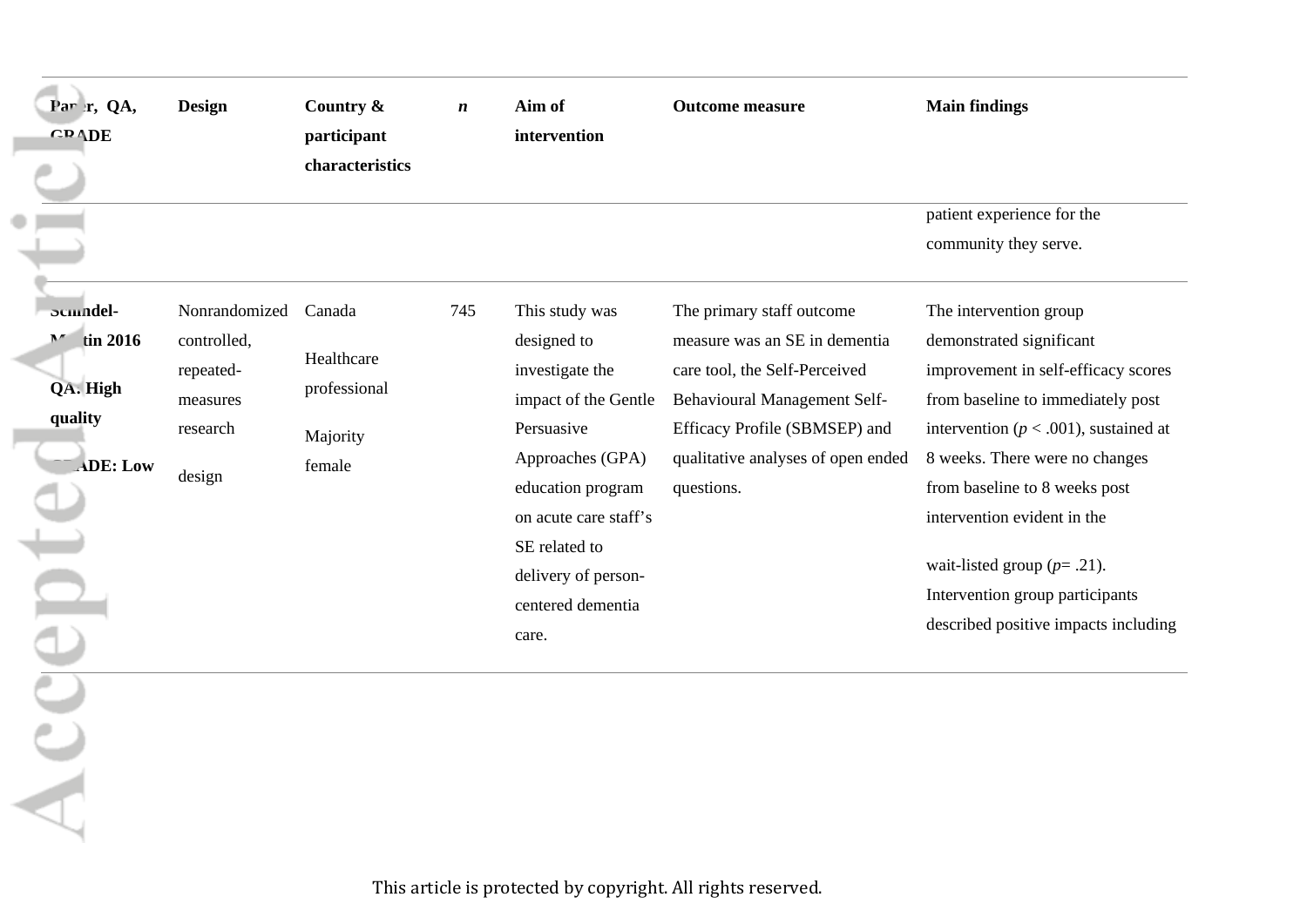| Par r, QA,<br><b>GRADE</b>                                            | <b>Design</b>                                                | Country &<br>participant<br>characteristics | $\boldsymbol{n}$ | Aim of<br>intervention                                                                                                                                                                                              | <b>Outcome measure</b>                                                                                                                                                                           | <b>Main findings</b>                                                                                                                                                                                                                                                                                                              |
|-----------------------------------------------------------------------|--------------------------------------------------------------|---------------------------------------------|------------------|---------------------------------------------------------------------------------------------------------------------------------------------------------------------------------------------------------------------|--------------------------------------------------------------------------------------------------------------------------------------------------------------------------------------------------|-----------------------------------------------------------------------------------------------------------------------------------------------------------------------------------------------------------------------------------------------------------------------------------------------------------------------------------|
|                                                                       |                                                              |                                             |                  |                                                                                                                                                                                                                     |                                                                                                                                                                                                  | implementation of person-centered<br>care approaches.                                                                                                                                                                                                                                                                             |
| <b>Smy</b> the 2014<br>$QA:$ Poor<br>quality<br>DE: Low<br><b>HOT</b> | Mixed methods<br>pilot and<br>evaluation pre-<br>post design | UK<br>Not stated                            | 66               | The aim of the<br>project was to<br>develop, pilot and<br>evaluate a brief<br>psychosocial<br>training intervention<br>(BPTI) for staff<br>working with<br>people with<br>dementia in an acute<br>hospital setting. | Inventory of Geriatric Nurse Self-<br>Efficacy. The Approaches to<br>Dementia Questionnaire (ADQ).<br>The Maslach Burnout Inventory<br>(MBI). The Alzheimer's Disease<br>Knowledge Scale (ADKS). | Definitive conclusions cannot be<br>drawn about the efficacy of the<br>intervention, due to the<br>contradictory outcomes between the<br>quantitative and qualitative data.<br>Further developments and research<br>are required to explore how staff and<br>organisations can be supported to<br>deliver the best possible care. |
|                                                                       |                                                              |                                             |                  |                                                                                                                                                                                                                     |                                                                                                                                                                                                  |                                                                                                                                                                                                                                                                                                                                   |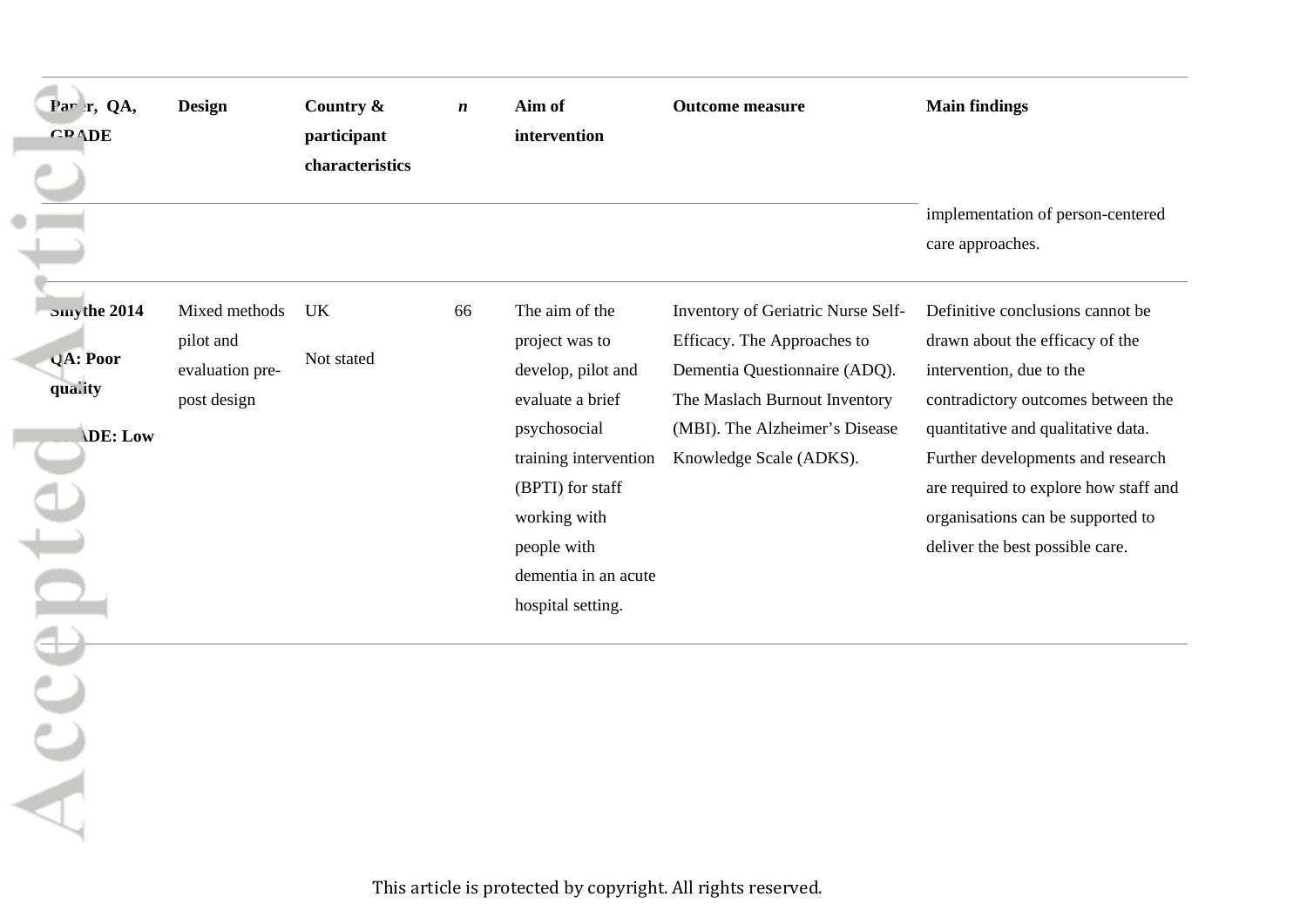| Par r, QA,<br><b>GRADE</b>                                                         | <b>Design</b> | Country &<br>participant                                                                                                                                 | $\boldsymbol{n}$ | Aim of<br>intervention                                                                                                                                                                                                                                                                           | <b>Outcome measure</b>                                                                                                                                                                                                                                                                                                                                                                                                                                                     | <b>Main findings</b>                                                                                                                                                                                                                                                                                                                                                                                                                                                                                                |
|------------------------------------------------------------------------------------|---------------|----------------------------------------------------------------------------------------------------------------------------------------------------------|------------------|--------------------------------------------------------------------------------------------------------------------------------------------------------------------------------------------------------------------------------------------------------------------------------------------------|----------------------------------------------------------------------------------------------------------------------------------------------------------------------------------------------------------------------------------------------------------------------------------------------------------------------------------------------------------------------------------------------------------------------------------------------------------------------------|---------------------------------------------------------------------------------------------------------------------------------------------------------------------------------------------------------------------------------------------------------------------------------------------------------------------------------------------------------------------------------------------------------------------------------------------------------------------------------------------------------------------|
|                                                                                    |               | characteristics                                                                                                                                          |                  |                                                                                                                                                                                                                                                                                                  |                                                                                                                                                                                                                                                                                                                                                                                                                                                                            |                                                                                                                                                                                                                                                                                                                                                                                                                                                                                                                     |
| Staal 2007<br><b>QA: Poor</b><br>quarity<br>GRADE:<br>Ver <sub>y</sub> -low<br>pte | <b>RCT</b>    | <b>USA</b><br>People with<br>dementia<br>Age mean<br>(SD)<br>MSBT group:<br>80.33 (1.59)<br>control group:<br>72.00 (0.84).<br>8 males and 16<br>females | 24               | To assess whether a<br>combined treatment<br>comprised of<br>standard psychiatric<br>inpatient care and a<br>non-<br>pharmacological<br>intervention, multi-<br>sensory behaviour<br>therapy (MSBT),<br>reduces agitation<br>and apathy and<br>improves ADLs in<br>people with<br>dementia on an | The Global Deterioration Scale<br>(GDS) determined stage of illness.<br>The Pittsburgh Agitation Scale<br>(PAS) assessed agitation.<br>The Scale for the Assessment of<br>Negative Symptoms in<br>Alzheimer's Disease (SANS-AD)<br>measured negative symptoms in<br>patients with dementia. The Katz<br>Index of Activities of Daily<br>Living (KI-ADL) assessed<br>bathing, dressing, toileting,<br>transfer, continence, and feeding.<br>The Refined Activities of Daily | Over the course of six sessions of<br>intervention, both the MSBT group<br>and control group had reduced<br>agitation. Nevertheless, the MSBT<br>group demonstrated higher<br>decreases in agitation than the<br>control comparison group.<br>Improvement by both groups may<br>reflect the efficacy of psychiatric<br>inpatient care. However, it appears<br>that the combination of<br>pharmacological treatment and<br>MSBT may reduce levels of<br>agitation more than standard<br>treatment alone. Behavioural |
|                                                                                    |               |                                                                                                                                                          |                  |                                                                                                                                                                                                                                                                                                  |                                                                                                                                                                                                                                                                                                                                                                                                                                                                            |                                                                                                                                                                                                                                                                                                                                                                                                                                                                                                                     |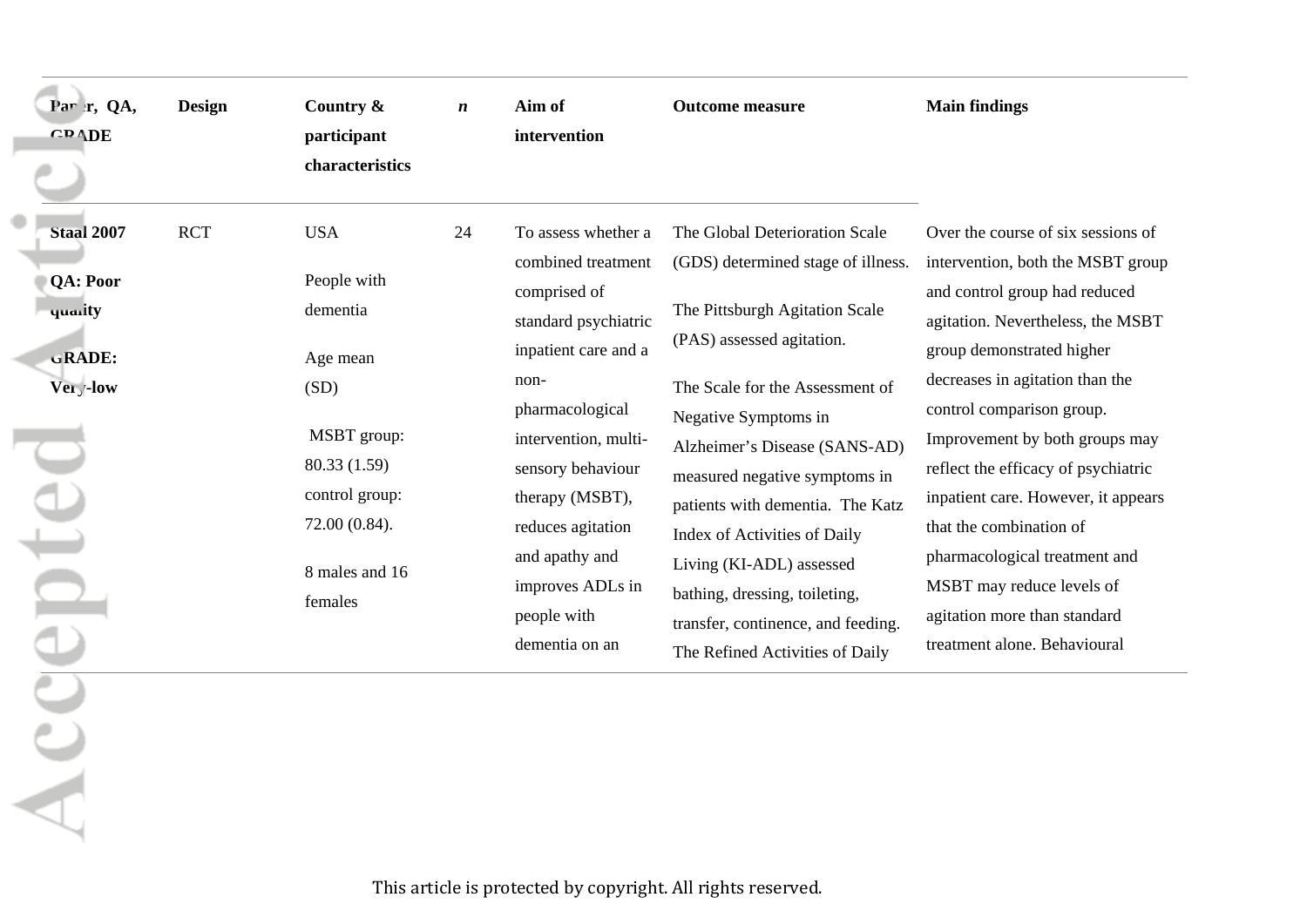| Par r, QA,<br><b>GRADE</b> | <b>Design</b>                          | Country &<br>participant<br>characteristics | $\boldsymbol{n}$ | Aim of<br>intervention                                                                                  | <b>Outcome measure</b>                                                                                                                                                                                                               | <b>Main findings</b>                                                                                                                                                                                                                                                                                   |
|----------------------------|----------------------------------------|---------------------------------------------|------------------|---------------------------------------------------------------------------------------------------------|--------------------------------------------------------------------------------------------------------------------------------------------------------------------------------------------------------------------------------------|--------------------------------------------------------------------------------------------------------------------------------------------------------------------------------------------------------------------------------------------------------------------------------------------------------|
| 드<br>$\overline{4}$        |                                        |                                             |                  | acute care<br>psychiatric hospital<br>unit compared to<br>standard psychiatric<br>inpatient care alone. | Living Assessment Scale (RADL)<br>assesses ADLs. The Beck<br>Dressing Performance Scale BDP<br>measures dressing ability.<br>The Mini Mental Status Exam<br>(MMSE) is an instrument for<br>screening gross cognitive<br>functioning. | interventions, Strategies for<br>Promoting Independence of ADLs<br>(SPID) has had relative success<br>increasing independence of ADLs in<br>people<br>with dementia. MSBT used in<br>conjunction with SPID may provide<br>a comprehensive behavioural<br>treatment for increasing ADL<br>independence. |
| Stenvall 2012              | Secondary<br>analysis of<br><b>RCT</b> | Sweden                                      | 101              | To investigate<br>whether a<br>multidisciplinary                                                        | Complications during inpatient<br>stay, length of hospital stay, drugs<br>prescribed at discharge. Clinical                                                                                                                          | There were fewer postoperative<br>complications in the intervention                                                                                                                                                                                                                                    |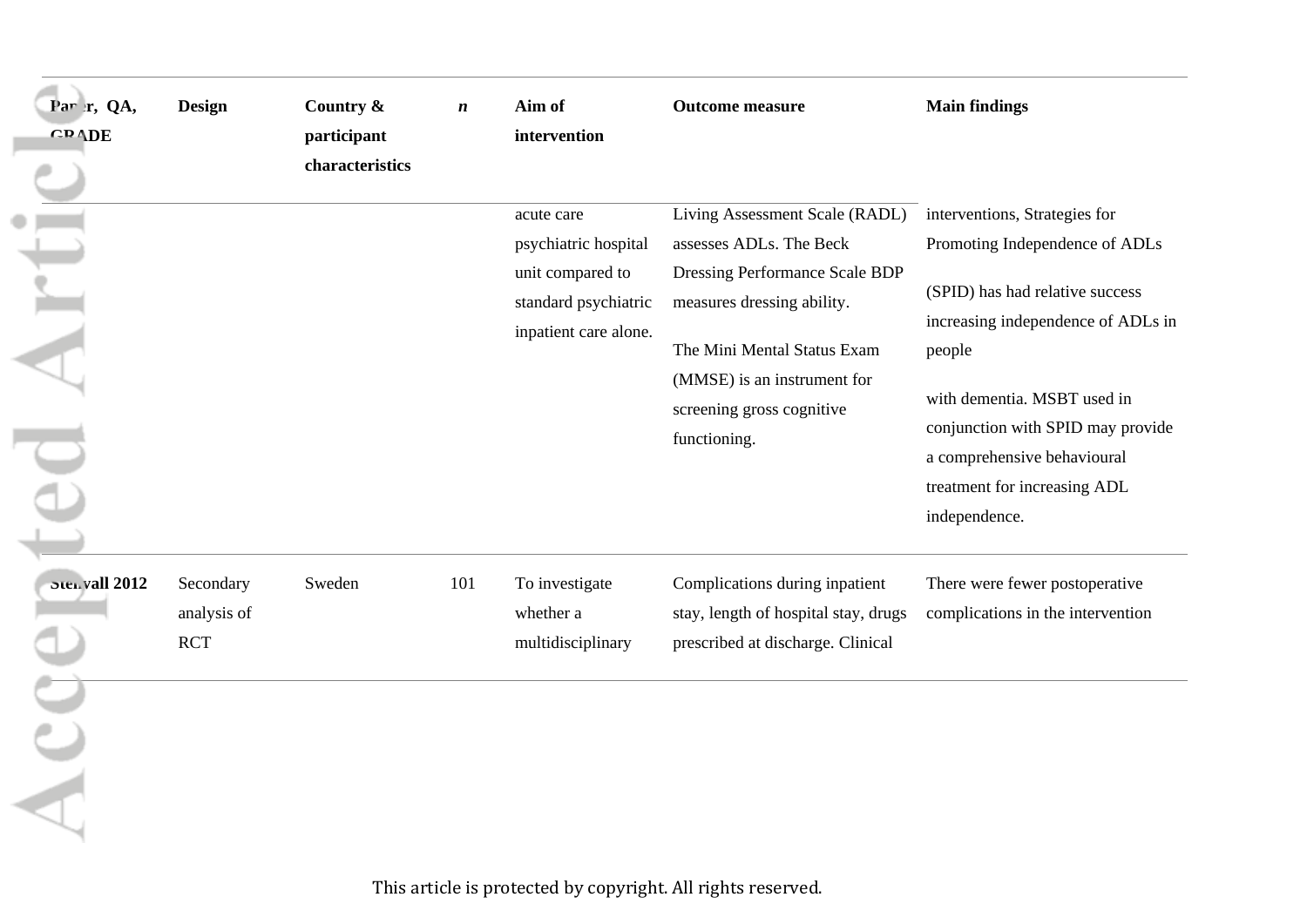| Country &                                                                                                        | $\boldsymbol{n}$ | Aim of                                                                                                                                            | <b>Outcome measure</b>                                                                                           | <b>Main findings</b>                                                                                                                                                                                                                                                                                                                                                                                                                                                                        |
|------------------------------------------------------------------------------------------------------------------|------------------|---------------------------------------------------------------------------------------------------------------------------------------------------|------------------------------------------------------------------------------------------------------------------|---------------------------------------------------------------------------------------------------------------------------------------------------------------------------------------------------------------------------------------------------------------------------------------------------------------------------------------------------------------------------------------------------------------------------------------------------------------------------------------------|
| participant                                                                                                      |                  | intervention                                                                                                                                      |                                                                                                                  |                                                                                                                                                                                                                                                                                                                                                                                                                                                                                             |
| characteristics                                                                                                  |                  |                                                                                                                                                   |                                                                                                                  |                                                                                                                                                                                                                                                                                                                                                                                                                                                                                             |
| People with                                                                                                      |                  | postoperative                                                                                                                                     | Outcome Variables (S-COVS).                                                                                      | group such as urinary tract                                                                                                                                                                                                                                                                                                                                                                                                                                                                 |
| dementia<br>Age mean<br>(SD)<br>Intervention:<br>81.0(5.8)<br>control 83.2:<br>(6.4)<br>47 females, 17<br>males. |                  | intervention<br>program could<br>reduce<br>postoperative<br>complications and<br>improve functional<br>recovery among<br>people with<br>dementia. | The functional performance of<br>ADL was measured using the<br>Staircase of ADL including the<br>Katz ADL index. | infections, $p = 0.001$ ;<br>Nutritional problems, $p = 0.025$ ;<br>postoperative delirium, $p = 0.002$ ;<br>falls, $p = 0.006$ . At 4 months a larger<br>proportion in the intervention group<br>had regained their previous<br>independent indoor walking ability<br>performance, $p = 0.005$ . At 12<br>months a larger proportion in the<br>intervention group had regained the<br>activities of daily living (ADL)<br>performance level they had before<br>the fracture, $p = 0.027$ . |
|                                                                                                                  |                  |                                                                                                                                                   |                                                                                                                  |                                                                                                                                                                                                                                                                                                                                                                                                                                                                                             |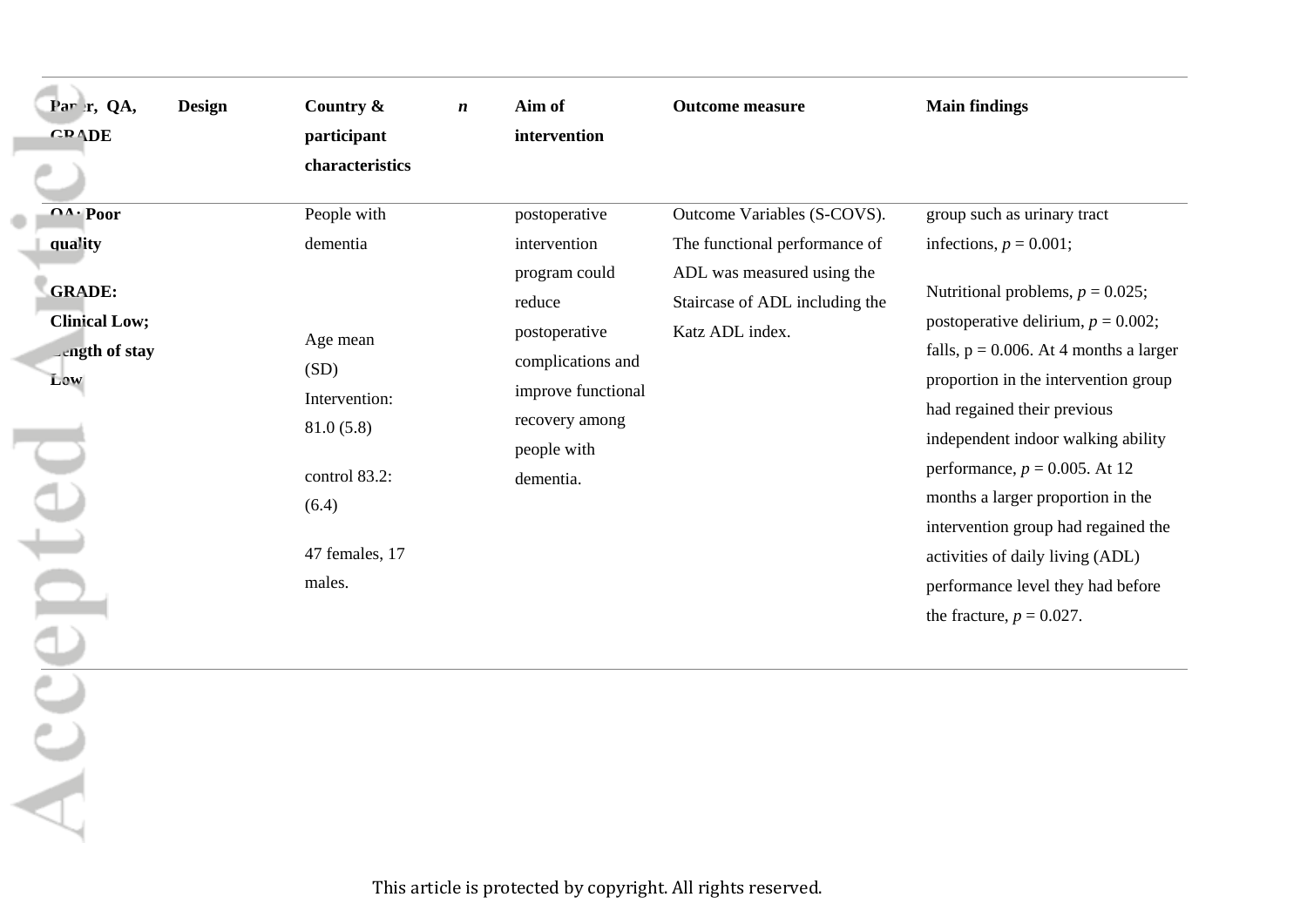| Par r, QA,<br><b>GRADE</b>                                           | Design                     | Country &<br>participant<br>characteristics             | $\boldsymbol{n}$ | Aim of<br>intervention                                                                                                                                                                                                                           | <b>Outcome measure</b>                                                                                                                                          | <b>Main findings</b>                                                                                                                                                                                                                                                                                                                                            |
|----------------------------------------------------------------------|----------------------------|---------------------------------------------------------|------------------|--------------------------------------------------------------------------------------------------------------------------------------------------------------------------------------------------------------------------------------------------|-----------------------------------------------------------------------------------------------------------------------------------------------------------------|-----------------------------------------------------------------------------------------------------------------------------------------------------------------------------------------------------------------------------------------------------------------------------------------------------------------------------------------------------------------|
| <b>Surr 2016</b><br>QA: High<br>quality<br><b>GRADE: Low</b><br>ente | Repeated<br>measures study | <b>UK</b><br>Healthcare<br>professionals<br>100% female | 40               | Evaluate the<br>efficacy of a<br>specialist training<br>programme for<br>acute hospital staff<br>regarding improving<br>attitudes,<br>satisfaction and<br>feelings of caring<br>efficacy, in<br>provision of care to<br>people with<br>dementia. | Approaches to Dementia<br>Questionnaire (ADQ) Staff<br>Experience of Working with<br><b>Demented Residents Scale</b><br>(SEWDR).Caring Efficacy Scale<br>(CES). | The training programme was<br>effective in producing a significant<br>positive change on all three outcome<br>measures following intermediate<br>training compared to baseline. A<br>significant positive effect was found<br>on the ADQ between baseline and<br>after completion of Foundation level<br>training, but not for either of the<br>other measures. |
| AC                                                                   |                            |                                                         |                  |                                                                                                                                                                                                                                                  |                                                                                                                                                                 |                                                                                                                                                                                                                                                                                                                                                                 |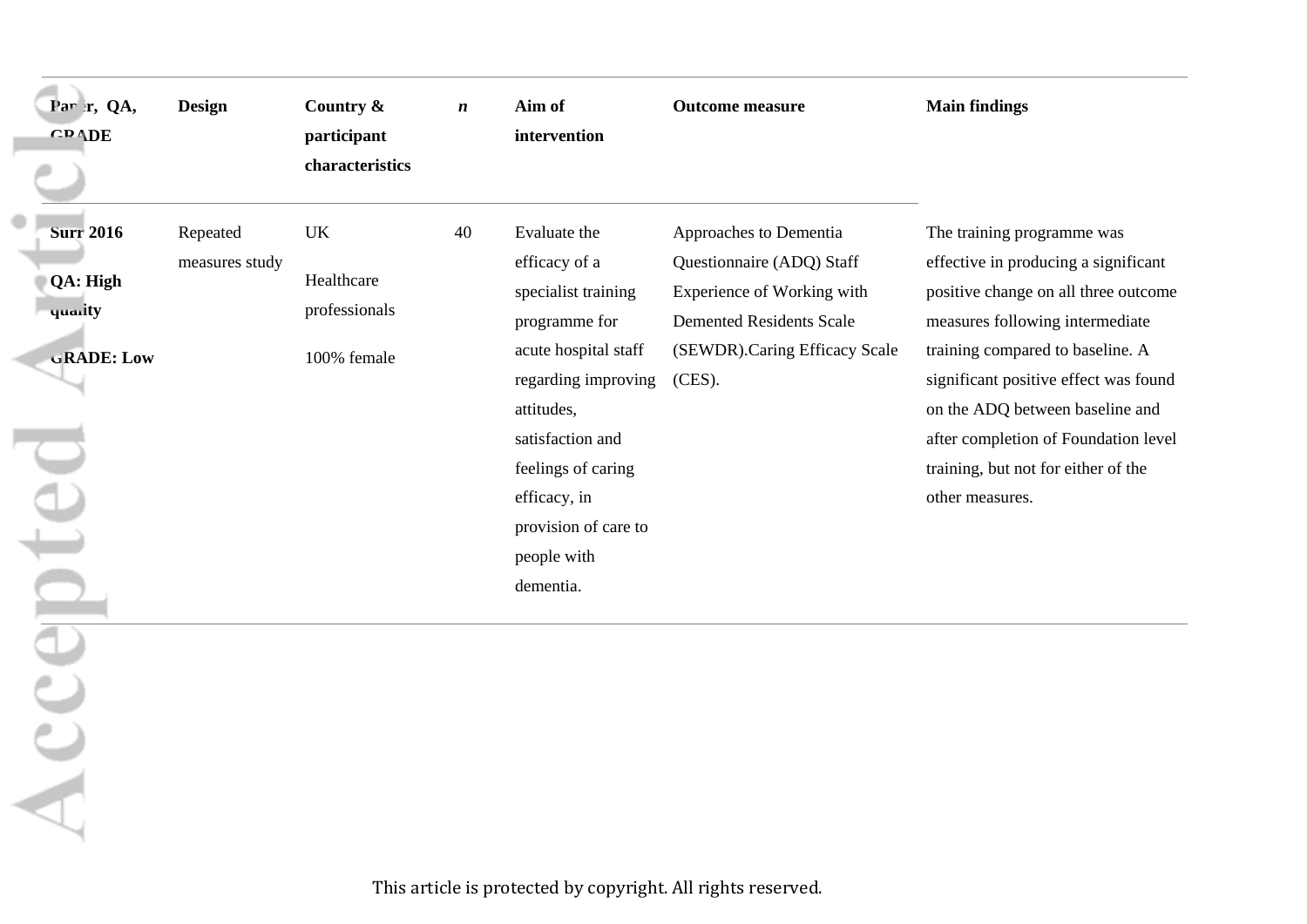| Par r, QA,<br><b>GRADE</b>                                        | <b>Design</b>                            | Country &<br>participant<br>characteristics | $\boldsymbol{n}$ | Aim of<br>intervention                                                                                                                                          | <b>Outcome measure</b>                                       | <b>Main findings</b>                                                                                                                                                                                                                                                                                                                                                                |
|-------------------------------------------------------------------|------------------------------------------|---------------------------------------------|------------------|-----------------------------------------------------------------------------------------------------------------------------------------------------------------|--------------------------------------------------------------|-------------------------------------------------------------------------------------------------------------------------------------------------------------------------------------------------------------------------------------------------------------------------------------------------------------------------------------------------------------------------------------|
| Weitzel 2011<br><b>QA: Medium</b><br>quality<br><b>GRADE: Low</b> | Pre-post<br>observational<br>pilot study | <b>USA</b><br>Not stated                    | 166              | Describe a hospital-<br>wide educational<br>program developed<br>to address proper<br>communication<br>techniques to use<br>with older adults<br>with dementia. | Communication techniques were<br>in a present/absent format. | The educational program did have a<br>positive impact. Healthcare workers<br>are using six of the seven<br>appropriate communication<br>techniques more frequently. More<br>staff ask permission to examine or<br>perform a procedure and thank the<br>elder when the task is completed.<br>These communication techniques<br>convey respect and should be used<br>with all elders. |
| epte<br>ACC                                                       |                                          |                                             |                  |                                                                                                                                                                 |                                                              |                                                                                                                                                                                                                                                                                                                                                                                     |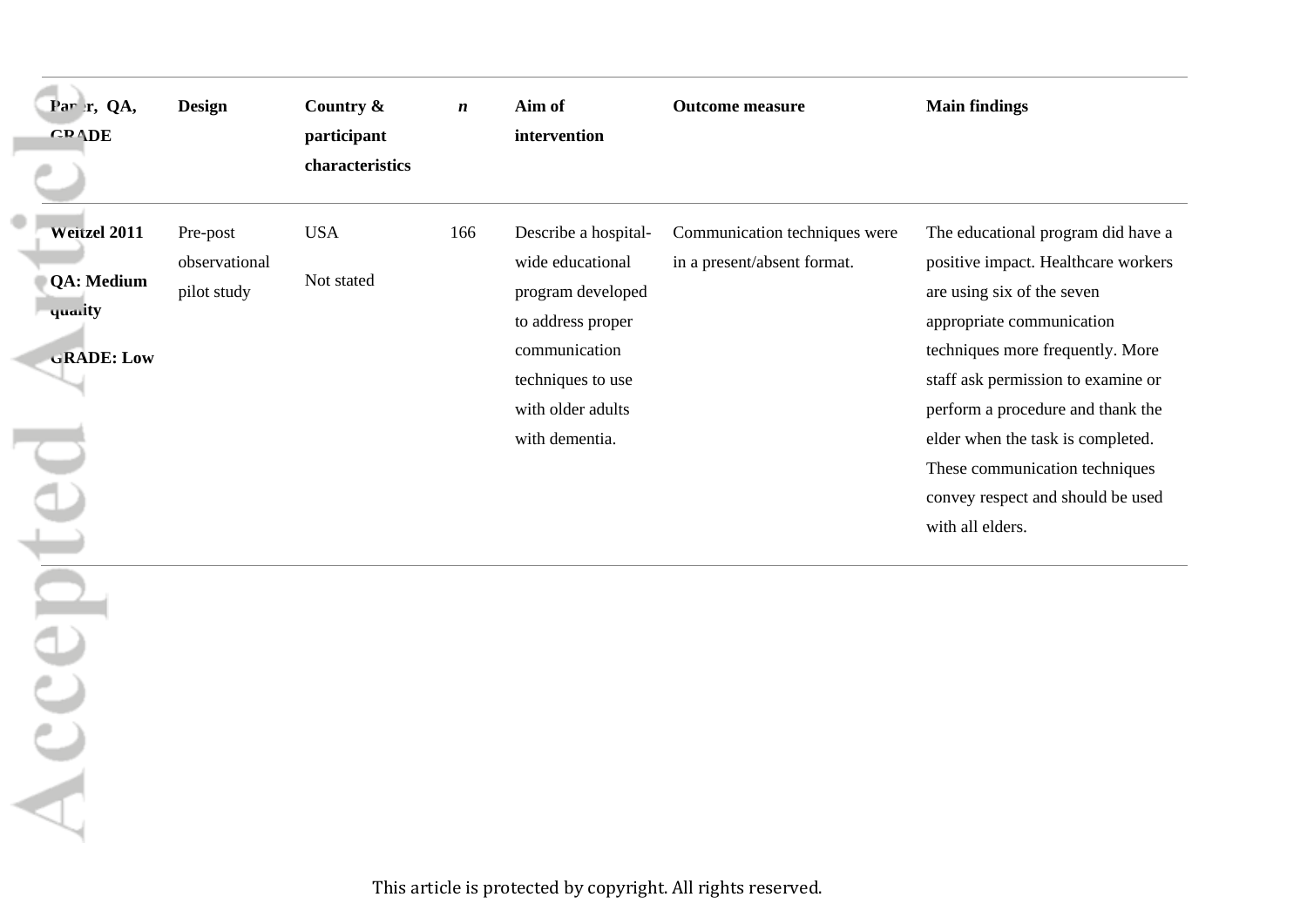<span id="page-52-0"></span>

| <b>Outcome of interest</b> | <b>Outcome of</b><br>interest and<br>number of times<br>present | of studies | <b>Number Evidence of effectiveness on outcome</b>                                                                                                                                                                                                                                                                                                                    | Ineffective/inconclusive<br>effect on outcome                                                                                                               |
|----------------------------|-----------------------------------------------------------------|------------|-----------------------------------------------------------------------------------------------------------------------------------------------------------------------------------------------------------------------------------------------------------------------------------------------------------------------------------------------------------------------|-------------------------------------------------------------------------------------------------------------------------------------------------------------|
| <b>BPSD</b>                | $NPI = 1$ , $PAS = 1$ ,<br>$SANS-AD=1$                          | 3          | <i>Rouaix 2017:</i> The levels of Constructive Engagement in Robot Assisted<br>Therapy sessions and the severity of neuropsychiatric symptoms were<br>positively correlated ( $r = 0.68$ , $p < 0.05$ ), showing that presenting<br>behavioural symptoms responded well to RAT.                                                                                       | <i>Blair 2018</i> : No<br>differences between<br>control and the Person<br><b>Centred Volunteer Group</b><br>in mean number of<br>behavioural incidents per |
|                            |                                                                 |            | Staal 2007: Multi Sensory Behaviour Therapy group improved<br>significantly in levels of agitation (PAS) compared to the control group<br>$(F(6, 120) = 3.56, p = 0.003)$ . The MSBT group significantly improved in<br>level of apathy (SANS-AD) compared to the control group $(F(1, 20) =$<br>4.47, $p = 0.04$ ). Repeated measure analysis revealed a significant | day ( $z = 1.725$ , $p =$<br>$0.084$ ).                                                                                                                     |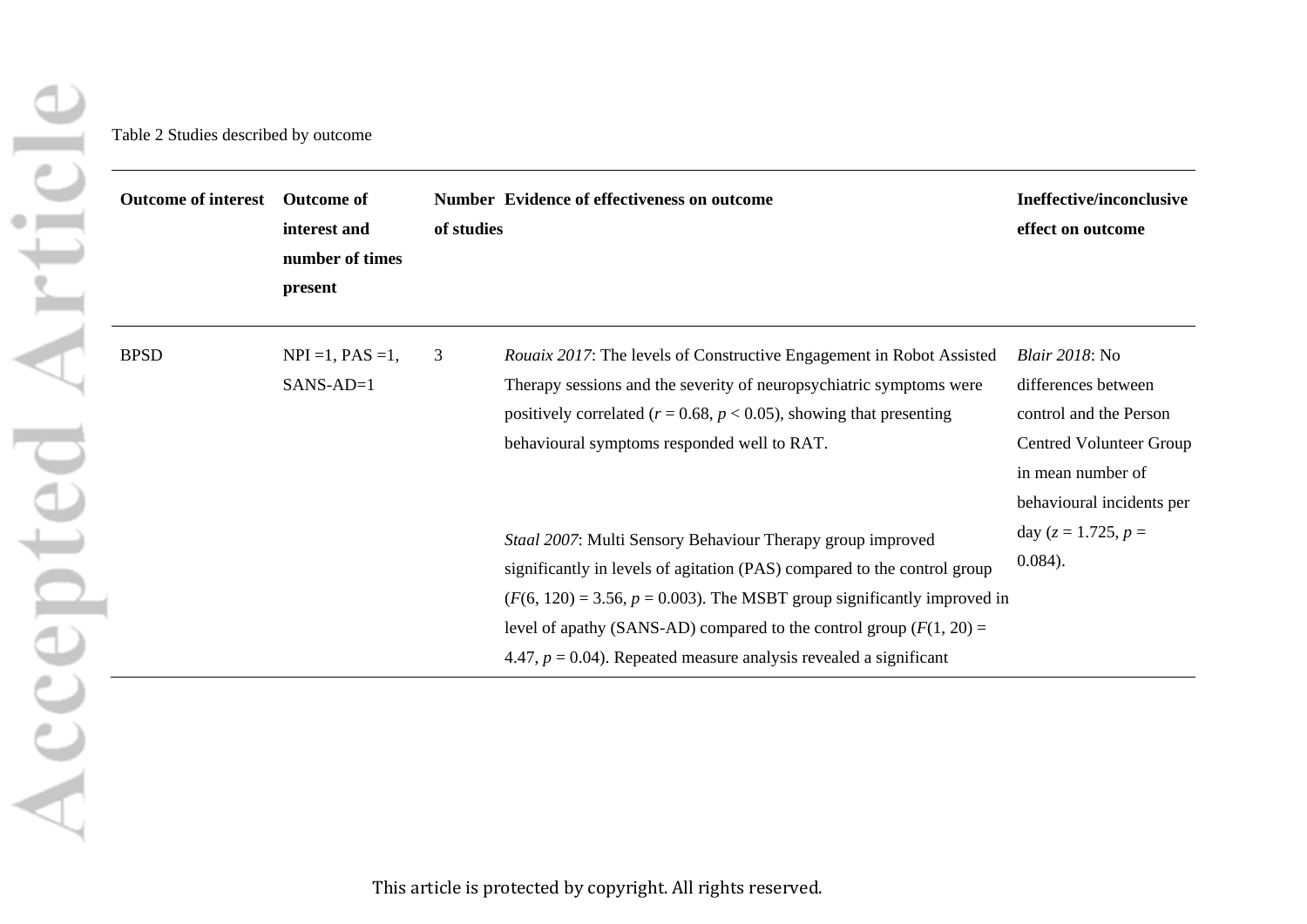interaction; only participants in the MSBT treatment group experienced improvement in apathy from baseline to session six  $F(6, 120) = 3.15$ ,  $p =$ 0.01).

Psychosocial PwD (I-PANAS- $SF=1$ , EVIBE =1), caregiver (HADS-A=1, HADS-D  $=1$ , Mutuality scale= 1, Modified Caregiver Strain Index (CSI)= 1, Observed Emotion Rating 3 *Cheong 2014:* Positive OERS (pleasure and general alertness) had higher occurrences during the Creative Music Therapy sessions (days 2 and 3; mean  $= 3.12$ ) compared to before-and-after CMT (mean  $= 0.68$ ,  $Z = 3.188$ , difference between  $p = 0.01$ ). *Daykin 2018:* All 20 participants' Artsobs (Arts Observational Scale, measuring mood distraction and relaxation)scores increased by the end of each Music Therapy session (average 1.6 points), with no decreases recorded, and several participants at the end of the session appeared happy and excited. The ArtsObs data also show that the observed effects on *Rouaix 2017*: I-PANAS-SF only collected at baseline. EVIBE scores did not show a significant control Robot Assisted Therapy.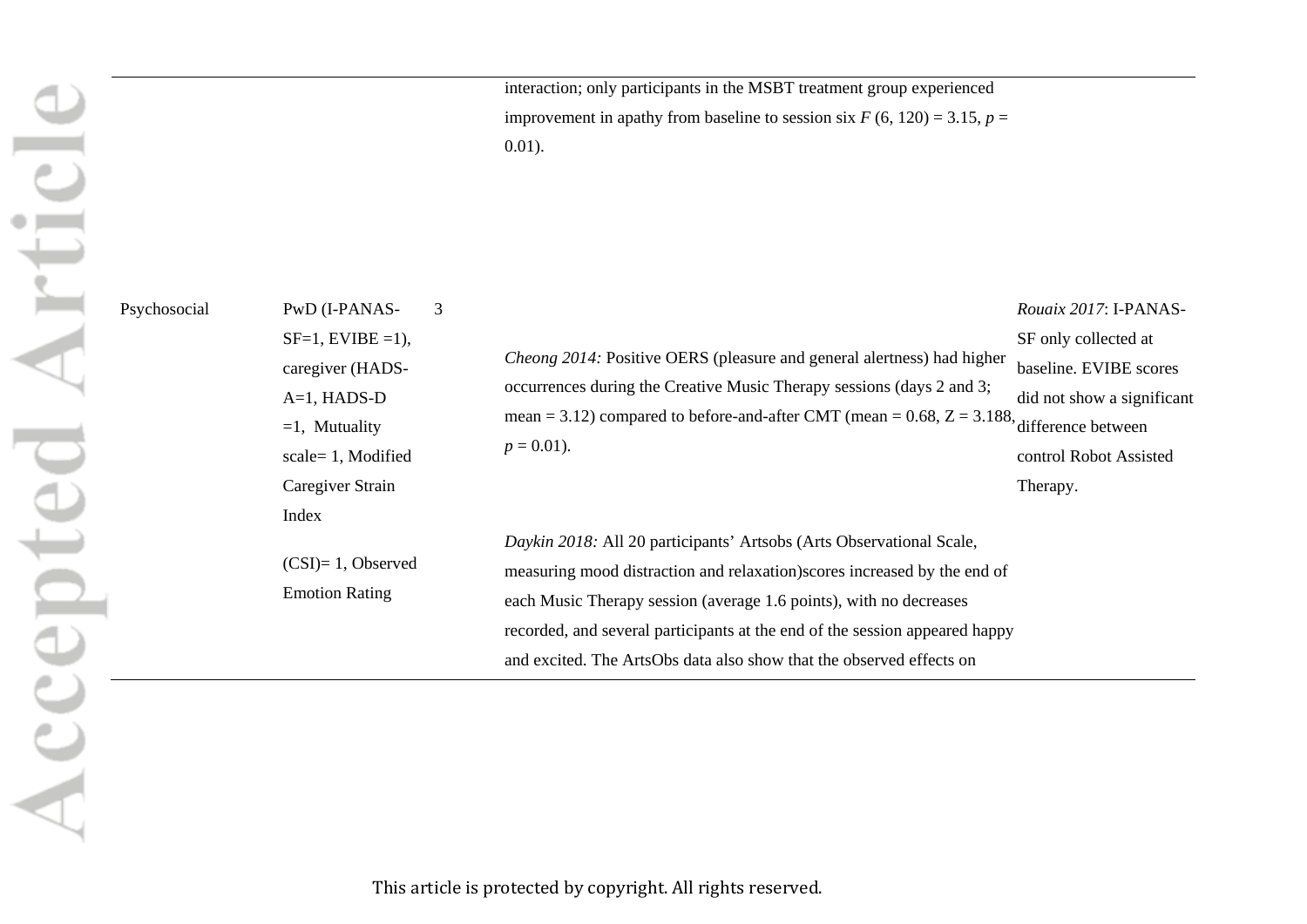Clinical

| Scale (OERS) = $1$ ,<br>$artsobs = 1$ , culture<br>of care $=1$ )                                                           | relaxation, distraction, engagement and agitation were consistently<br>positive.                                                                                                                                                                                                                                                                     |                                                                                                                                                                            |
|-----------------------------------------------------------------------------------------------------------------------------|------------------------------------------------------------------------------------------------------------------------------------------------------------------------------------------------------------------------------------------------------------------------------------------------------------------------------------------------------|----------------------------------------------------------------------------------------------------------------------------------------------------------------------------|
| Falls/gait/balance=4, 5<br>Number of<br>admissions=2, ADL<br>(BHARTEL=2,<br>Tinetti=2, KI-<br>$ADL=2$ ,<br>$RADL=1,BPD=1),$ | <i>Blair 2018</i> : 28-day readmission rates for the intervention group $(8.6%)$<br>were significantly lower than the control group (17.0%; $\chi$ 2 (1, <i>n</i> = 457) =<br>7.501, $p = 0.006$ ).<br>Boltz 2015: People with dementia who participated in family centred<br>function focused care demonstrated better ADL performance $(F [2.0] =$ | Blair 2018: Mann-<br>Whitney U-test indicated<br>that there were no<br>statistically significant<br>differences between<br>groups (control & person-<br>centered volunteer |
| delirium=2, pain and<br>$distress=1,$<br>complications<br>during an inpatient<br>stay=1, Withdrawal                         | 4.2; $p = 0.02$ , partial $p = 0.08$ ), with improvement evident at 2 months<br>after discharge. Mean walking performance differed significantly between<br>intervention arms (F [2.5] = 6.1; $p = 0.001$ , partial $\eta$ 2 = 0.11); Fam-FFC<br>elicited less decrease in walking performance at 2 months post-discharge.                           | program) in the number<br>of falls per day ( $z =$<br>$0.430, p=0.667$ ).                                                                                                  |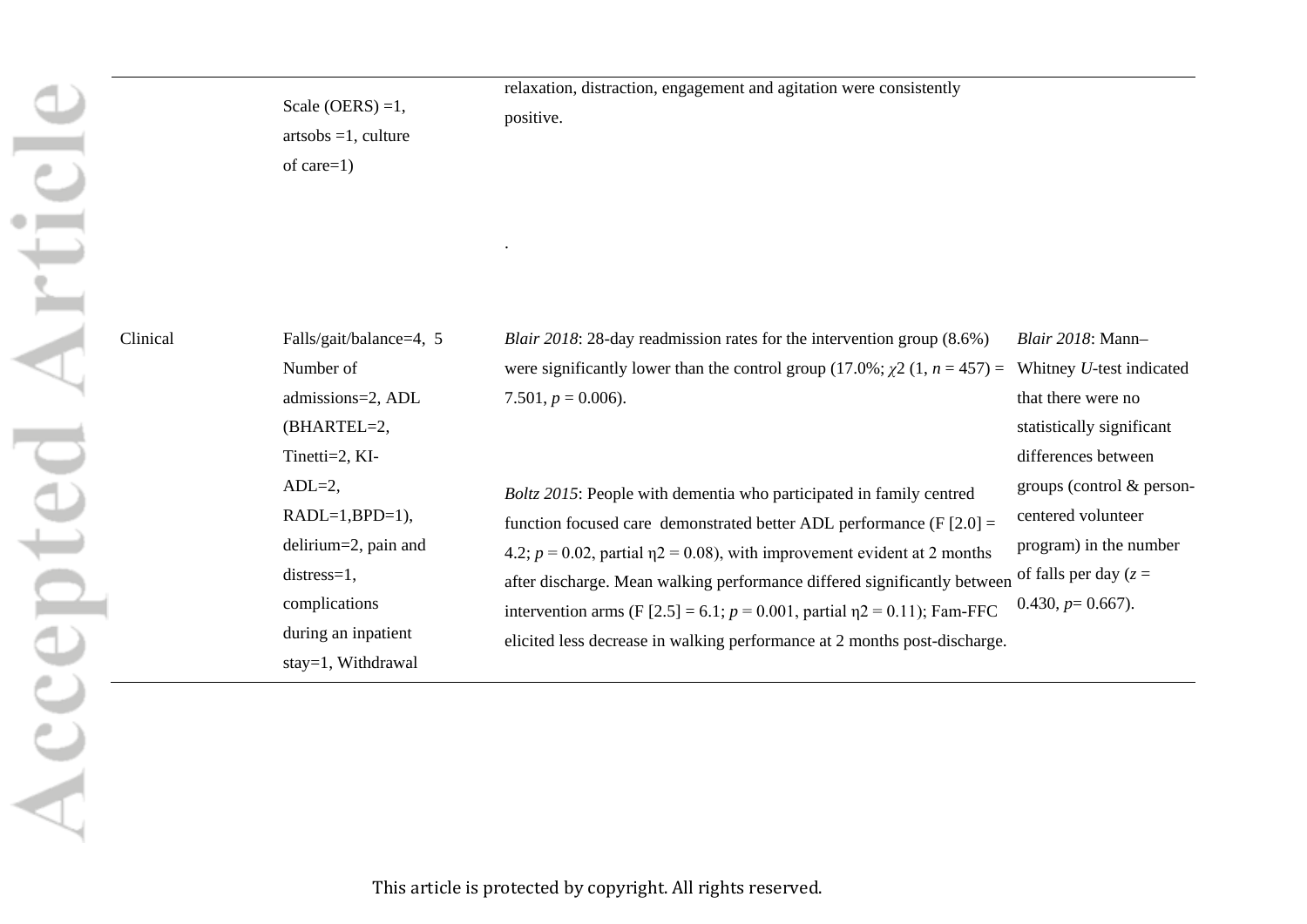| from artificial<br>hydration and/or                             | Rosler 2012: The increase of the Tinetti and Barthel scores was significantly significant effect of the                                                                                                                                                                                                                                                                                                                                                                                          | Boltz 2015: There was no                                                                                       |
|-----------------------------------------------------------------|--------------------------------------------------------------------------------------------------------------------------------------------------------------------------------------------------------------------------------------------------------------------------------------------------------------------------------------------------------------------------------------------------------------------------------------------------------------------------------------------------|----------------------------------------------------------------------------------------------------------------|
| nutrition $(AHN) = 1$ ,<br>survival independent                 | higher in the patients in the cognitive geriatric unit compared to treatment intervention (Fam-FFC)                                                                                                                                                                                                                                                                                                                                                                                              |                                                                                                                |
| of AHN at 1 year                                                | as usual.                                                                                                                                                                                                                                                                                                                                                                                                                                                                                        | ) on Tinetti Gait and                                                                                          |
| after recovery from                                             |                                                                                                                                                                                                                                                                                                                                                                                                                                                                                                  | Balance (F [2.4] = 0.9; <i>p</i>                                                                               |
| $ESDED = 1$ , overall<br>survival $= 1$ ,<br>recovery rate AHN. | <i>Stenvall 2012:</i> Significantly fewer falls ( $p = 0.006$ ), and fewer<br>postoperative complications in the multidisciplinary postoperative<br>intervention group such as urinary tract infections, $p = 0.001$ ; nutritional<br>problems, $p = 0.025$ ; postoperative delirium, $p = 0.002$ ; compared to<br>control. There was no difference between the groups regarding<br>readmissions within 30 days, 0 vs. 2 for the intervention and control<br>groups, respectively, $p = 0.497$ . | $= 0.79$ .<br>Arahata 2017: No<br>significant difference<br>between the two groups<br>(Comprehensive Geriatric |
|                                                                 | Arahata 2017: Recovery rate from ESDED in the intervention group<br>(Comprehensive Geriatric Assessment) was significantly higher than that overall survival (37% vs.<br>in the historical group (51% vs. 34%, respectively, $p = 0.02$ ). The 1-year<br>AHN-free survival in the intervention group (CGA) was significantly                                                                                                                                                                     | Assessment and control)<br>was found for 1-year<br>28%, respectively, $p =$<br>$0.08$ ).                       |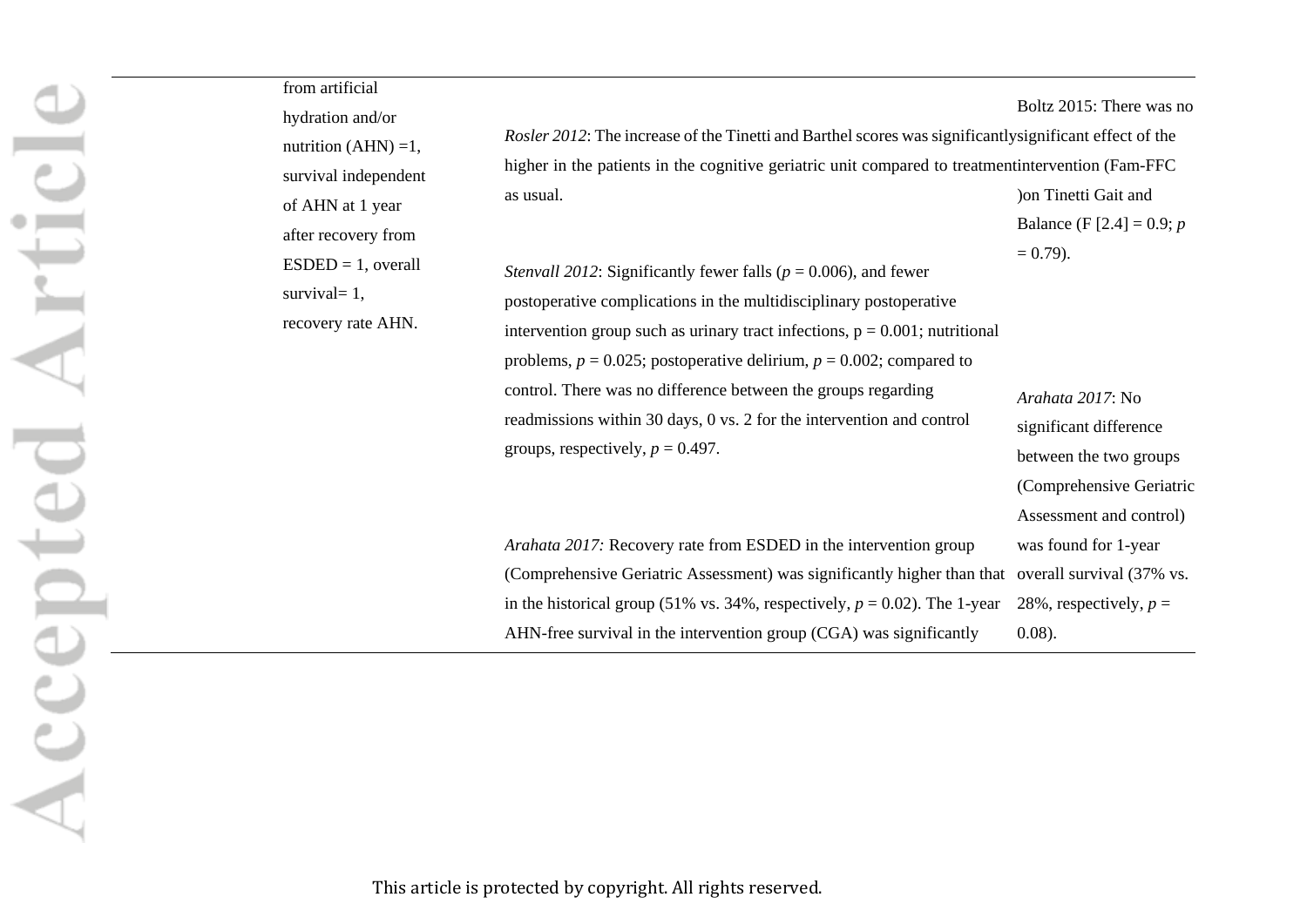higher than that in the historical group (28% vs. 15%, respectively,  $p =$ 0.01).

| Staff               | $CODE = 2$ , $KIDE =$<br>14 | Elvish 2014: Statistically significant change was identified pre-post            | <i>Hobday (2017):</i> Appears |
|---------------------|-----------------------------|----------------------------------------------------------------------------------|-------------------------------|
| education/knowledge | 1, controllability          | training (Getting to Know Me training) on the CODE ( $z = 4.81$ $p < 0.001$ ,    | to be an improvement on       |
|                     | belief $=1$ , ADKS          | with effect size $r = -0.44$ . measures, and the KIDE ( $z = 6.13$ $p < 0.001$ ) | ADKS score post-              |
|                     | $=2$ , SCIDS $=2$ ,         | (Wilcoxon), with effect size $r = -0.56$ ). Clinically meaningful change was     | intervention (CARES           |
|                     | $DK20 = 1$ , SBMSEP         | demonstrated on the CODE scale but not the KIDE.                                 | Dementia-Friendly             |
|                     | $=1$ , Inventory of         |                                                                                  | Hospital Training),           |
|                     | geriatric nurse self-       |                                                                                  | however no statistical        |
|                     | efficacy = $1, ADQ$         | Elvish 2018: Statistically significant change was identified between pre-        | analyses were performed.      |
|                     | $=2$ , MBI $=1$ , CES       | post training (getting to Know Me training) on all outcome measures              |                               |
|                     | $=1$ , SEWDR $=1$ ,         | (Confidence in Dementia: eight- point increase, $p<0.001$ ; Knowledge in         | <i>Naughton 2018</i> : No     |
|                     | identifying $PCC=1$ ,       | Dementia: two-point increase $p<0.001$ ; controllability beliefs scale: four-    | statistically different       |
|                     | identifying                 | point decrease, $p<0.001$ ).                                                     | change on the SCIDS or        |
|                     | behaviours $=2$ ,           |                                                                                  | DK20 between control          |
|                     | communication               | <i>Evans 2015</i> : Project teams showed an average increase of 45% in their     | and intervention              |
|                     | techniques $=2$ ,           | overall SPACE scores between June 2013 and January 2014. The increase            | (communication training       |
|                     | dementia knowledge          | in scores on each of the five SPACE principles was statistically                 | plus older adult unit         |
|                     | $test=2$ , strategies to    | significant.                                                                     | placement).                   |
|                     |                             |                                                                                  |                               |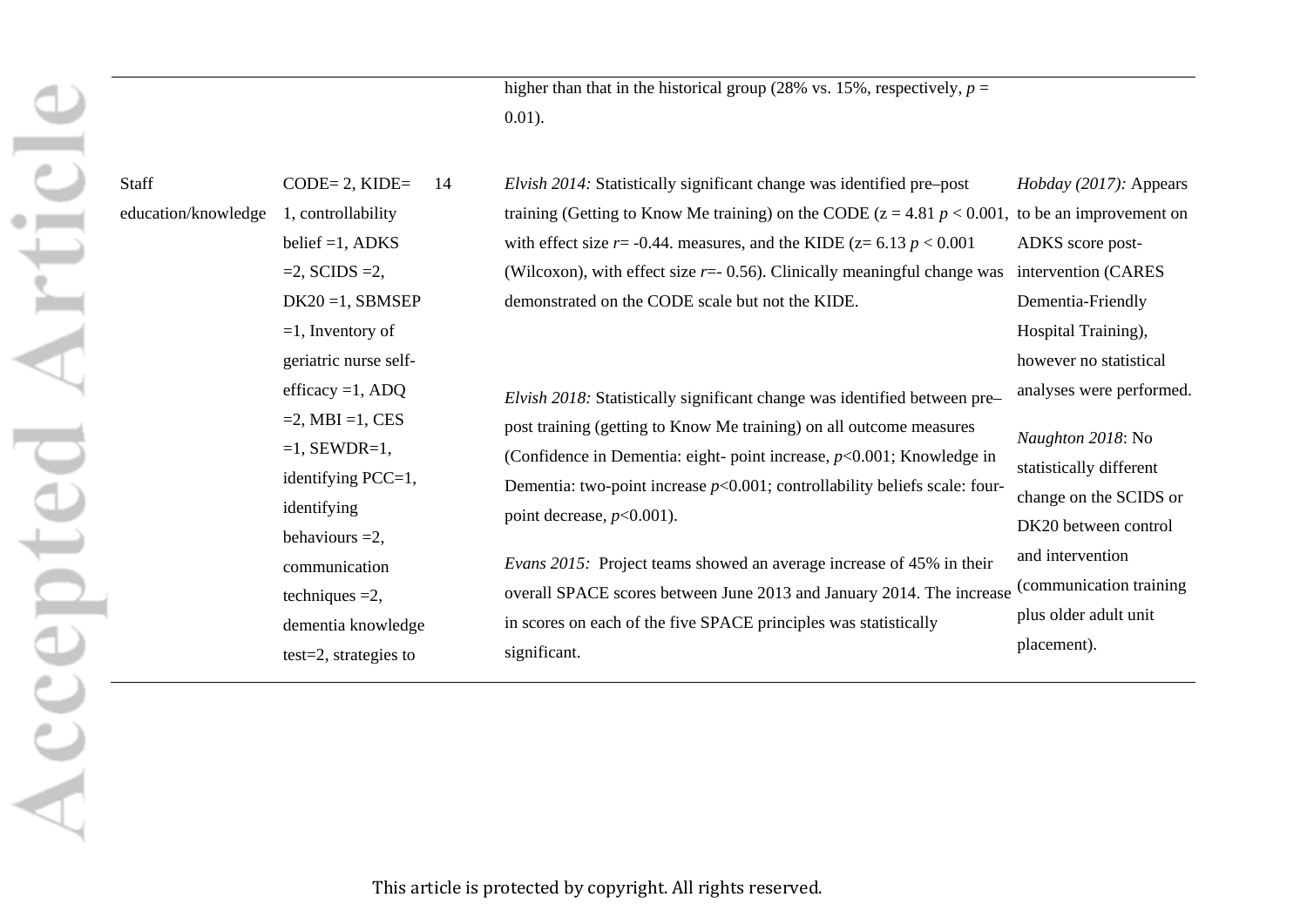improve the hospital environment, patient Accepted Articl safety=1, dementia care mapping=1, SPACE principles=1

*Schindel Martin 2016:* The intervention group (Gentle Persuasive Approach Education Programme) demonstrated significant improvement in self-efficacy scores (SBMSE) from baseline to immediately post intervention ( $p < .001$ ), sustained at 8 weeks. *Smythe 2014:* Do not report conclusive data

*Surr 2016:* A significant positive effect was found on the ADQ between pre and post intervention (training regarding improving attitudes satisfaction, satisfaction & feelings of caring efficacy, in provision of care of people with dementia).

*Pfeifer 2018*: significant increase in the nursing assistant's ability to identify behaviours (training involved providing care & managing BPSD) associated with dementia ( $\mu$ D = 0.84687, t(430) = 22.791, p G .001, 95%CI [0.77383, 0.91990]). Results also showed a statistically significant change in nursing assistant's " perceived ability to use different methods to communicate with patients who have dementia ( $\mu$ D = 1.05361, *t*(428) = 26.614, *p*< .001, 95% CI [0.97580, 1.13143]). Statistically significant change in Nursing assistant's perceived ability to manage situations in which a person with dementia becomes agitated ( $\mu$ D = 1.04884, *t*(429) = 26.454, *p* < .001, 95% CI [0.97091, 1.12676]).

regarding Inventory of geriatric nurse selfefficacy, ADKS, MBI and the ADQ during the brief psychosocial training intervention. *Surr 2016*: No significant difference was found between intervention (training regarding improving attitudes satisfaction, satisfaction & feelings of caring efficacy, in provision of care of people with dementia) and control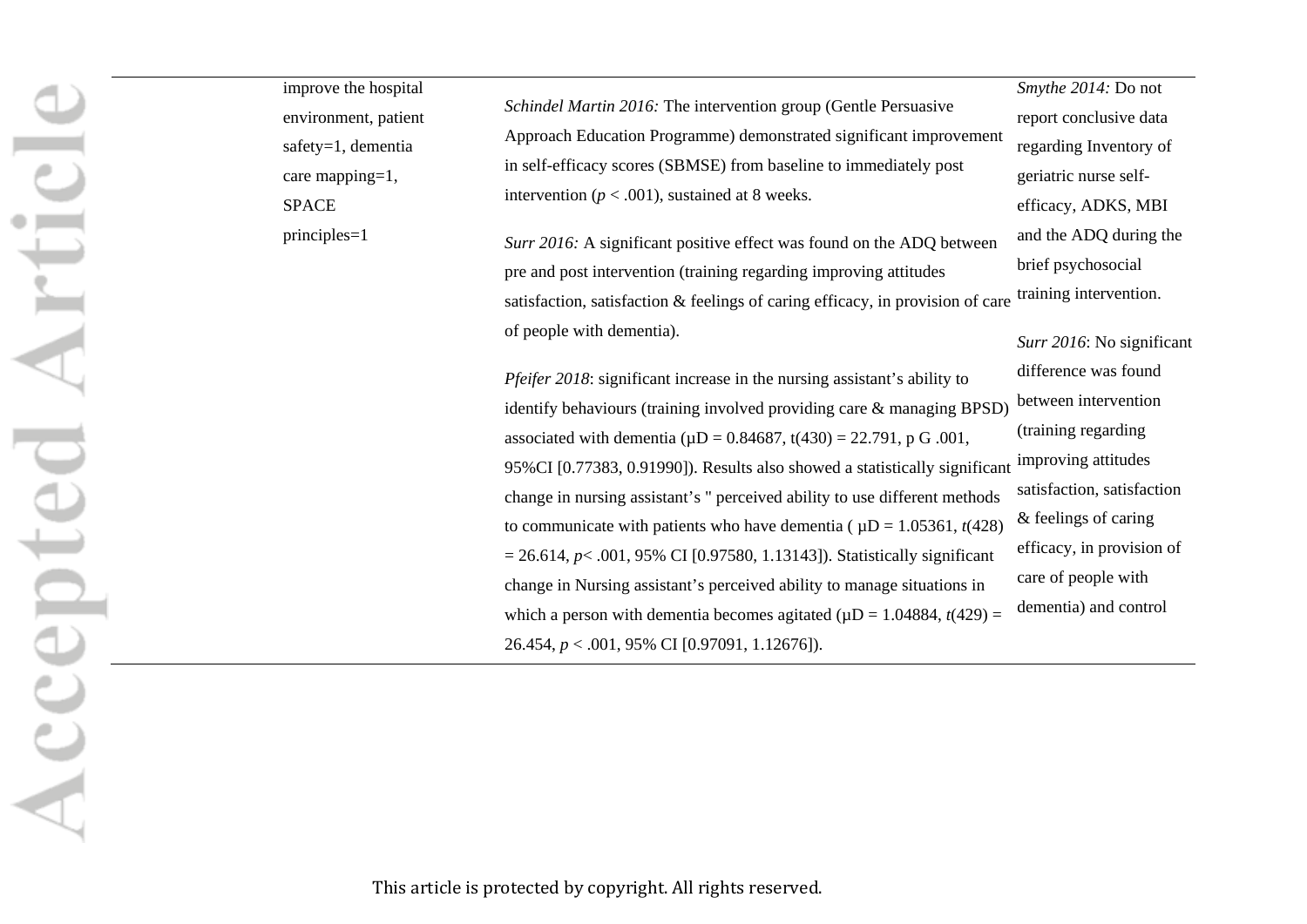# groups for CES and SEWDR.

| Weitzel 2011: Appropriate communication techniques improved<br>significantly in the intervention group (communication technique training)<br>including; address the patient as Mr, Mrs, Miss, asked permission to<br>examine the elder/perform procedure, used simple direct wording, used<br>reminiscence, thanked the elder when the task was completed. | Weitzel 2011;<br>(communication<br>technique training):<br>Appropriate |
|------------------------------------------------------------------------------------------------------------------------------------------------------------------------------------------------------------------------------------------------------------------------------------------------------------------------------------------------------------|------------------------------------------------------------------------|
|                                                                                                                                                                                                                                                                                                                                                            | communication                                                          |
|                                                                                                                                                                                                                                                                                                                                                            | techniques including;                                                  |
|                                                                                                                                                                                                                                                                                                                                                            | identified himself/herself,                                            |
| <i>Naughton 2018</i> : In the intervention group (communication training $\&$                                                                                                                                                                                                                                                                              | explained what he/she                                                  |
| older adult unit placement), participants were significantly more likely to                                                                                                                                                                                                                                                                                | was going to do, talked in                                             |
| identify PC responses with a mean score of 10.5 (SD 3.0) compared with                                                                                                                                                                                                                                                                                     | a warm/pleasant manner                                                 |
| 7.5 (SD 3.0) in the control group ( $p=0.006$ ).                                                                                                                                                                                                                                                                                                           | did not significantly                                                  |
|                                                                                                                                                                                                                                                                                                                                                            | improve after the                                                      |
|                                                                                                                                                                                                                                                                                                                                                            | intervention. Use of                                                   |
| O'brien 2018: Healthcare professionals following communication training inappropriate                                                                                                                                                                                                                                                                      |                                                                        |
| increased their knowledge of dementia communication (mean                                                                                                                                                                                                                                                                                                  | communication                                                          |
| improvement 1.5/10; 95% confidence interval $1.0 \pm 2.0$ ; $p < 0.001$ ).                                                                                                                                                                                                                                                                                 | techniques such as                                                     |
|                                                                                                                                                                                                                                                                                                                                                            | addressed elder by first                                               |

Accepted Articl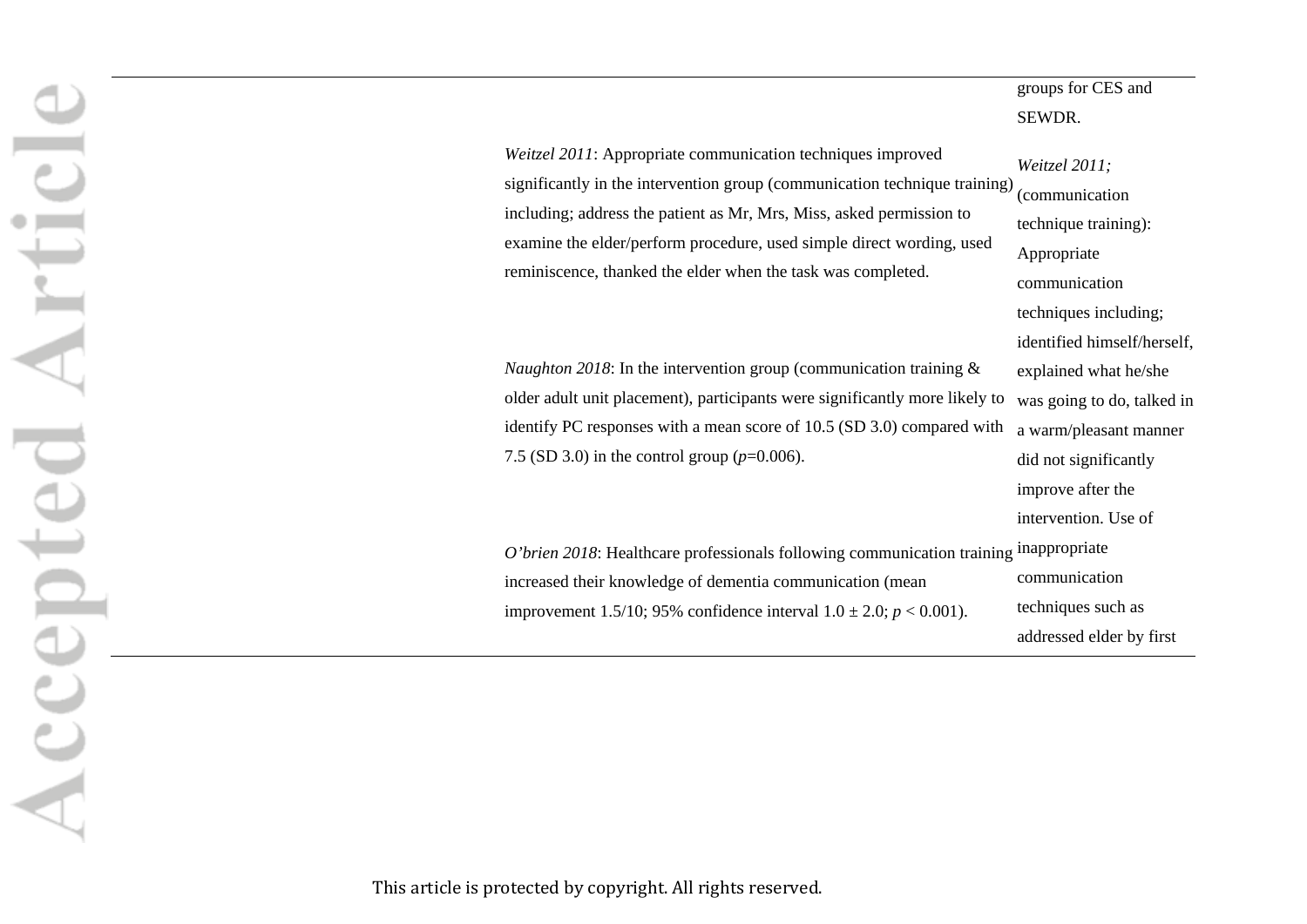Confidence in dementia (CODE) communication also increased (mean improvement 5.5/45; 95% confidence interval 4.1± 6.9; *p*<0.001)

*Galvin 2010*: (unvalidated questionnaires): Upon completion, there were significant gains  $(p < .001)$  in knowledge and confidence in recognizing assessing and managing dementia following intervention (Dementia - Friendly Hospitals: Care not Crises). Attendees reported gains in communication skills and strategies to improve the hospital environment, patient safety, and behavioural management.

name, talked in loud voice, told elder what he or she could not do, asked a lot of questions which relied on memory, and used reality orientation did not significantly improve after the intervention.

*Sampson 2017*: SCIDS increased significantly between pre-training and three month follow-up, by 7.01 points ( $p < 0.001$ ). There was a significant improvement from pre-training to three month follow-up on each of the four subscales: the largest on the 'building relationships' subscale with an increase of 2.17 (95% CI: 1.82, 2.52); on the 'sustaining personhood' subscale, there was an increase of 1.76 (95% CI: 1.44, 2.09); on the 'care challenges' subscale, there was an increase of 1.63 (95% CI: 1.26, 2.01);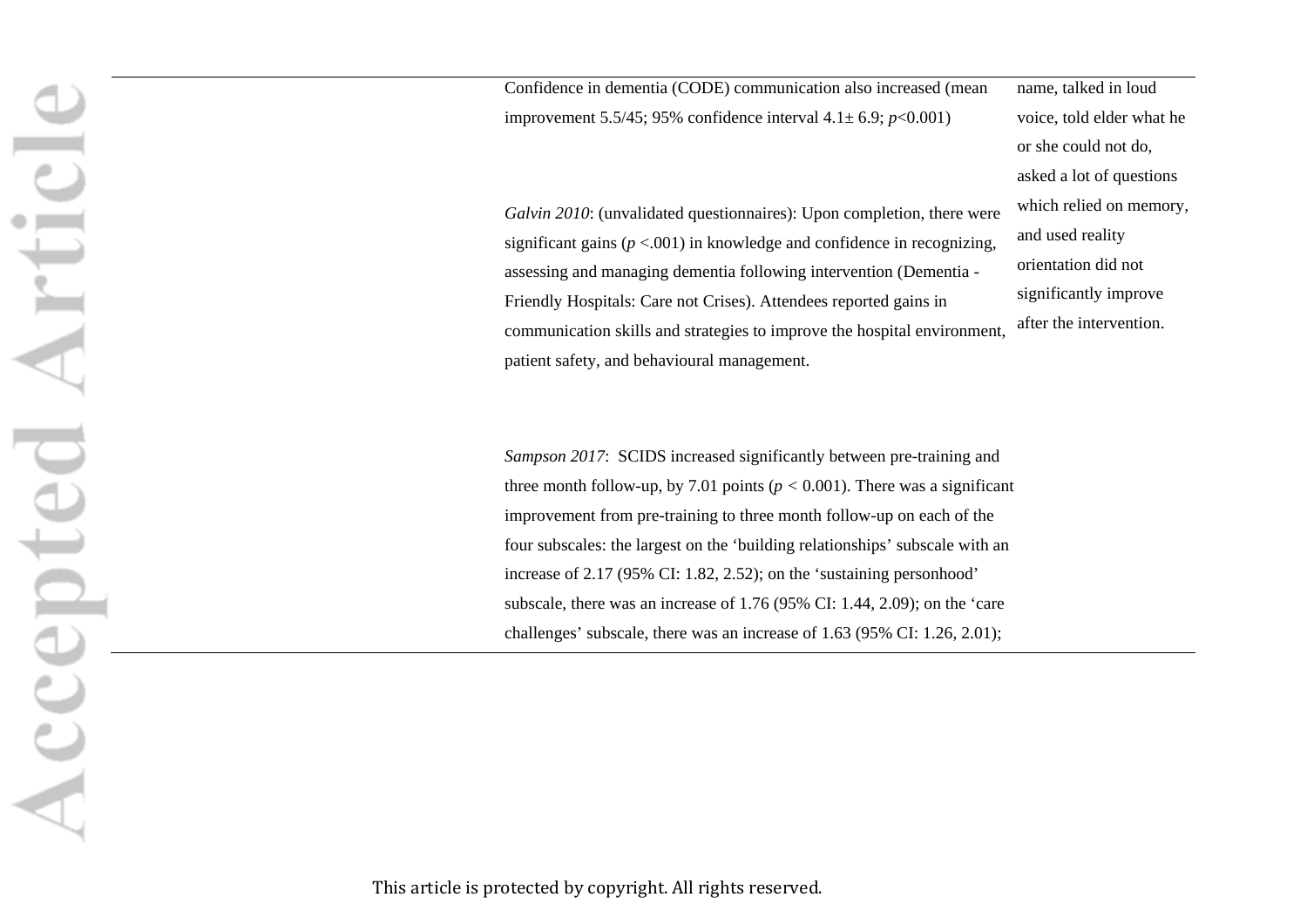and the smallest increase was seen on the 'professionalism' subscale with an increase of 1.31 (95% CI: 0.97, 1.65).

Scerri (2016): Appreciative Enquiry workshops were implemented to improve levels of person centred care. Data were analysed using staff questionnaires, thematic analysis of staff interviews and dementia care mapping. The workshops were positively accepted by hospital staff and helped them to reflect about how to work in a more person-centred way and to develop action plans in order to improve the quality of care.

Accepted Articl

Length of stay Length of stay=4 4 **Stenvall 2012**: The length of the postoperative inhospital stay, including rehabilitation, was  $20.0 \pm$ 12.0 days in the intervention group ( multidisciplinary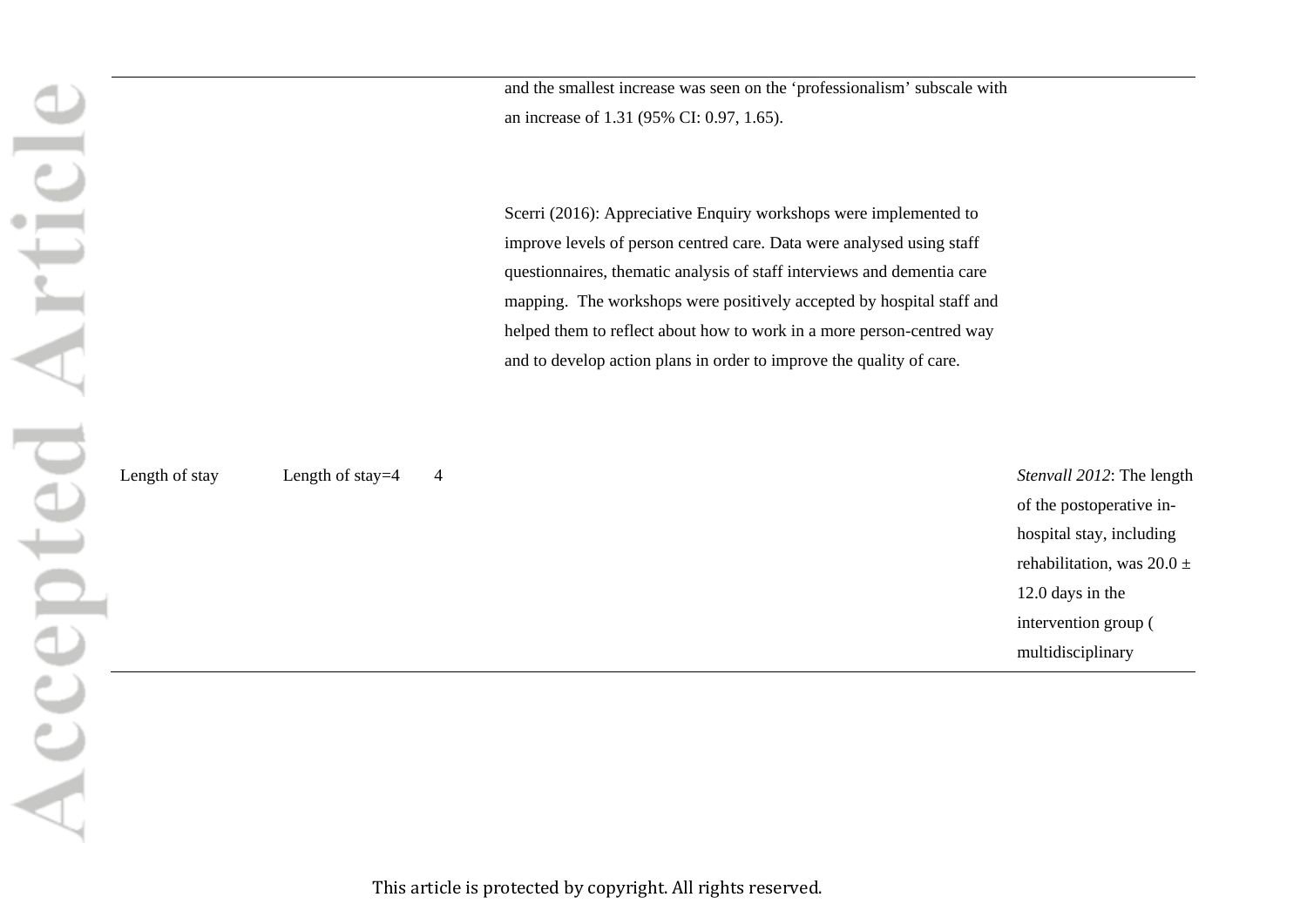postoperative program) compared to  $32.1 \pm 35.3$ days in the control group,  $p = 0.059$ . During the year after the femoral neck fracture the mean length of hospital stay (including both the inhospital stay in connection with the fracture itself and any further in-hospital stays after discharge) was 23.8  $\pm$  16.5 days vs. 41.3 ±57.3 days for the intervention and control groups, respectively,  $p =$ 0.088.

Accepted Articl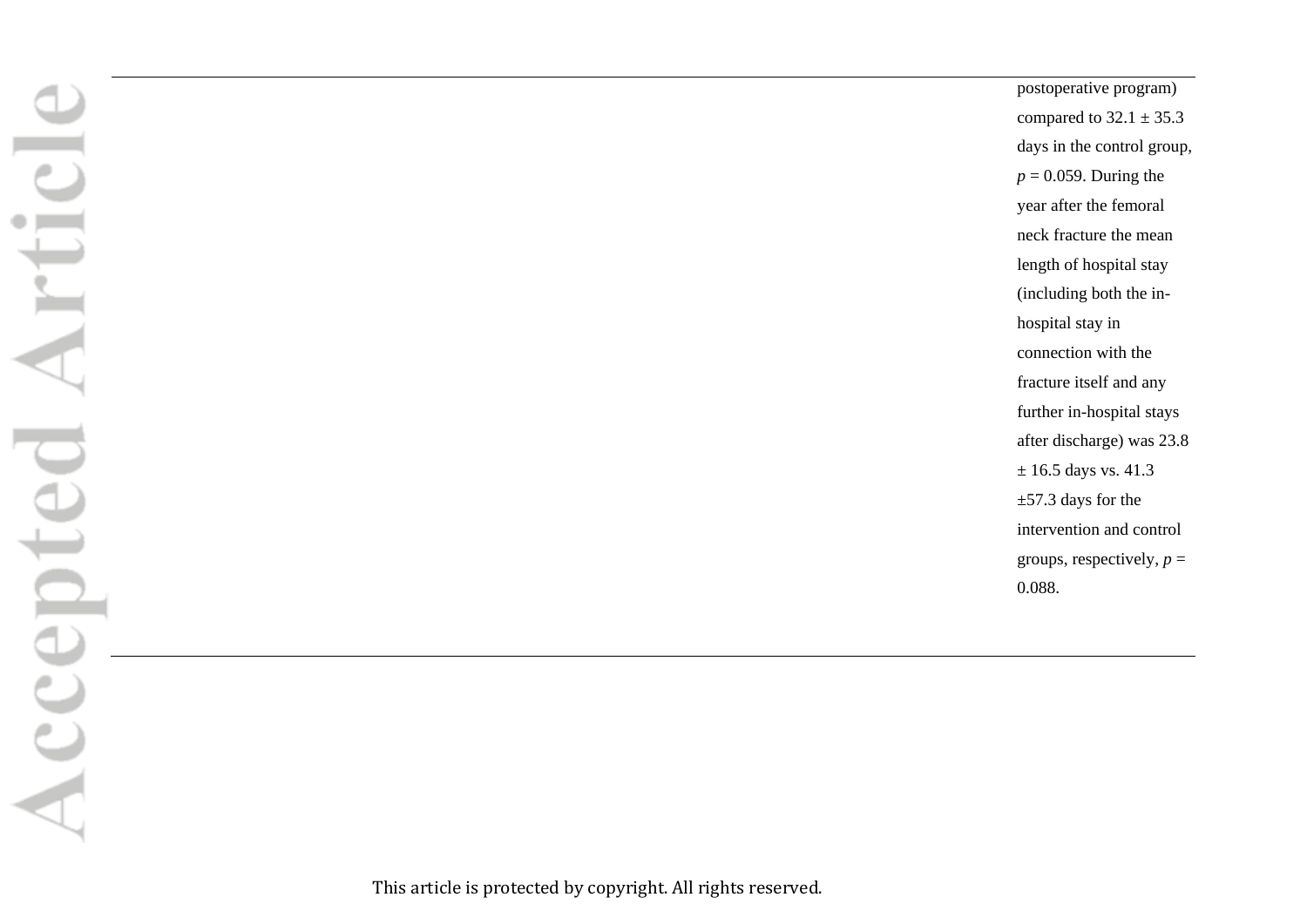*Daykin 2018*: During the music intervention period, time B, there was a 6.2% reduction in the average length of stay and a 9.84% increase in the overall number of discharges compared with time A, where there was no music activity.

*Rosler 2012*: The length of stay was longer for patients on the Cognitive Geriatric Unit (intervention group) than patients on the non-CGU ward  $(19.9 \pm 4.9 \text{ vs. } 17.7)$